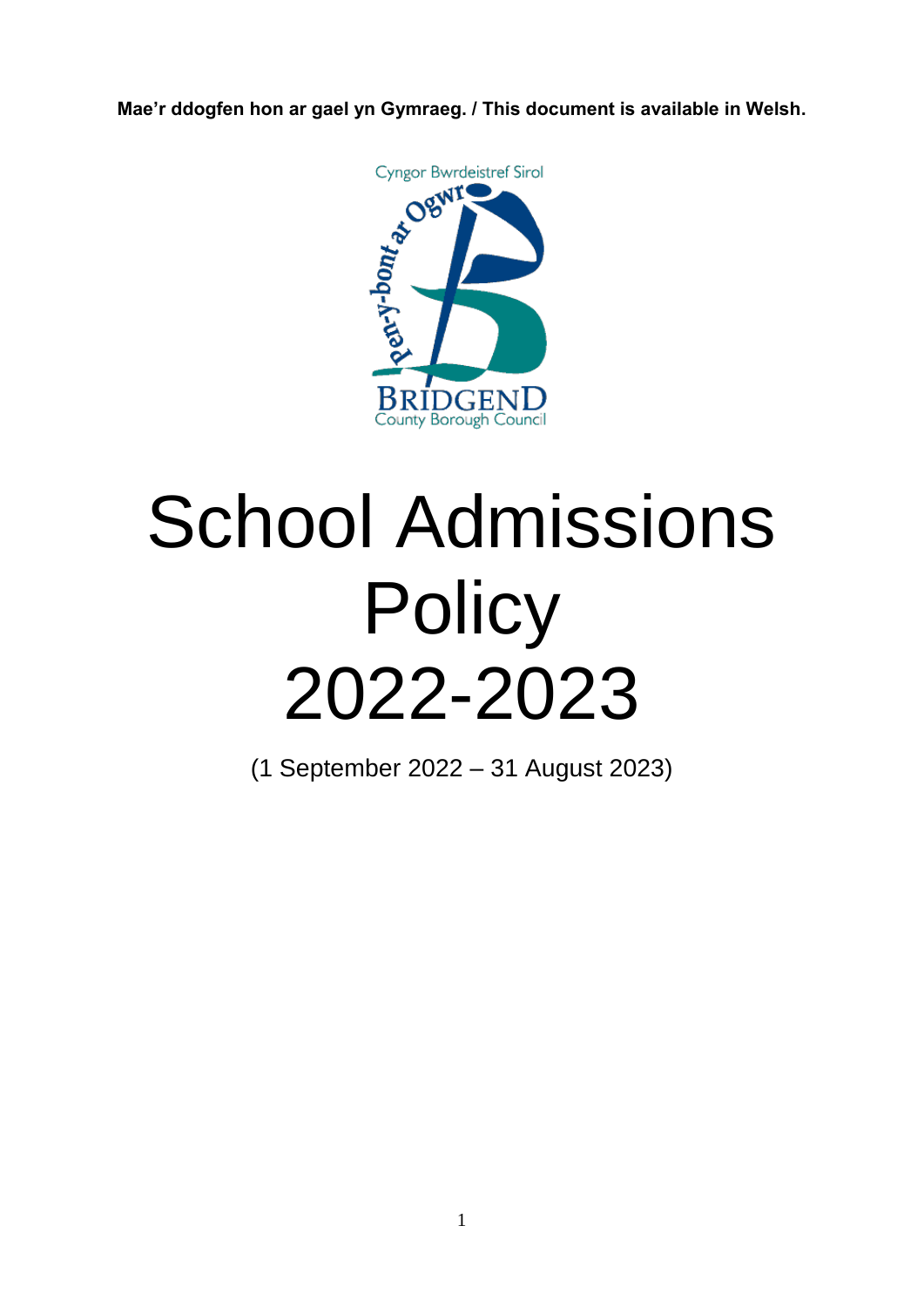# Table of Contents

| 1 <sub>1</sub> |                                                                              |  |
|----------------|------------------------------------------------------------------------------|--|
| 1.1            |                                                                              |  |
| 1.2            |                                                                              |  |
| 1.3            |                                                                              |  |
| 1.4            |                                                                              |  |
| 2.             |                                                                              |  |
| 3.             |                                                                              |  |
| 4.             |                                                                              |  |
| 5.             |                                                                              |  |
| 6.             |                                                                              |  |
| 7.             |                                                                              |  |
| 8.             |                                                                              |  |
| 8.1            |                                                                              |  |
| 8.2            | Children in receipt of a statement of special educational needs (SEN) or a   |  |
|                | local authority-maintained individual development plan (IDP)10               |  |
| 8.3            | Children with additional learning needs (but without a statement of SEN or a |  |
|                |                                                                              |  |
| 8.4            |                                                                              |  |
| 8.5            |                                                                              |  |
| 8.6            |                                                                              |  |
| 8.7            |                                                                              |  |
| 8.8            | Children of serving UK service personnel and other serving Crown Servants    |  |
|                |                                                                              |  |
| 8.9            |                                                                              |  |
| 8.10           |                                                                              |  |
| 9.             | Requests for admission outside of the normal age group 13                    |  |
| 10.            | Information or circumstances that the local authority does not consider when |  |
|                |                                                                              |  |
| 11.            |                                                                              |  |
| 12.            |                                                                              |  |
| 13.            |                                                                              |  |
| 13.1           |                                                                              |  |
|                |                                                                              |  |
|                |                                                                              |  |
| 13.2           |                                                                              |  |
| 13.3           | Primary/infant school admission round (reception year) 24                    |  |
| 13.4           |                                                                              |  |
| 13.5<br>14.    |                                                                              |  |
| 14.1           |                                                                              |  |
| 14.2           |                                                                              |  |
|                | Children in receipt of a statement of special educational needs (SEN) or a   |  |
|                | local authority-maintained individual development plan (IDP)33               |  |
| 14.3           | Children for whom a placement is essential for medical, psychological, or    |  |
|                |                                                                              |  |
| 14.4           |                                                                              |  |
| 14.5<br>14.6   |                                                                              |  |
| 14.7           |                                                                              |  |
| 15.            |                                                                              |  |
| 15.1           |                                                                              |  |
| 15.2           |                                                                              |  |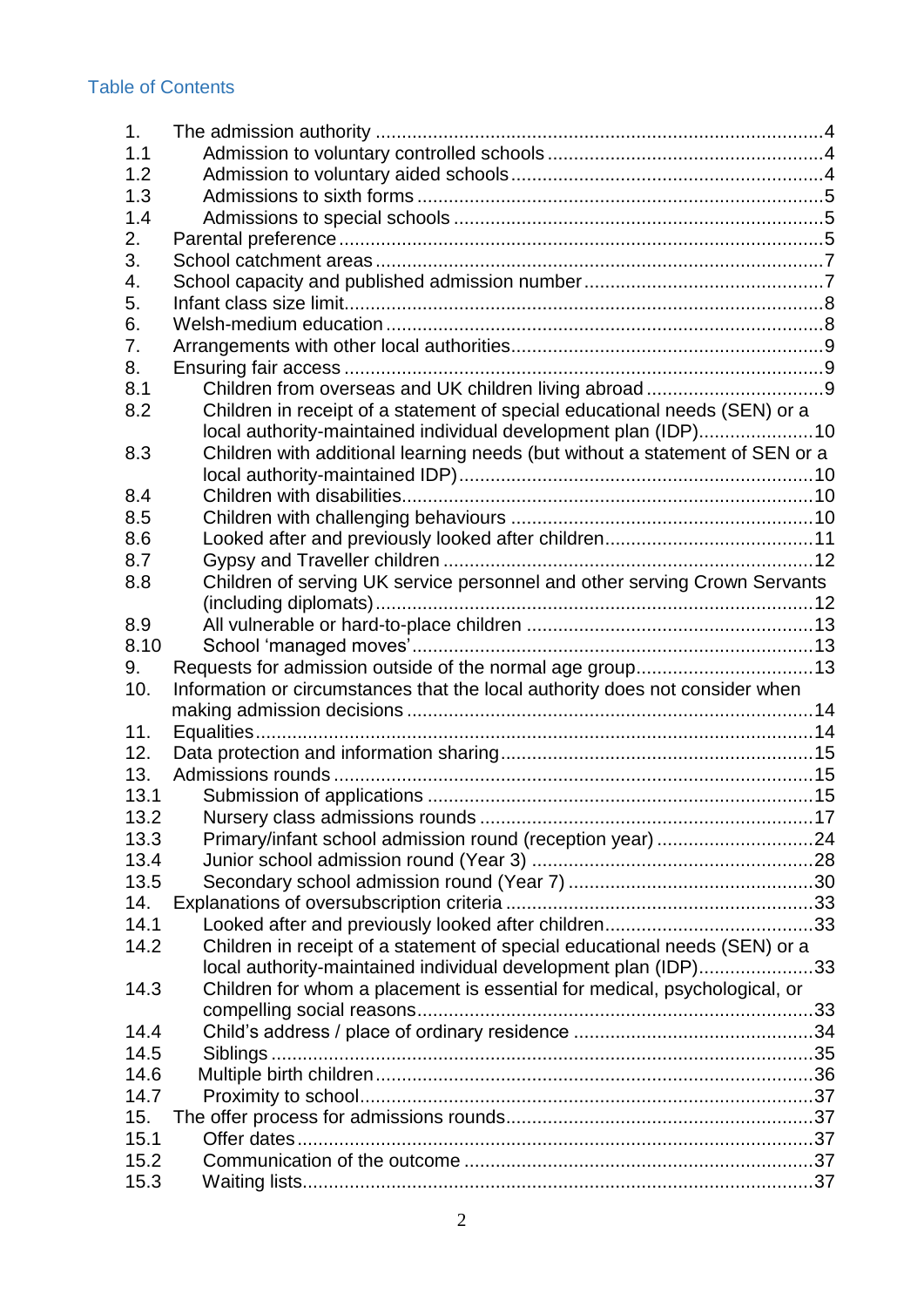| 16.  |                                                                              |  |
|------|------------------------------------------------------------------------------|--|
| 16.1 | Circumstances in which an in-year admission/transfer application is required |  |
| .    |                                                                              |  |
| 16.2 |                                                                              |  |
| 16.3 |                                                                              |  |
| 16.4 |                                                                              |  |
| 16.5 |                                                                              |  |
| 16.6 |                                                                              |  |
| 16.7 |                                                                              |  |
| 16.7 |                                                                              |  |
| 17.  |                                                                              |  |
| 17.1 |                                                                              |  |
| 17.2 |                                                                              |  |
| 17.3 |                                                                              |  |
| 17.4 |                                                                              |  |
| 18.  |                                                                              |  |
| 19.  |                                                                              |  |
| 20.  |                                                                              |  |
|      |                                                                              |  |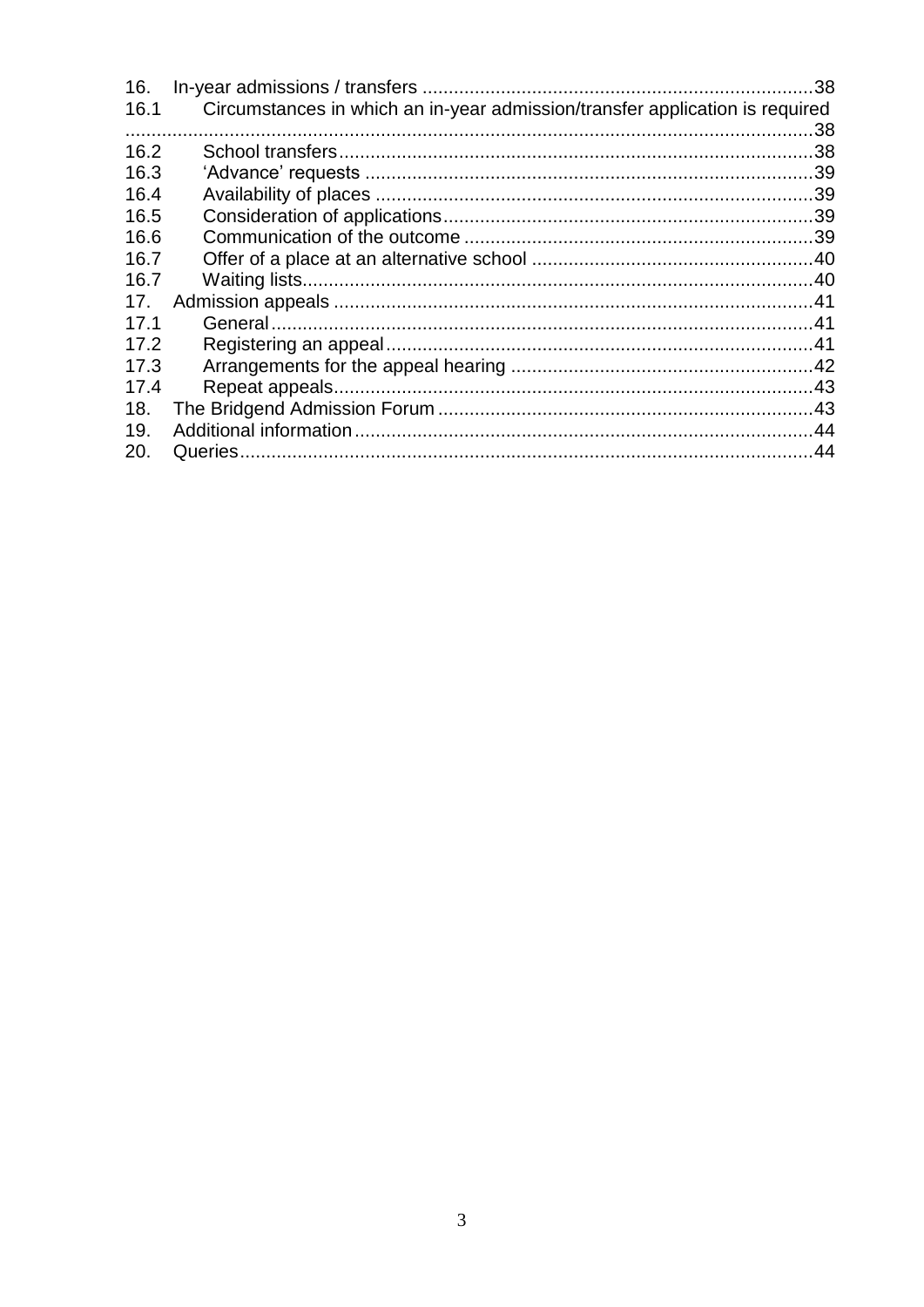# <span id="page-3-0"></span>**1. The admission authority**

The entry of children to schools is controlled and administered by an 'admission authority'. In the case of community schools in Bridgend, the admission authority is Bridgend County Borough Council (also referred to in this document as 'the local authority').

In accordance with the Education (Relevant Areas for Consultation on Admission Arrangements) Regulations 1999, the relevant area for the admission authority is the geographical area of the County Borough of Bridgend.

Where the local authority is the admission authority, the school's governing body is under a duty to implement the local authority's decisions on applications, and to act in accordance with the local authority's admission arrangements.

#### **The local authority continuously reviews and reserves the right to amend its admissions procedures for statutory and non-statutory education.**

The local authority has no arrangements for the provision of education at schools not maintained by the local authority.

#### <span id="page-3-1"></span>**1.1 Admission to voluntary controlled schools**

The one voluntary controlled school in the Bridgend County Borough is Pen y Fai Church in Wales Primary School, which is financed by the local authority. The admissions criteria are consistent with that of the local authority, as detailed in this policy, and with the Trust Deed of the school. Appeal arrangements are managed by the local authority and are consistent with the provision of the Trust Deed.

#### <span id="page-3-2"></span>**1.2 Admission to voluntary aided schools**

There are five voluntary aided schools in the Bridgend County Borough, which are financed largely by the local authority. These are:

- 1. St Mary's Catholic Primary School
- 2. St Mary's and St Patrick's Catholic Primary School
- 3. St Robert's Roman Catholic Primary School
- 4. Archdeacon John Lewis Church in Wales Primary School
- 5. Archbishop McGrath Catholic High School

The governing body of each voluntary aided school is the admission authority with responsibility for all admission arrangements. Parents/carers who wish to seek admission/s to these schools will need to contact the school/s directly for further information.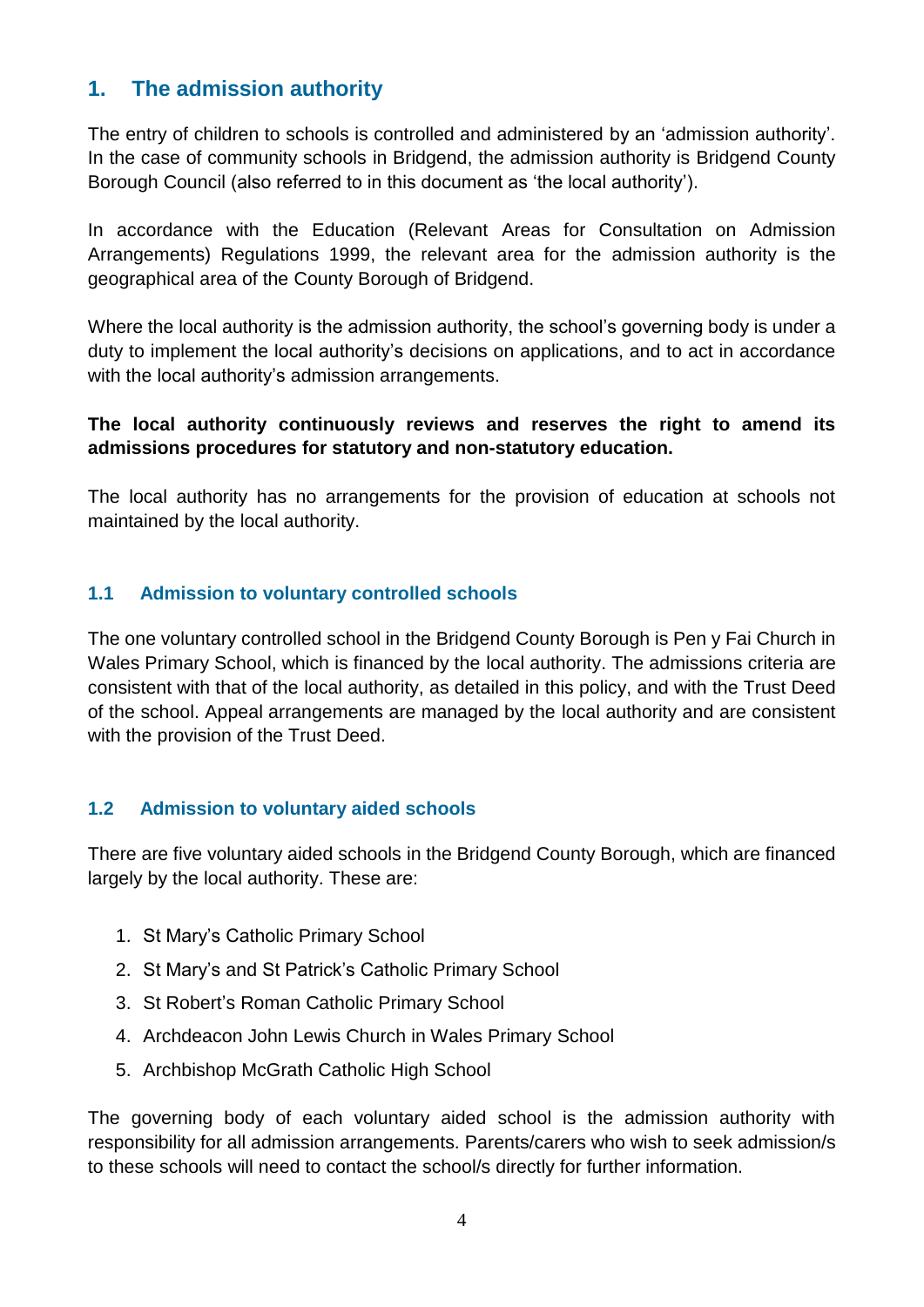#### <span id="page-4-0"></span>**1.3 Admissions to sixth forms**

The local authority is the admitting authority for post-16 admissions to sixth forms in the community schools within the Bridgend County Borough. However, the individual schools administer the admission arrangements on behalf of the local authority. Therefore, applications in this category should be made directly to the school.

While the local authority has a policy of open access to schools' sixth forms, the individual schools are responsible for determining and issuing entry criteria on sixth-form admissions.

Admission arrangements for other post-16 further education institutions are determined by those institutions and applications should be made directly to the institution/s concerned.

#### <span id="page-4-1"></span>**1.4 Admissions to special schools**

The two special schools in the Bridgend County Borough are regional centres with pupils admitted from neighbouring local authorities. Admissions to these schools are not included within, or subject to the provisions of this policy.

#### <span id="page-4-2"></span>**2. Parental preference**

#### **2.1 The duty to comply with parental preference**

In relation to admissions to primary schools (excluding nursery classes), junior schools and secondary schools (including sixth-forms), the local authority has a statutory duty to have regard to the general principle that pupils are to be educated in accordance with the wishes of their parents/carers, so far as that would be compatible with the provision of efficient education and the avoidance of unreasonable public expenditure (S.9 Education Act 1996).

The local authority applies the same principle of parental preference to applications for nonstatutory, nursery education in a local authority-maintained school.

The duty of the local authority to comply with parental preference does not apply where:

- 1. To admit would be incompatible with the statutory duty to meet infant class size regulations.
- 2. To admit the child would prejudice the provision of efficient education or efficient use of resources.
- 3. Where arrangements for entry to a school's sixth form are based wholly on selection by reference to ability or aptitude and compliance with the preference would be incompatible with selection under those arrangements.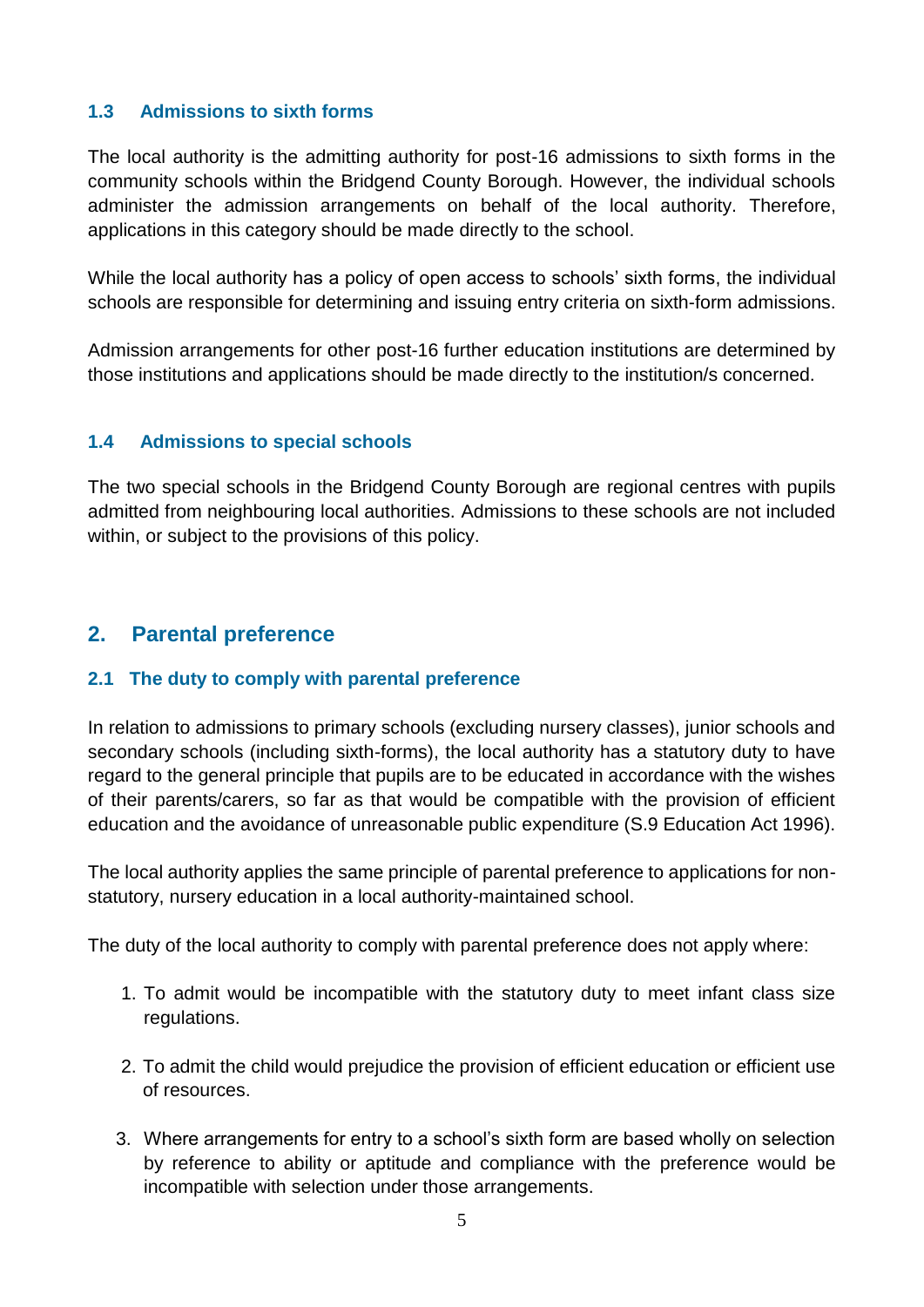4. The child has been permanently excluded from two or more schools. Where this is the case, the local authority is not required to comply with parental preference for a school place for a period of two years from the first school day of the second exclusion.

This disapplication from the requirement to comply with parental preference does not apply to:

- pupils who were below compulsory school age when they were excluded;
- pupils who were reinstated after permanent exclusion or pupils who would have been reinstated following a permanent exclusion had it been practicable to do so;
- pupils with statements of special educational need:
- pupils who are looked after (the application for admission must be made by the corporate parent), or previously looked after children (the application for admission must be accompanied by evidence of the previously looked after status).

#### **2.2 Compliance with parental preference**

Within the Bridgend County Borough, each school has an area it serves (its catchment); however, the local authority must allow all parents/carers the opportunity to express a positive preference for the school they wish their child to attend. While most parents/carers are happy to choose their catchment school, it is necessary for that school to be selected by parents/carers on a school admission or in-year school admission/transfer application. The application allows parents/carers to list more than one school in order of preference. The local authority will offer a place at the highest available preferred school.

The local authority is committed to the principle of providing local schools for local children and will make every effort to ensure that parents/carers are able to secure a place for their child/ren at the catchment school, where parents/carers have expressed a positive preference for that school. However, parents/carers must not automatically assume that a place will be available for their child at their catchment school, or any particular school.

The local authority will meet the preferences for admission expressed by parents/carers ahead of those who have expressed no preference. Consequently, for the admissions rounds, parents/carers must ensure they record their preference/s on the school admission application and that the application is submitted to the local authority by the stated deadline.

#### **2.3 Changes to an expressed parental preference**

For admission rounds, if the parent/carer wishes to make a change to the school preference/s after the application has been submitted to the local authority: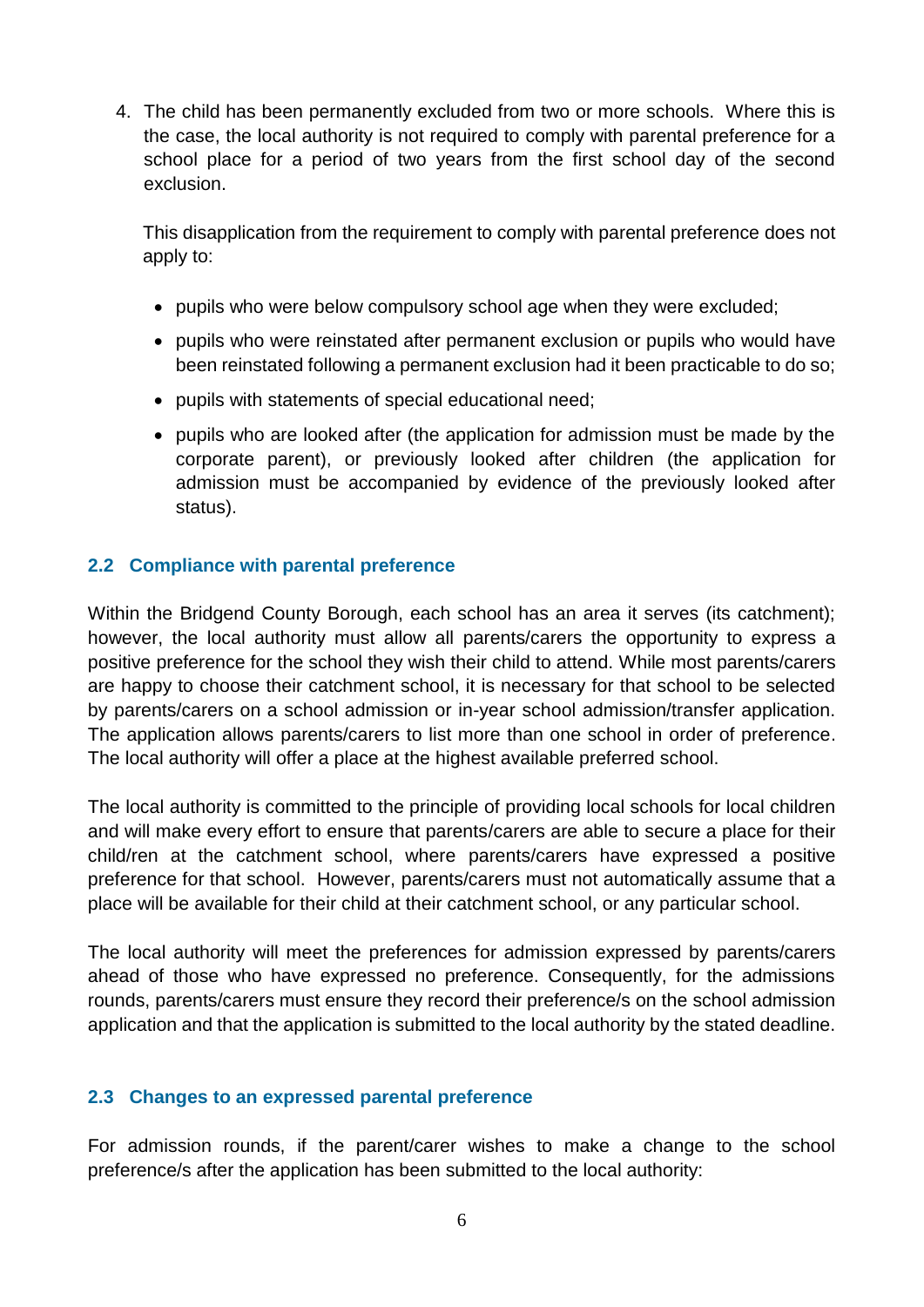- 1. The change must be notified to the local authority in writing (email or letter).
- 2. If the change is notified to the local authority before the published closing date for the admission round, the change will be taken into consideration in the application of oversubscription criteria and the allocation of places.
- 3. If the change is notified to the local authority after the closing date for the admission round, the school preference/s recorded on the application will be used in the application of oversubscription criteria and the allocation of places. The parent/carer will have the option to complete and submit a late application if the allocated place is at a school that is no longer the preferred school, which would be subject to the provisions relevant to late applications (see section 13.1). However, in these circumstances, the local authority will offer the applicant the option to, instead, maintain the original application and school preference/s.

If a parent/carer expresses a preference for only one school and a place is not offered at that preferred school, the local authority will take no further action in respect of the application. The parent/carer will be required to complete and submit a new application for any alternative school, which will be processed as a late application in accordance with the provisions of section 13.1.

# <span id="page-6-0"></span>**3. School catchment areas**

#### **3.1 Welsh-medium and faith schools**

There are no catchment areas for the Welsh-medium schools and faith schools within Bridgend.

## **3.2 All other schools**

[School catchment area maps](https://www.bridgend.gov.uk/residents/schools-and-education/school-admissions/school-catchment-areas/) are published on the local authority's website.

Catchment areas are subject to change, with any changes being subject to consultation prior to implementation.

#### **There is no right to, or guarantee of, an offer of a place at a child's catchment area school.**

# <span id="page-6-1"></span>**4. School capacity and published admission number**

The capacity of a school is the number of pupil places it contains.

Welsh Government has published a capacity calculation methodology for all schools. This aims to provide a robust and consistent method of assessing the pupil capacity of all community, voluntary aided, voluntary controlled and foundation schools in Wales.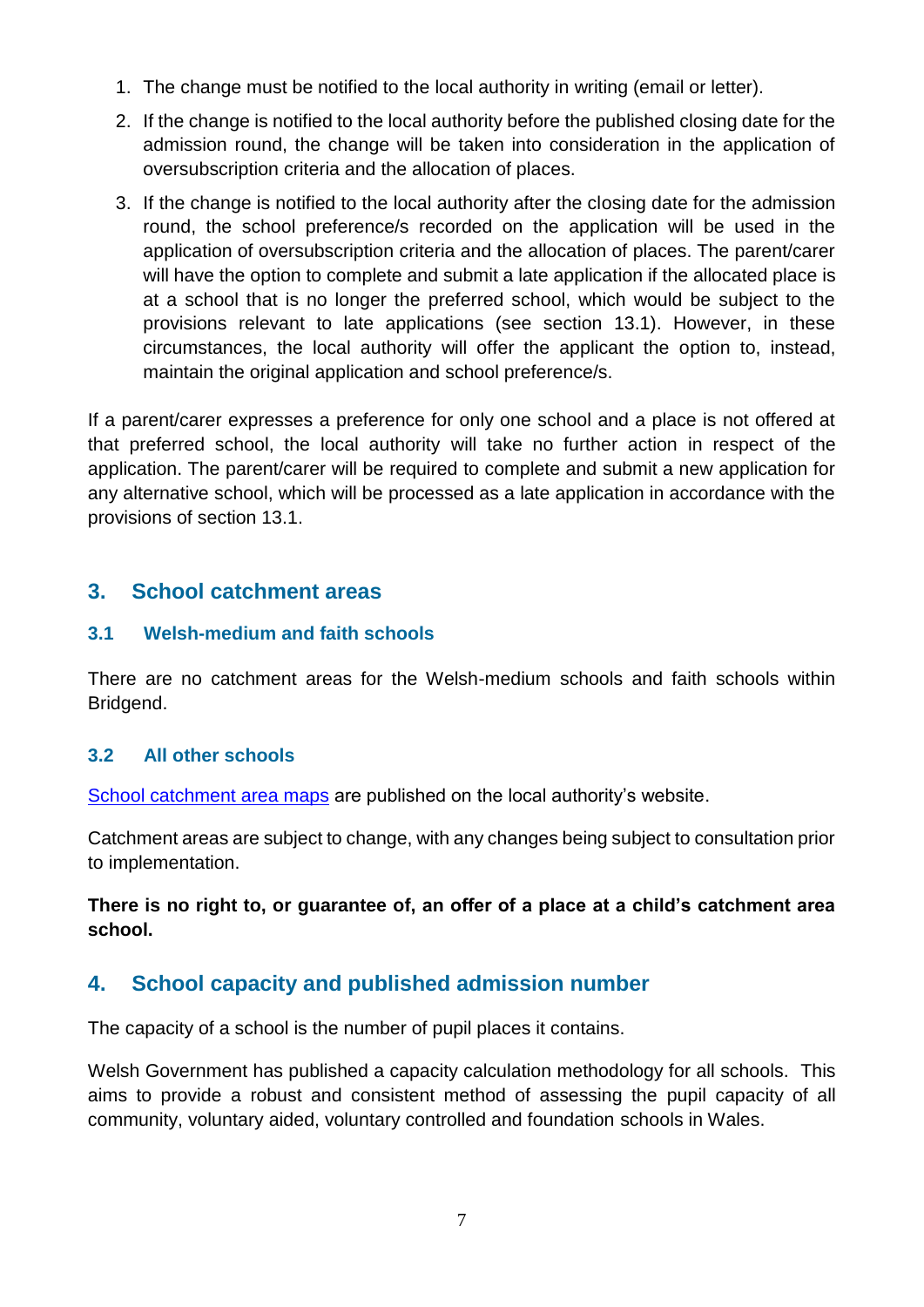A school's calculated capacity is based on existing accommodation at a school and its usage. For statutory-age year groups (reception to Year 11) the calculated capacity informs the published admissions number for a school.

For a normal year of entry (ie reception and Year 7), the local authority must admit pupils up to the published admission number (with the exception of twice-excluded pupils – see section 2).

For all other years, it is not a statutory requirement that the local authority admits pupils up to the published admission number, although the local authority will generally do so. However, in the case of infant classes (reception, Year 1 and Year 2), infant class size legislation is relevant (see section 5). The local authority is entitled to refuse admission for places in any year other than the normal year of entry (ie reception), if offering a place would result in class size prejudice (eg necessitating that the school employs an additional teacher or creates another classroom). This means that the local authority may refuse admission to Year 1 and Year 2 if offering a place would result in class size prejudice, even if the admission number has not been reached in relation to these year groups.

As the published admission number reflects the school's ability to accommodate pupils, the local authority will only exceed the published admission number in exceptional circumstances.

# <span id="page-7-0"></span>**5. Infant class size limit**

In order to improve educational standards in schools, The School Admission (Infant Class Size) (Wales) Regulations 2013 limit the number of children in reception, Year 1 and Year 2 classes to 30 when a single qualified teacher is present.

The local authority will refuse admission to classes in these year groups if an admission would result in the infant class size limit being breached (ie it would result in infant class size prejudice), unless the situation is such that an exception to the infant class size limit is permitted by the legislation, eg the admission of children who are looked after or previously looked after.

In relation to the reception year, infant class size prejudice does not arise if the number of pupils in the reception year has not reached the school's published admission number.

Decisions on the structure of classes at a school is reserved to the headteacher. If a headteacher decides to operate a mixed-age class where some of the pupils in the class are reception, Year 1 or Year pupils, the infant class size limit will only apply if the majority of the pupils in the class are reception, Year 1 or Year 2 pupils.

# <span id="page-7-1"></span>**6. Welsh-medium education**

In accordance with statutory requirements, the local authority policy is that every child should have the opportunity to learn and use the Welsh language.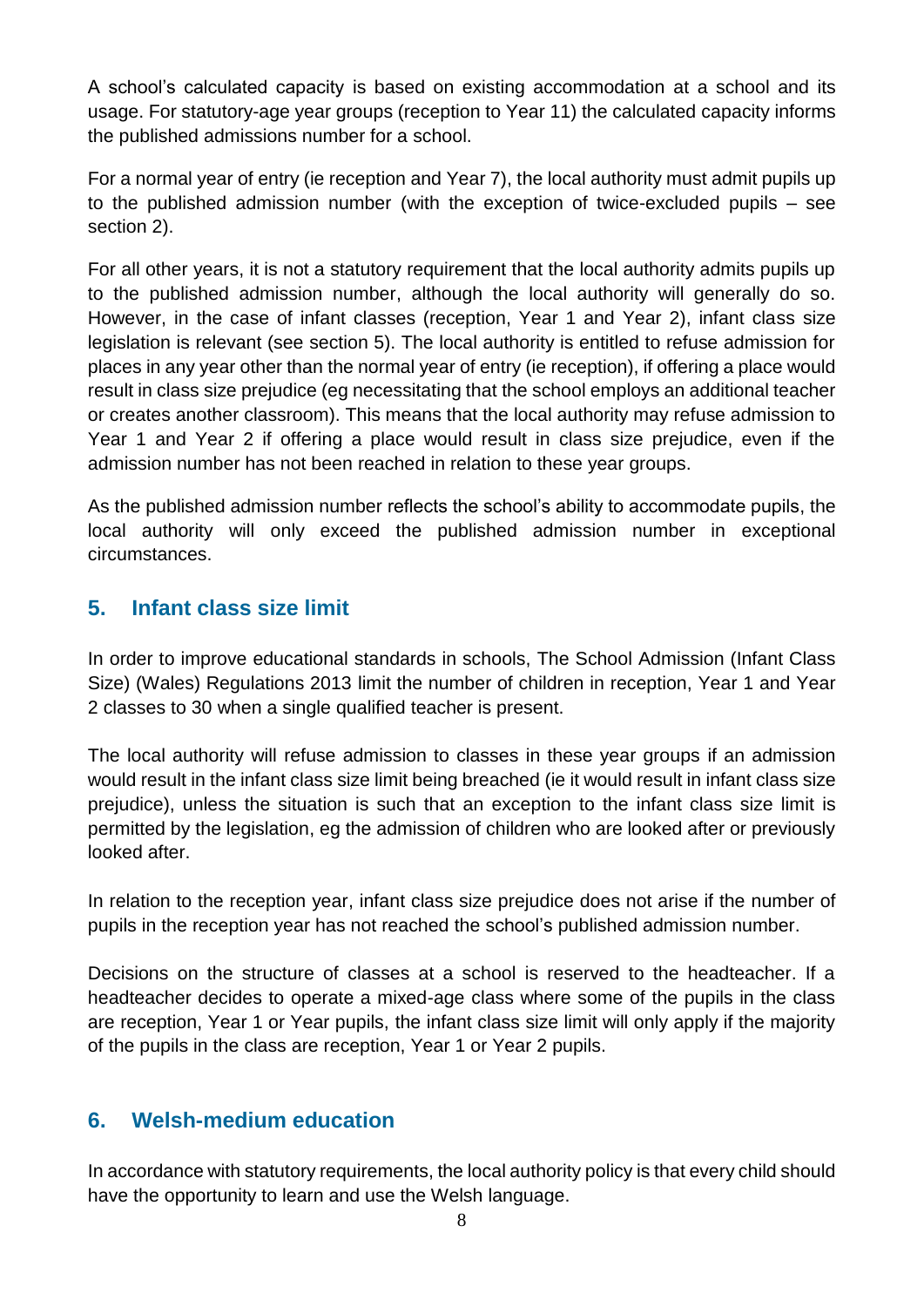With regard to school admissions, provision is made for this in the following ways:

- 1. The teaching of Welsh as a second language in English-medium schools.
- 2. Welsh-medium education at four Welsh-medium primary schools and one Welshmedium secondary school located within the Bridgend County Borough.

Admission to the Welsh-medium schools in the Bridgend County Borough is controlled by the provisions and criteria specified within this policy.

There are no catchment areas for the Welsh-medium schools in Bridgend.

A parent/carer can make an application for a place for their child at any Welsh-medium school within the county. However, if a parent/carer chooses to apply for place at a Welshmedium school that is not the nearest Welsh-medium school to the child's place of ordinary residence, and that application is successful, there is no entitlement to free hometo-school transport to that requested school.

Eligibility for school transport only applies where the child's place of ordinary residence is more than two miles from the nearest Welsh-medium primary school or three miles from the nearest Welsh-medium secondary school.

# <span id="page-8-0"></span>**7. Arrangements with other local authorities**

The local authority has made the following arrangements with Rhondda Cynon Taf County Borough Council, where surplus admission places are available:

- 1. Pupils from Abercerdin Primary School may attend Tonyrefail Comprehensive School with Bridgend County Borough Council being responsible for transport costs.
- 2. Pupils from Dolau Primary School, Brynna Primary School and Llanharan Primary School may attend Pencoed Comprehensive School with Rhondda Cynon Taf County Borough Council being responsible for transport costs.

# <span id="page-8-1"></span>**8. Ensuring fair access**

Particular considerations apply in respect of specific groups of children, as detailed below.

## <span id="page-8-2"></span>**8.1 Children from overseas and UK children living abroad**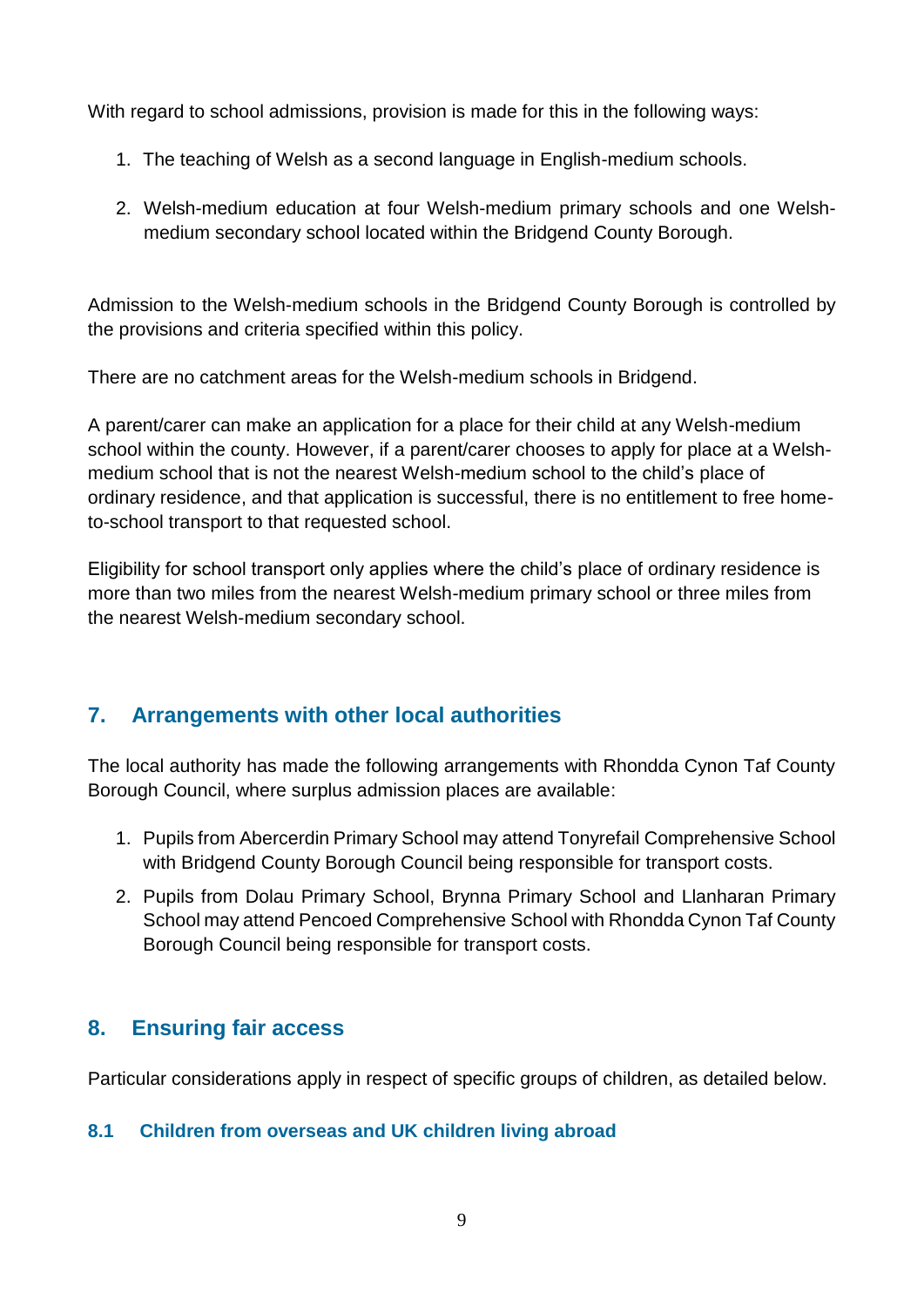The local authority will treat applications for such children on an individual basis and in accordance with all applicable Welsh Government legislation/requirements, UK legislation and Home Office rules. Also, any European Union law that may be applicable to the UK.

It should be expected that the local authority will seek information on a range of relevant factors, including but not necessarily limited to:

- when the child is expected to be resident in the UK;
- whether the parents/carers' application for leave to enter the UK has been or will be successful, or if it has been, on what terms entry has been granted.

# <span id="page-9-0"></span>**8.2 Children in receipt of a statement of special educational needs (SEN) or a local authority-maintained individual development plan (IDP)**

Where a mainstream place in a community school is the named placement in a final statement of SEN or a local authority maintained IDP, the local authority will admit the child to that school.

# <span id="page-9-1"></span>**8.3 Children with additional learning needs (but without a statement of SEN or a local authority-maintained IDP)**

Applications in respect of such children will be considered in the same way as all applications on the basis of the procedures and admission criteria set out in this policy.

If a child is currently being assessed under the statutory process for a statement of SEN or a local authority-maintained IDP, and at a later date, the local authority concludes that the child should have a statement of SEN or a local authority-maintained IDP, the appropriate school placement will be addressed as part of that statutory process.

## <span id="page-9-2"></span>**8.4 Children with disabilities**

The local authority will comply with the reasonable adjustments duty owed to disabled pupils, as defined in the Equality Act 2010.

## <span id="page-9-3"></span>**8.5 Children with challenging behaviours**

The local authority will not refuse to admit a child on the basis of his/her behaviour. Such children will include those who are considered to be potentially disruptive, exhibiting challenging behaviours or those who may be considered as requiring assessment for special educational needs.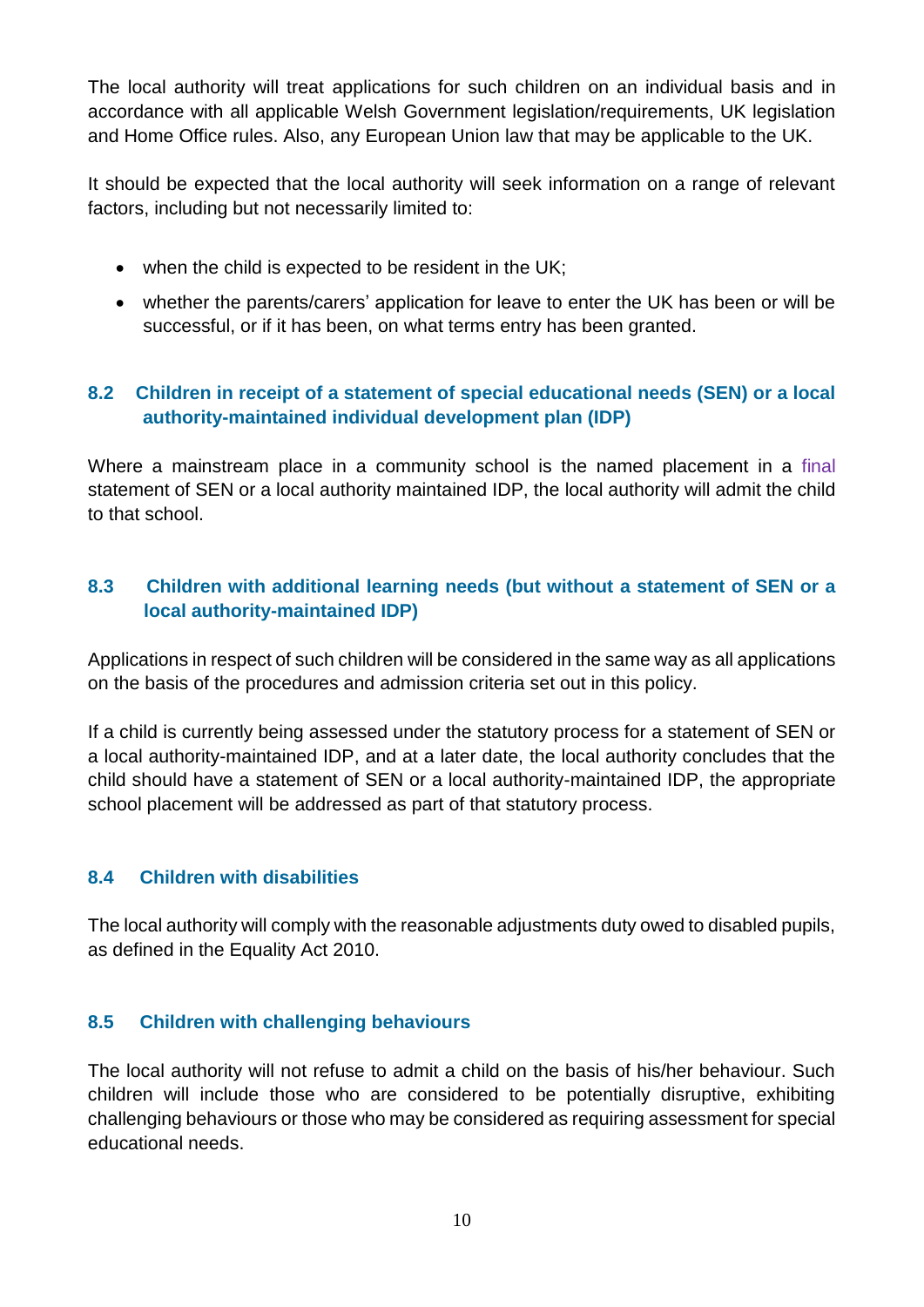After admission, a school may consider such disciplinary action as appropriate, in response to challenging behaviour. However, children exhibiting challenging behaviours may be disabled as defined by the Equality Act 2010 and require reasonable adjustments to be made for them in school.

#### <span id="page-10-0"></span>**8.6 Looked after and previously looked after children**

In respect of looked after children, the following provisions apply even if the corporate parent is Bridgend County Borough Council.

#### Admissions rounds

Applications in respect of looked after and previously looked after children are prioritised under the applicable oversubscription criteria, **subject to:** 

- 1. The application for a looked after child is completed and submitted by the corporate parent (ie the local authority with responsibility for looking after the child) and supporting evidence is provided (a Care Order or Interim Care Order).
- 2. The application for a previously looked after children is accompanied by supporting evidence from the former corporate parent.

#### In-year admissions/transfers

In accordance with the statutory School Admissions Code 2013, where in-year admission/transfer of a looked after child is being sought, the corporate parent must consult with the local authority before making the application. This is to ensure the appropriateness of the preferred school in light of the child's background and circumstances. This consultation and completion of an application is also required in respect of looked after children who have been permanently excluded from two or more schools.

Additionally, in the case of a looked after child who has been permanently excluded from two or more schools, the corporate parent must also consult with the governing body of the identified school.

In both instances, the consultation need not be onerous.

For applications for in-year admission/transfers in respect of looked after children, a place will be offered at the agreed school and an exception to the infant class size limit (if relevant) will be applied, **subject to** the application having been completed and submitted by the corporate parent (ie the local authority with responsibility for the child) and supporting evidence having been provided (a Care Order or Interim Care Order).

For applications for in-year admission/transfers in respect of previously looked after children, a place will be offered at the preferred school and an exception to the infant class size limit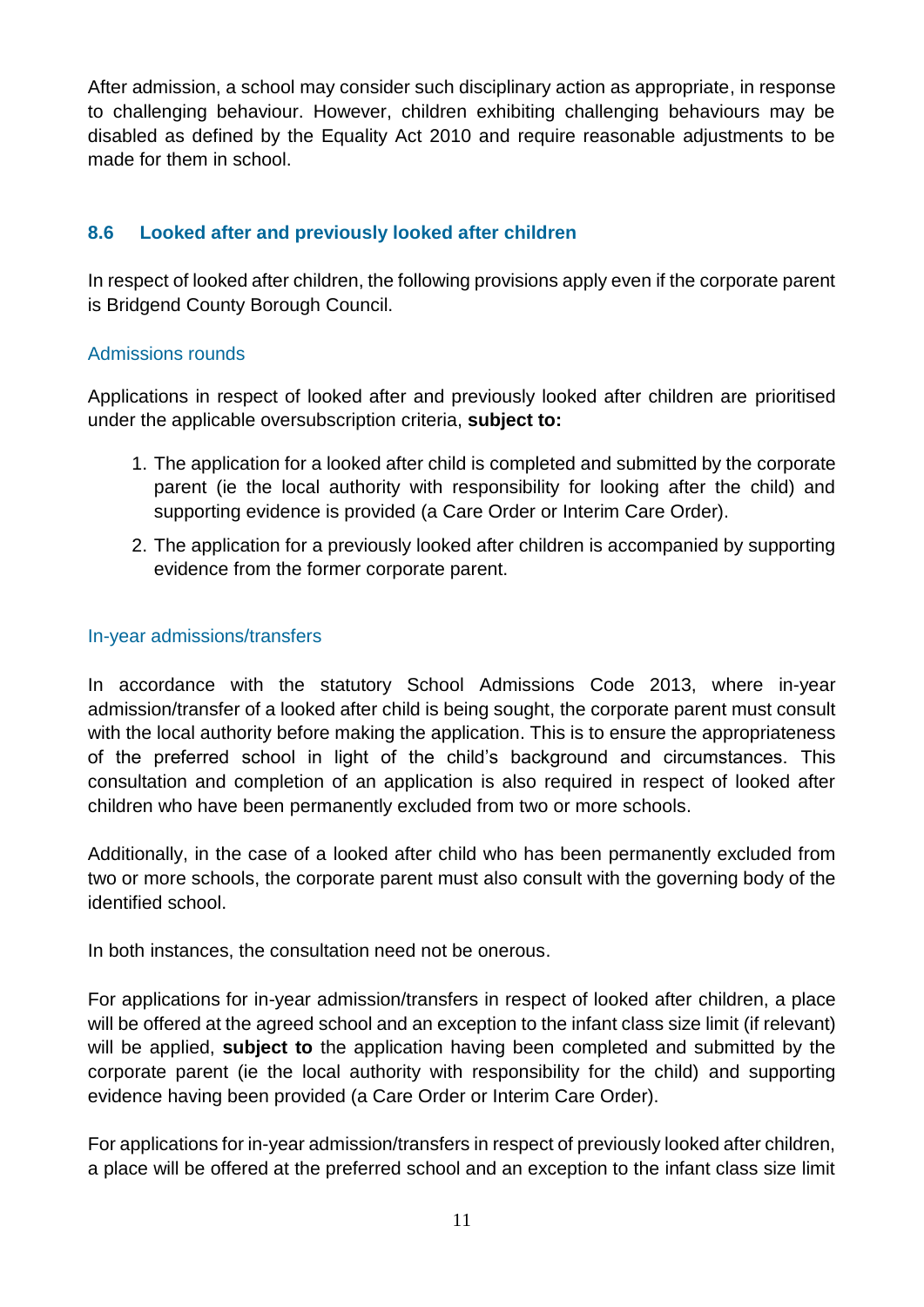(if relevant) will be applied, **subject to** the application being accompanied by supporting evidence from the former corporate parent.

The relevant supporting evidence referred to above must be submitted with the application.

# <span id="page-11-0"></span>**8.7 Gypsy, Roma and Traveller children**

When considering admission applications relating to Gypsy and Traveller children, the local authority will take account of Welsh Government Circular No: 003/2008 (Moving Forward – Gypsy Traveller Education) and sections 3.25 and 3.26 of the statutory School Admissions Code for Wales, 2013.

## <span id="page-11-1"></span>**8.8 Children of serving UK service personnel and other serving Crown Servants (including diplomats)**

'UK service personnel' refers to persons serving in the military forces. 'Crown Servants' are officers of the UK government, including diplomats.

There is no automatic right to a place at a preferred school for children of serving UK service personnel and other serving Crown Servants.

The local authority will accept a 'unit' postal address for applications from serving service personnel in the absence of a new home postal address.

For normal admissions rounds, the local authority will treat children of serving UK service personnel and serving Crown Servants as if they are already resident at a future address **provided that** the application is accompanied by an official Ministry of Defence (MOD) or Foreign and Commonwealth Office (FCO) letter declaring a return date and confirmation of the new home. The local authority will allocate a school place in accordance with the applicable criteria for the relevant admission round.

In respect of in-year admission/transfer applications for children of serving UK service personnel and serving Crown Servants:

- such children will be given 'excepted status' for infant class size limit purposes (if relevant), if admitted to a preferred school;
- if the application is unsuccessful and a place at the preferred school is refused, the parents/carers may appeal against the decision and any appeal hearing would be heard as a normal prejudice appeal.

Applications for children of former UK service personnel or former Crown Servants will be treated as all other applications.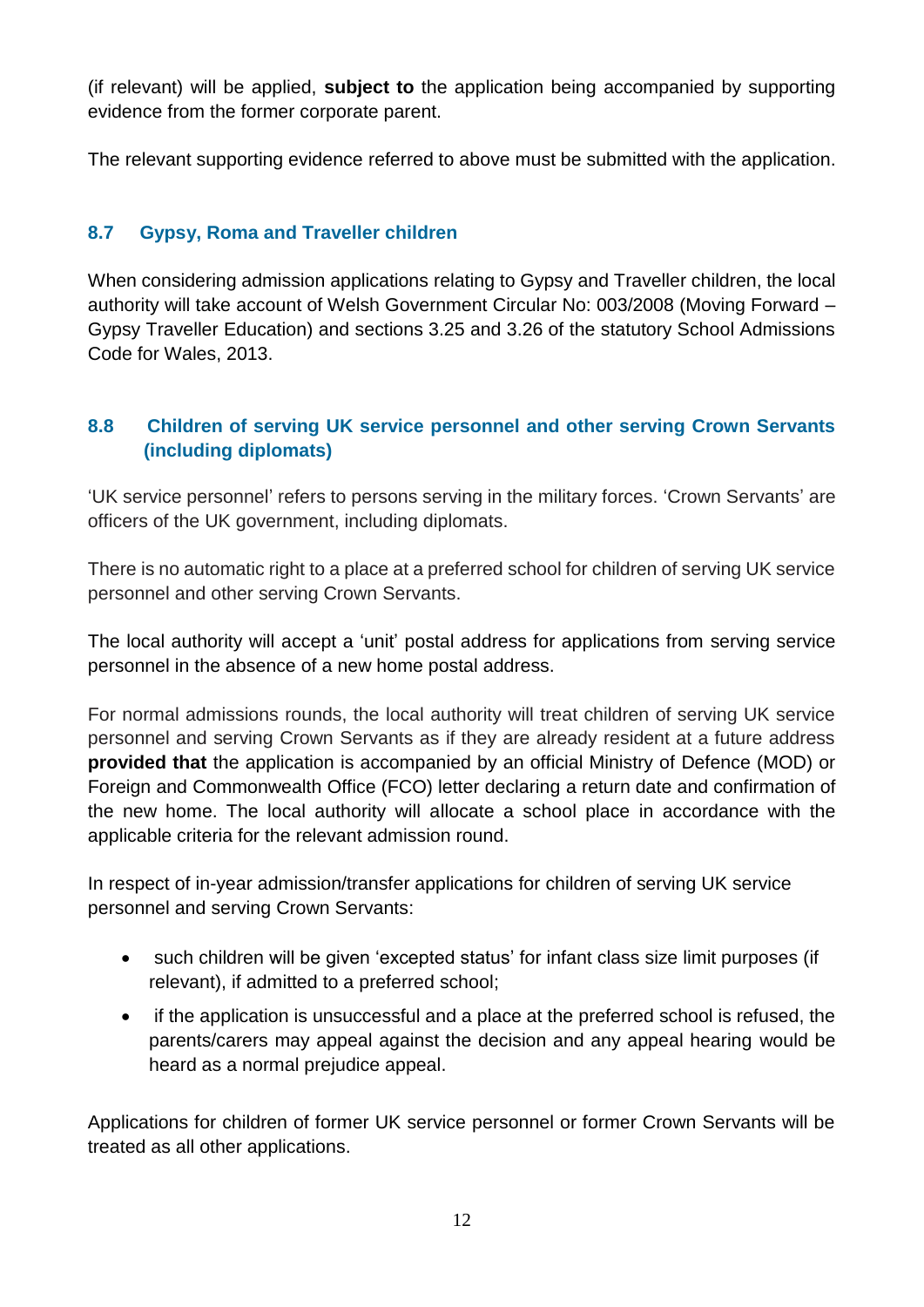#### <span id="page-12-0"></span>**8.9 All vulnerable or hard-to-place children**

The provisions of this policy will apply. However, in accordance with the requirements of the statutory School Admissions Code 2013, the local authority is additionally required to maintain fair access protocols for such children. The local authority has a panel whose role is to recommend placements that can meet the needs of these children.

#### <span id="page-12-1"></span>**8.10 School 'managed moves'**

The local authority has a separate policy for the managed moves (transfers) of pupils between schools.

Managed moves of pupils are treated differently to regular admissions. The pupil will remain on roll at the current school during the managed move period. At the end of the managed move period, if the managed move is deemed successful, the pupil will be placed on roll at the receiving school. If the managed move is deemed to have been unsuccessful, the pupil will return to the school at which they are on roll.

The Managed Move Policy does not apply in any instances where the parent/carer completes a school admission application; the School Admissions Policy applies in all such cases.

## <span id="page-12-2"></span>**9. Requests for admission outside of the normal age group**

Occasionally, a parent/carer or school may seek a place outside of the chronological age group for a child who they consider to be gifted/talented or experiencing problems, or who has missed part of a school year, for example, due to ill health.

The local authority will consider each request carefully and make decisions on the basis of the circumstances of each case. The local authority will consider what is most beneficial for the child and, in every case, will consider information from the parents/carers, the school, an educational psychologist and any other appropriate parties, to inform its decision.

If the local authority decides that an out-of-year group application is appropriate, but that application is refused due to no places being available in the requested year group at the school, the parents/carers have a statutory right of appeal. However, there is no right of appeal if the local authority has offered a place but not in the requested year group (ie where the place offered is in the correct year group for the child's chronological age).

If the local authority decides that an out-of-year group application is appropriate and the application is for a part-time nursery place in the following January or April, or a full-time nursery, reception, junior school Year 3 or secondary school Year 7 place from the following September, the application will be subject to, and considered in accordance with, the conditions and criteria applicable to those admissions rounds.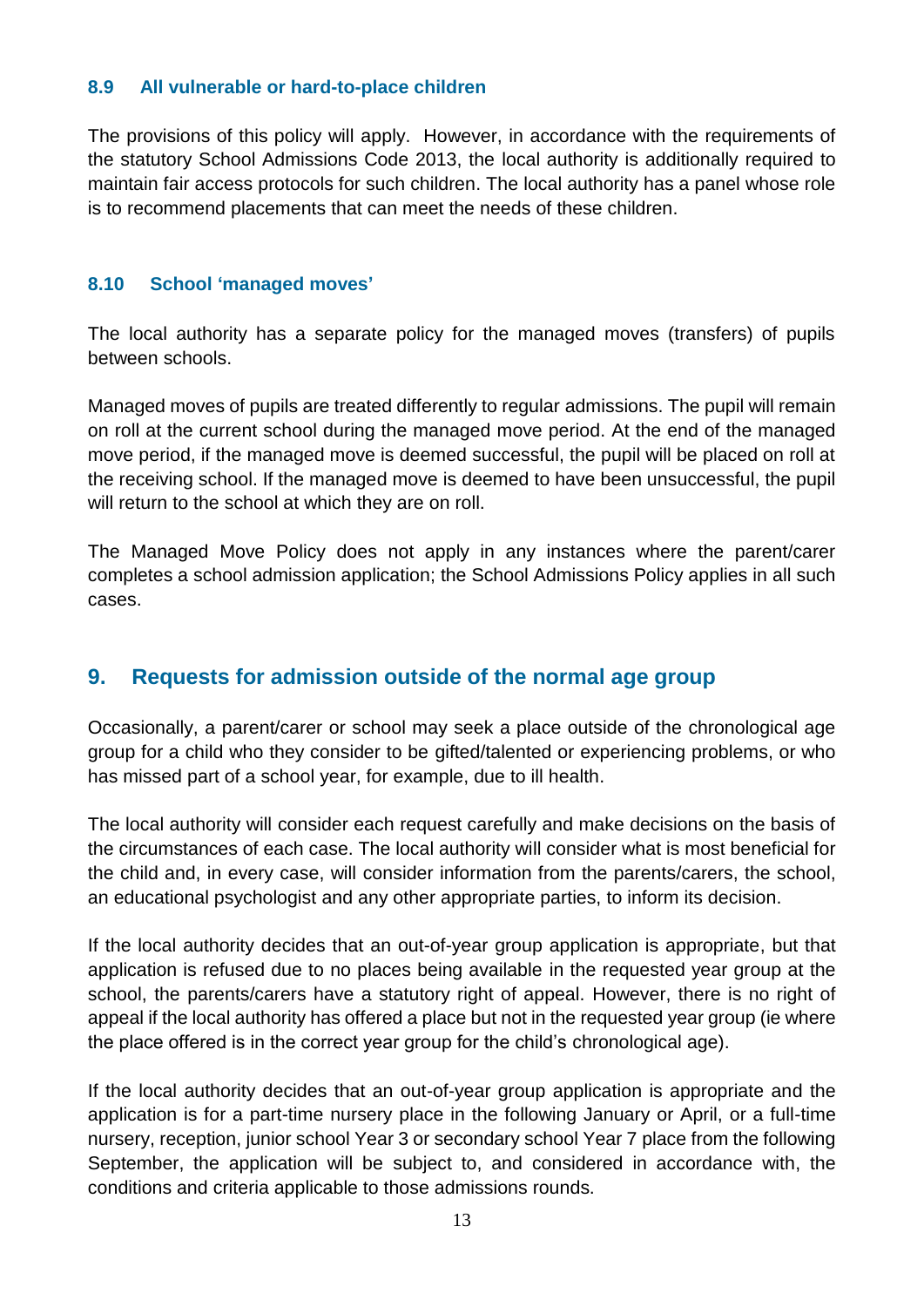# <span id="page-13-0"></span>**10. Information or circumstances that the local authority does not consider when making admission decisions**

The following is not an exhaustive list, but details the principle information and circumstances that have no bearing on admission decisions:

- Any school that the child has previously attended.
- Any particular school that the child might attend in the future.
- A parent/carer communicating to any school that there is an intention to apply for a place at the school.
- An invitation to, or attendance by a child, at a 'taster'/transition day at any school.
- Allowance by any school of a visit by the parents/carers and/or child.
- Any indication either explicitly given, or assumed by a parent/carer to have been given, by a school that there are places available at the school in any year group, with the exception of sixth form places. This would include any instance when a parent/carer believes that they have 'registered' their child's name for a place at the school.

# <span id="page-13-1"></span>**11. Equalities**

The local authority's admissions policy and arrangements seek to achieve full compliance with all relevant legislation and guidance, with regard to equal opportunities and human rights (Equality Act 2010, the Human Rights Act 1998, the Welsh Language Act 1993 and the Welsh Language (Wales) Measure 2011).

The local authority wants its services to be accessible to the whole community and will challenge discrimination in our communities, whether it is based on a person's transgender status, race, sex, disability, age, sexual orientation, religion or belief, pregnancy and maternity marriage or civil partnership.

The local authority's Corporate Equality Scheme sets out how the local authority will comply with its Public Sector Equality Duty in the exercise of its functions, having due regard to the need to:

- eliminate discrimination, harassment, victimisation and any other conduct that is prohibited under the legislation;
- advance equality of opportunity between persons who share a relevant protected characteristic and persons who do not share it; and
- foster good relations between persons who share a relevant protected characteristic and persons who do not.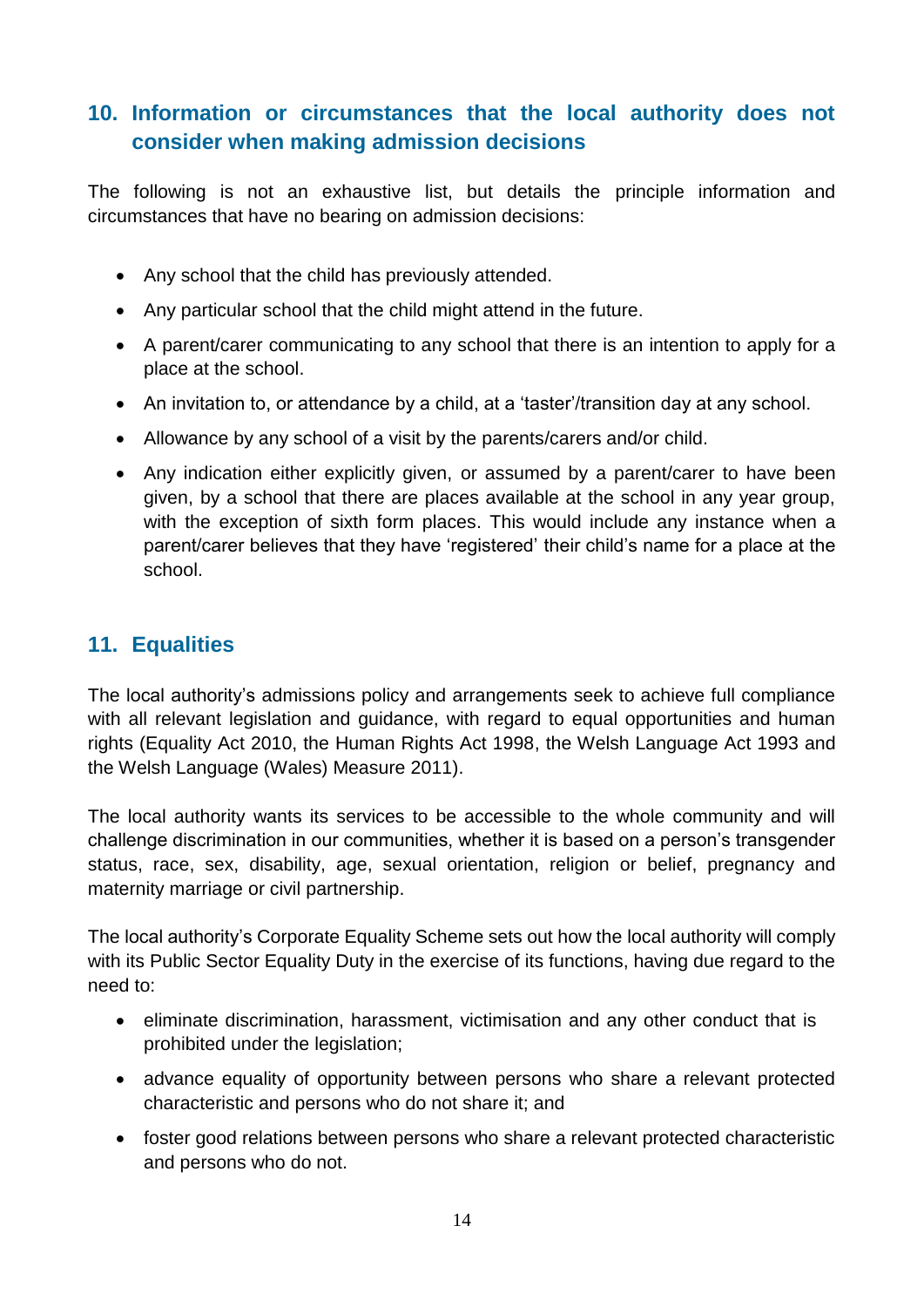# <span id="page-14-0"></span>**12. Data protection and information sharing**

The local authority complies with the General Data Protection Regulation (GDPR) and the Data Protection Act 2018. The full [Data Protection guidance and principles](https://www.bridgend.gov.uk/my-council/freedom-of-information/data-protection/) of the local authority may be viewed on the website.

Any information recorded by an applicant in a school admission application will be held electronically and used by the local authority for the purpose of processing the application.

The local authority will share the information provided in a school admission application with the relevant school/s in accordance with the [Fair Processing Statement –](https://www.bridgend.gov.uk/my-council/freedom-of-information/data-protection/) Education [and Family Support.](https://www.bridgend.gov.uk/my-council/freedom-of-information/data-protection/)

# <span id="page-14-1"></span>**13. Admissions rounds**

#### <span id="page-14-2"></span>**13.1 Submission of applications**

#### The requirement to apply for a school place

For both admissions rounds and in-year admissions/transfers, a school admission application **must** be completed by a parent/carer.

A separate application is required for each child.

A child will not be permitted to start at a school until an application has been received and processed by the local authority, and a school place has been offered by the local authority.

#### The applicant

In respect of applications for nursery children and children of statutory school-age, the application must be made by a 'parent' of the child, as defined by Section 576 of the Education Act 1996. This states that a 'parent', in relation to a child or young person, includes any person who is not a biological parent but who has parental responsibility, or who has care of the child.

Therefore, for the purposes of education law, a 'parent' is deemed to include:

- all biological parents, whether they are married or not;
- any person who, although not a biological parent, has parental responsibility for a child or young person - this could be an adoptive parent, a step-parent, guardian or other relative;
- any person who has care of a child or young person but is not a biological parent and does not have parental responsibility.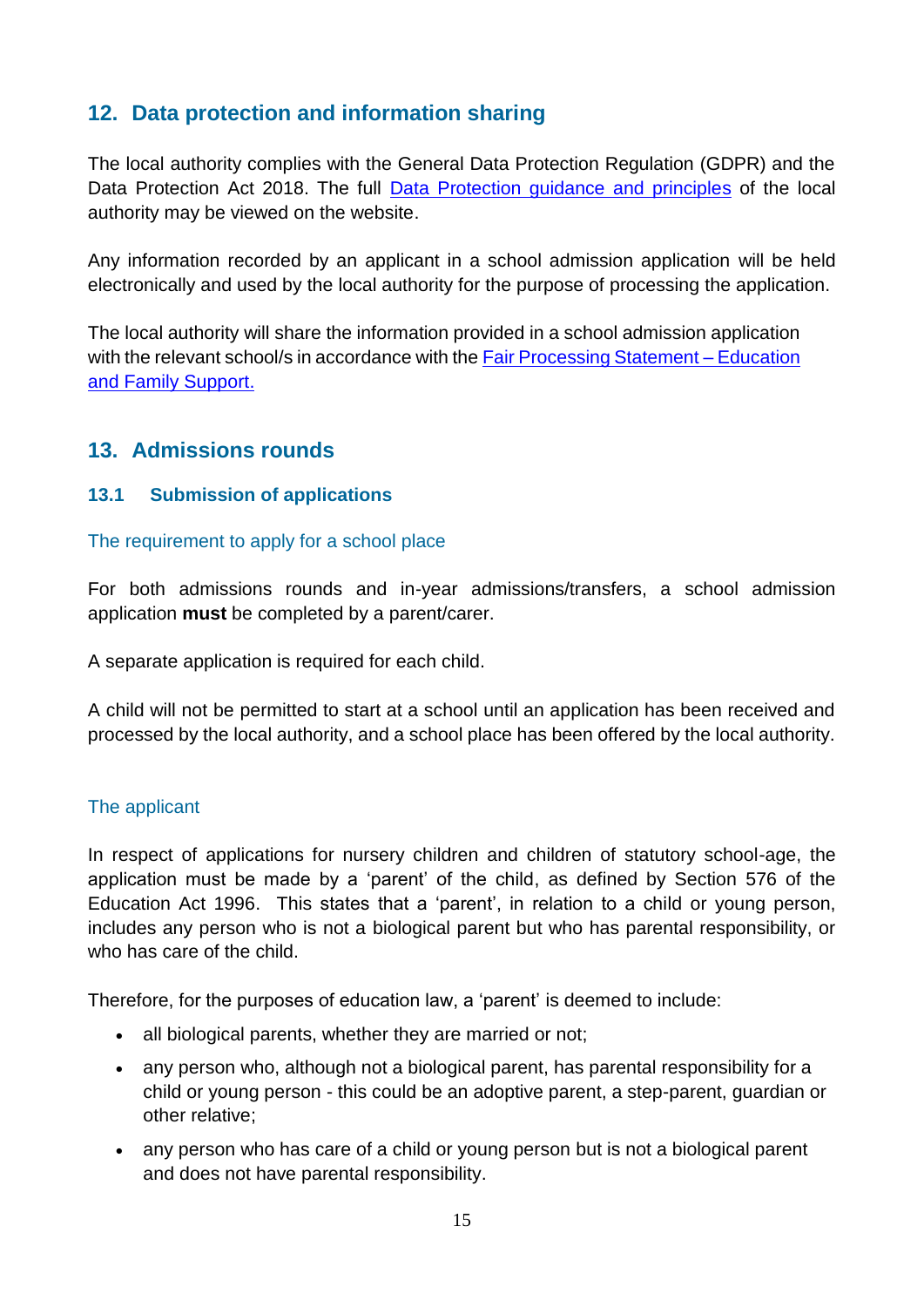A person typically has care of a child or young person if they are the person with whom the child lives, either full or part-time and who looks after the child, irrespective of what their biological or legal relationship is with the child.

The local authority uses the term 'parent/carer' throughout this policy to reflect the legal definition of 'parent', as detailed above.

The local authority will only accept an application from a person who is not a parent/carer if it is accompanied by an appropriate written authorisation from a parent/carer.

An applicant will be required to make a declaration of the relationship to the child and provide such information as the local authority requires, including documentation, evidencing that relationship, at the time the admission application is submitted.

The local authority expects that the parents/carers of a child reach agreement about the preferred school/s and who will submit the application, before a school admission application is submitted. The local authority will not intervene in disputes between parents/carers over school applications and will expect that these are resolved privately. If parents/carers cannot agree and a Court order stating who should be making the application and what the school preference/s should be has not been obtained, the local authority will proceed to accept the application from the parent/carer in receipt of Child Benefit for the child.

Applications in respect of post-16 admissions/transfers can be submitted by a parent/carer or the learner.

#### How to apply

Applications can be completed online through sign up to 'My Account' on the Bridgend County Borough Council website.

Any parents/carers who do not have access to their own computer/laptop or smart phone, may use the computers available within the libraries in the county borough to sign up to My Account and complete a school admission application. A parent/carer who remains unable to create a My Account and access the relevant online school admission application, may contact the local authority and request a hardcopy school admission application.

If parents/carers permit completion and submission of a school admission application for their child through the My Account of a third party, the My Account holder will be deemed to be submitting the application on behalf of, and with the full authority of, the parents/carers of the child. In these circumstances, the parents/carers will be considered as accepting responsibility for the consequence of any errors or deficiencies in the completion of the application and/or the submission of the application.

#### **The local authority accepts no responsibility for the non-receipt of an application that is not submitted through the online facility.**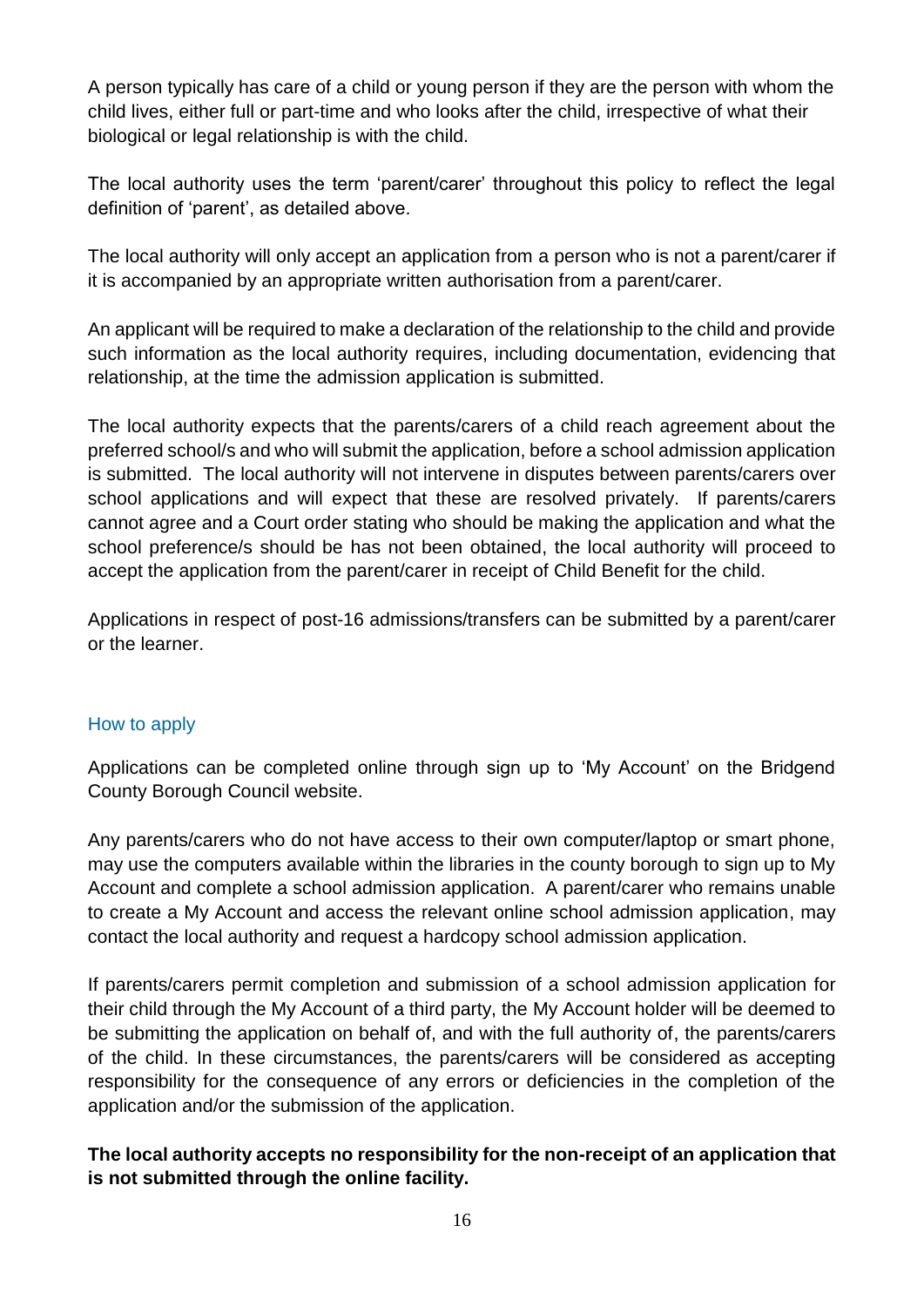If the local authority's arrangements for submission of admission applications should change before or during the effective dates of this policy, details will be published on the [local](https://www.bridgend.gov.uk/residents/schools-and-education/school-admissions/apply-for-admission-to-school/)  [authority's website.](https://www.bridgend.gov.uk/residents/schools-and-education/school-admissions/apply-for-admission-to-school/)

#### Late applications

All applications should be submitted in time for receipt by the local authority by the relevant published closing dates.

The local authority will accept late applications that are received after the relevant published closing date **provided that** the application is received before the local authority has undertaken its allocation of places in preparation for the admissions offer (this date will be determined by the local authority at the time but will be at least one month before the published offer date for places) **and** the local authority is satisfied as to the parents/carers' reasons for the late application.

All other late applications will not be accepted for inclusion in the allocation of places that will be notified to applicants on the relevant published offer dates. Such applications will be processed by the local authority after the relevant published offer date and in order of date received. Oversubscription criteria will not apply; if a place is available in the preferred school at the time the application is processed, it will be offered. Therefore, late applicants may find that their preferred school is already full, even if the school is their catchment school.

No applications for admissions rounds that are received by the local authority after 31 August 2022 will be processed. After this date, an in-year admission/transfer application is required and all considerations applicable to in-year admission/transfer applications will be relevant. The local authority does not accept in-year admission/transfer applications made more than one half term in advance of the start date. Consequently, all applications for a part-time nursery class in April 2023 that are received after 31 August 2022 will not be processed until the spring term 2023.

Applications in respect of looked after children and previously looked after children, or children with a statement of SEN or an IDP that names a specific school, will not be treated as late applications regardless of when the application is received.

#### <span id="page-16-0"></span>**13.2 Nursery class admissions rounds**

Nursery education is non-statutory; however, in Wales, children are entitled to a free, parttime, early-years education place from the start of the term following their third birthday. The place can either be at a local authority-maintained school ('LA-maintained'), or within the non-maintained sector with a registered early year's provider. **This policy applies only to admissions to nursery classes in LA-maintained schools.**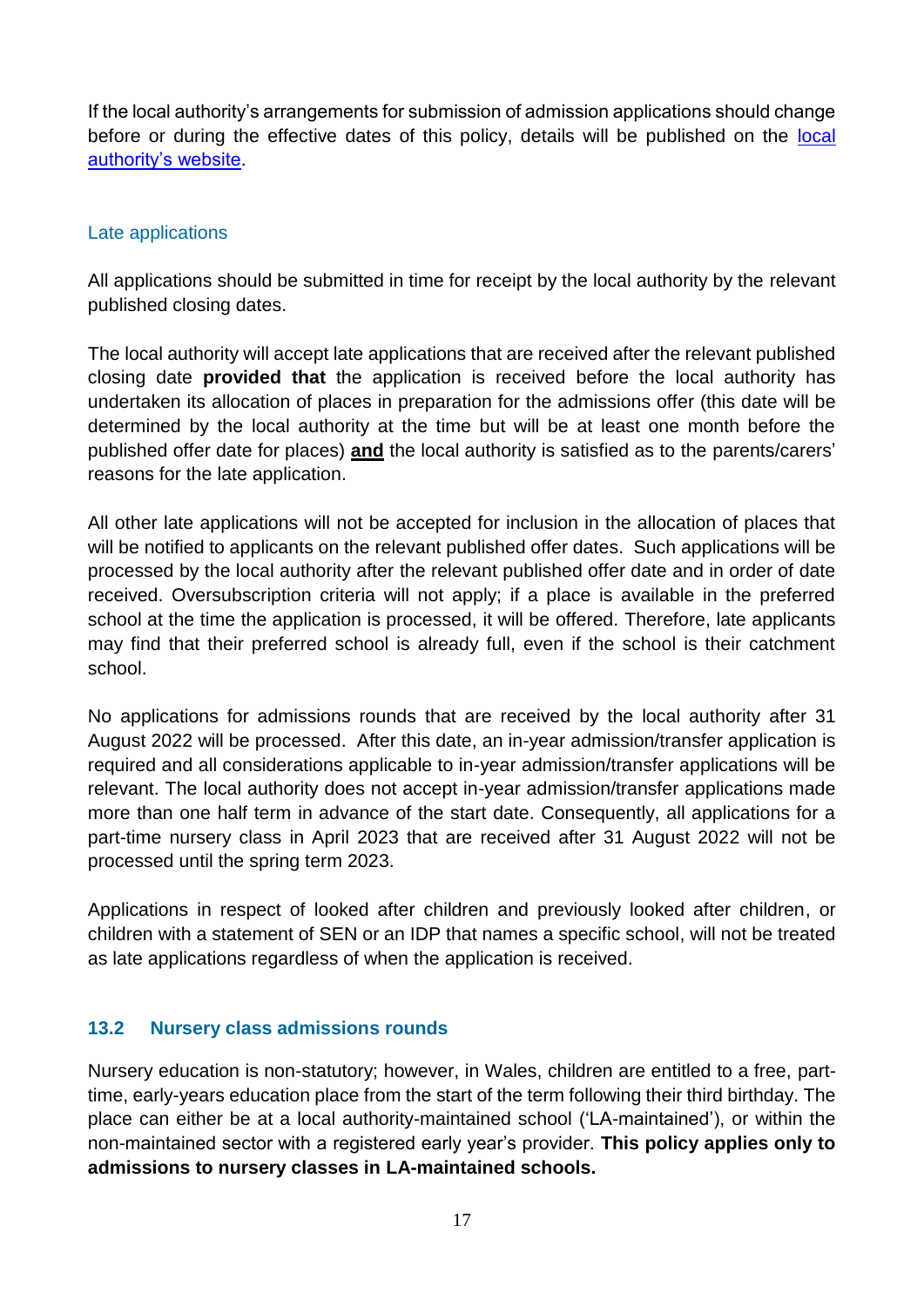The local authority is the admissions authority for nursery classes in LA-maintained schools in Bridgend County Borough. Parents/carers who wish to apply for a nursery place at a voluntary aided school must approach that school directly.

Places at LA-maintained schools are part-time for three-year-olds (Nursery Year 1) and fulltime for four-year-olds (Nursery Year 2). Although nursery education is non-statutory, the local authority expects all children who are offered a part-time place to attend for five half days per school week and all children who are offered a full-time place to attend for five full days per school week.

A school admission (nursery) application **must** be completed by the parents/carers of eligible children for admissions to nursery classes in LA-maintained schools.

A child will only be permitted to attend a nursery class at a LA-maintained school if the relevant application has been submitted **and** the local authority has formally offered a place at that school.

Children who are admitted to a part-time nursery class of a LA-maintained school **do not have an automatic right to a full-time nursery place at the same school.** All parents/carers of children attending a part-time nursery class, whether residing within or outside the defined catchment area, must complete a school admission application for a fulltime nursery year place, at the appropriate time, indicating their school preference/s.

Children who are admitted to a full-time nursery class of a LA-maintained school **do not have an automatic right to a reception year place at the same school.** All parents/carers of children attending a full-time nursery class, whether residing within or outside the defined catchment area, must complete a school admission application for a reception year place, at the appropriate time, indicating their school preference/s.

As nursery education is non-statutory, parents/carers have **no right of appeal** in respect of decisions on nursery class admissions.

## Timetable for nursery admissions 2022-2023

The timetable for nursery admissions is not governed by the School Admissions Code 2013. The local authority's expected timetable for processing applications for nursery admissions for 2022-2023 is as follows:

#### **Full-time nursery class admissions - pupils born between 1 September 2018 and 31 August 2019, starting in a full-time nursery class in September 2022:**

| <b>Action</b>                               | <b>Date</b>                     |
|---------------------------------------------|---------------------------------|
| Opening date for submission of applications | 10am<br>Monday, 10 January 2022 |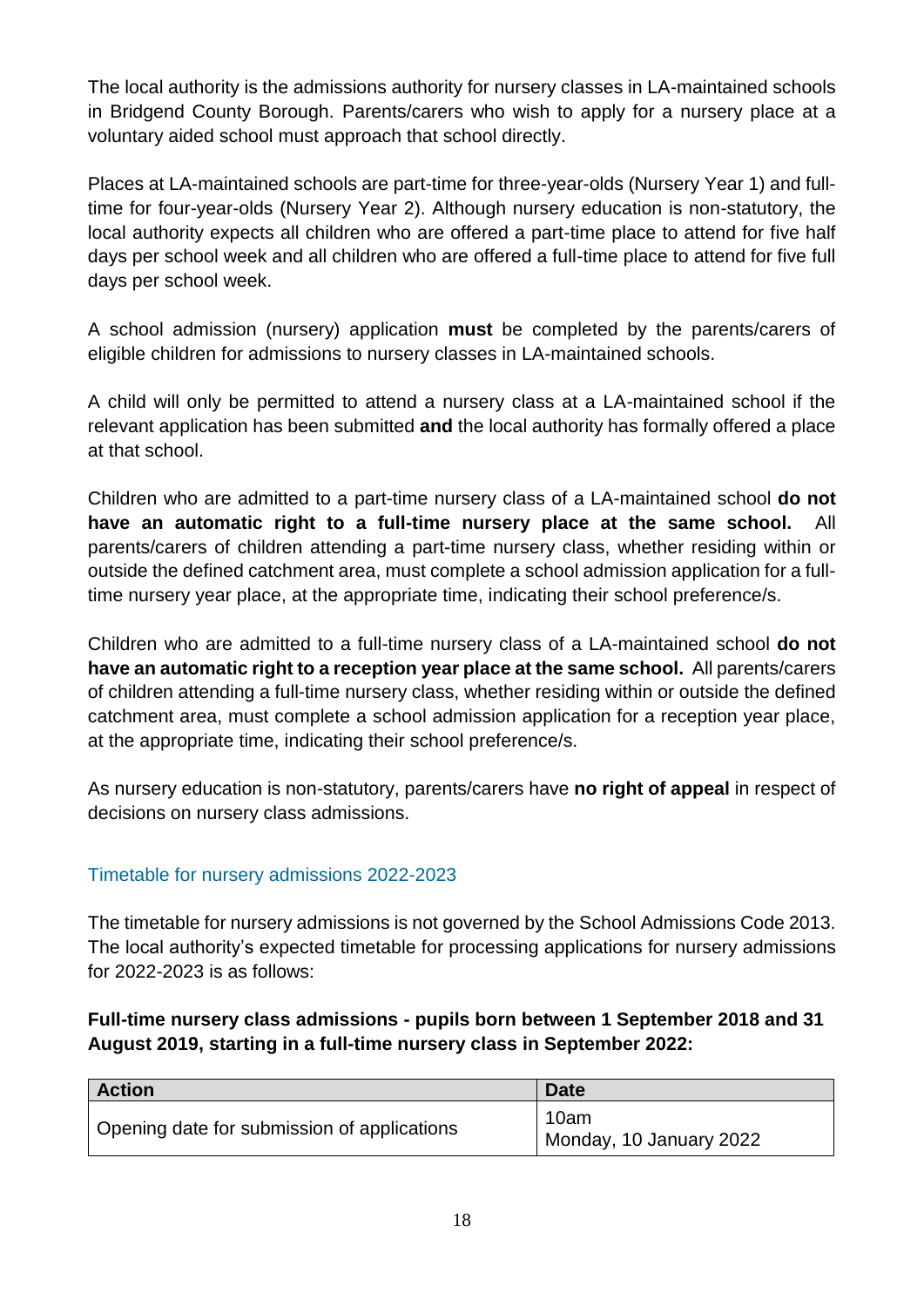| Closing date for receipt of applications by the local                          | 4pm                   |
|--------------------------------------------------------------------------------|-----------------------|
| authority                                                                      | Friday, 25 March 2022 |
| Notification to applicants of offer or refusal of places<br>(the 'offer date') | Monday, 16 May 2022   |

#### **Part-time nursery class admissions - pupils born between 1 September 2019 and 31 December 2019, starting in a part-time nursery class in January 2023:**

| <b>Action</b>                                                      | <b>Date</b>                     |
|--------------------------------------------------------------------|---------------------------------|
| Opening date for submission of applications                        | 10am<br>Monday, 10 January 2022 |
| Closing date for receipt of applications by the local<br>authority | 4pm<br>Friday, 27 August 2022   |
| Notification to applicants of offer or refusal of places           | By 31 October 2022              |

## **Part-time nursery class admissions - pupils born between 1 January 2020 and 31 March 2020, starting in a part-time nursery class in April 2023:**

| <b>Action</b>                                                      | <b>Date</b>                     |
|--------------------------------------------------------------------|---------------------------------|
| Opening date for submission of applications                        | 10am<br>Monday, 10 January 2022 |
| Closing date for receipt of applications by the local<br>authority | 4pm<br>Friday, 27 August 2022   |
| Notification to applicants of offer or refusal of places           | By 31 October 2022              |

#### Allocation of full-time nursery class places in English-medium, non-faith schools

The local authority will normally only admit up to the equivalent of the school's published admission number when allocating full-time nursery places.

Where the number of applications exceeds the number of places available, the local authority will apply the following **oversubscription criteria,** in order of priority, to allocate the places available:

1. Children who are looked after or previously looked after and children for whom the school is the named placement in the statement of SEN or local authority-maintained IDP.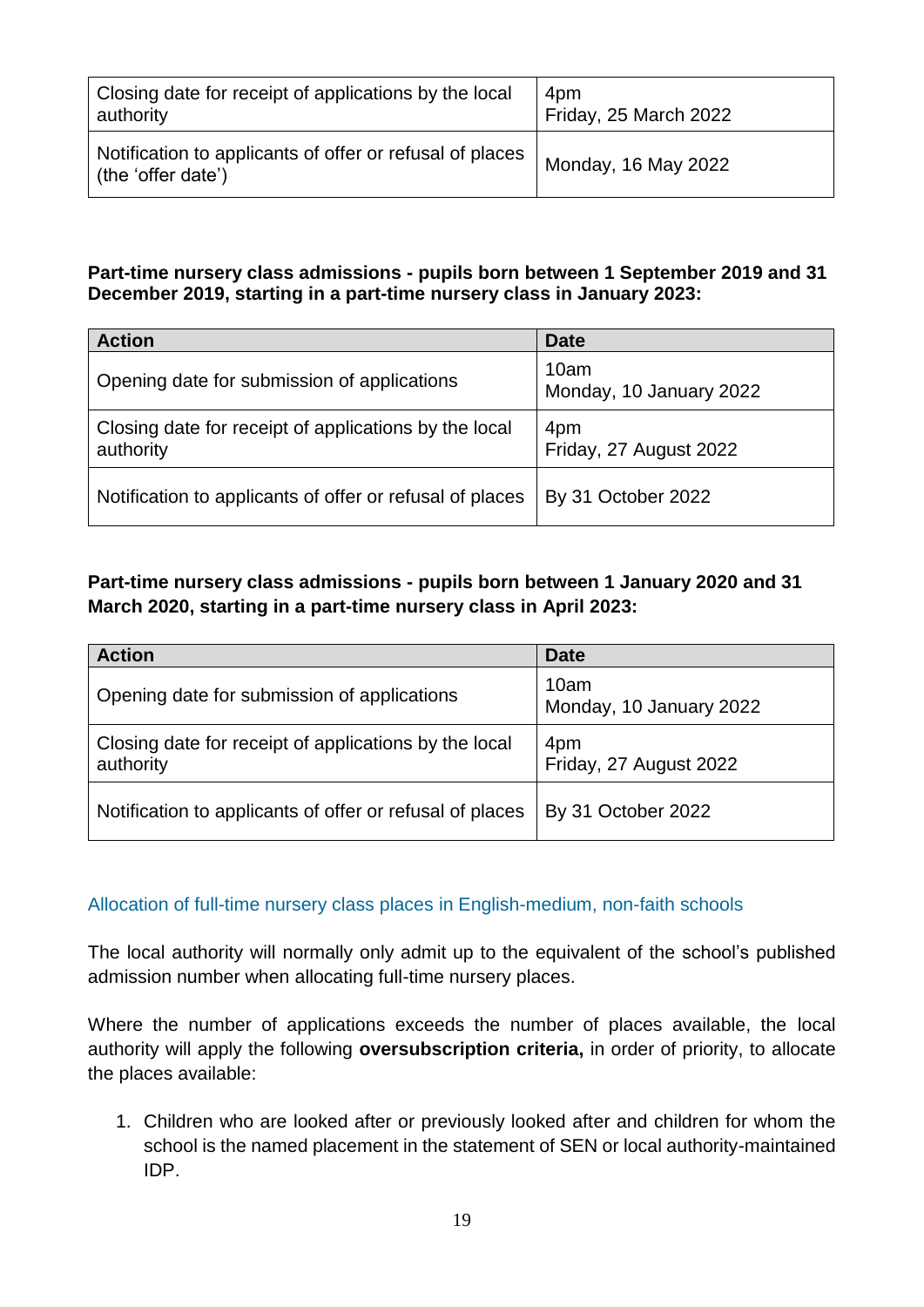- 2. Children for whom the local authority has received and accepted written evidence from a relevant professional/s that the placement is essential for medical, psychological, or compelling social reasons
- 3. Children whose place of ordinary residence is within the school's defined catchment area.

Where a school is oversubscribed under this criterion, the local authority will allocate the places in the following order of priority:

a) Children who will have a sibling at the school in any age group from the reception year to Year 6 in the academic year 2022-2023.

When allocating places, if the last place is offered to a multiple birth child, the local authority will also admit the other sibling/s.

- b) Proximity to school, as measured by the shortest available walking route from the place of ordinary residence to the nearest openly accessible school gate.
- 4. Children not currently ordinarily resident within the school's defined catchment area whose parents/carers have satisfied the local authority, by the published closing date for submission of the relevant school admission applications that the child will be ordinarily resident within the defined catchment area by the commencement of the school term to which the application relates.

Where a school is oversubscribed under this criterion, the local authority will allocate the places in the following order of priority:

a) Children who will have a sibling at the school in any age group from the reception year to Year 6 in the academic year 2022-2023.

When allocating places, if the last place is offered to a multiple birth child, the local authority will also admit the other sibling/s.

- b) Proximity to school, as measured by the shortest available walking route from the place of ordinary residence to the nearest openly accessible school gate.
- 5. Children living outside the school's defined catchment area will be considered for any remaining places in the order of priority set out below:
	- a) Children who will have a sibling at the school in any age group from reception year to Year 6 in the academic year 2022-2023.

When allocating places, if the last place is offered to a multiple birth child, the local authority will also admit the other sibling/s.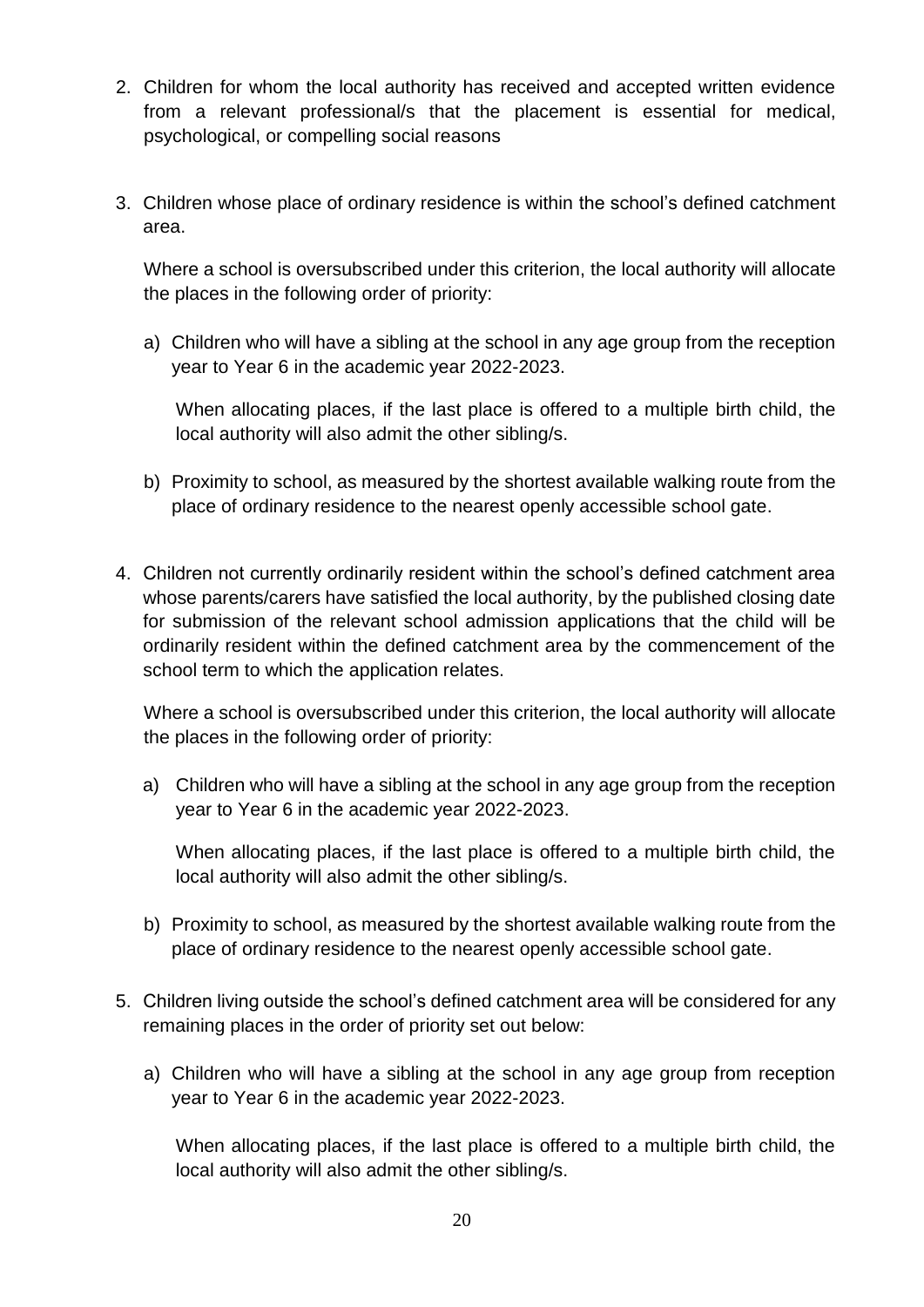b) Proximity to school, as measured by the shortest available walking route from place of ordinary residence to the nearest openly accessible school gate.

#### Allocation of full-time nursery class places in Welsh-medium and faith schools

The local authority will normally only admit up to the equivalent of the school's published admission number when allocating full-time nursery places.

Where the number of applications exceeds the number of places available, the local authority will apply the following **oversubscription criteria,** in order of priority, to allocate the places available:

- 1. Children who are looked after or previously looked after and children for whom the school is the named placement in the statement of SEN or local authority-maintained IDP.
- 2. Children for whom the local authority has received and accepted written evidence from a relevant professional/s that the placement is essential for medical, psychological, or compelling social reasons
- 3. Children who will have a sibling at the school in any age group from the reception year to Year 6 in the academic year 2022-2023.
- 4. Proximity to school, as measured by the shortest available walking route from the place of ordinary residence to the nearest openly accessible school gate.

When allocating places, if the last place is offered to a multiple birth child, the local authority will also admit the other sibling/s.

## Allocation of part-time nursery class places in English-medium, non-faith schools

In determining the number of part-time nursery places available for allocation in any school, the local authority will take into account the capacity of the accommodation used for nursery pupils, the published admission number and the number of full-time nursery pupils already on roll at the school.

Where the number of applications exceeds the number of places available, the local authority will apply the following **oversubscription criteria,** in order of priority, to allocate the places available:

1. Children born between 1 September 2019 and 31 March 2020 who will attain the age of three in the academic year 2022-2023 (these children will be eligible for a part-time nursery place from January 2023 or April 2023) who are looked after or previously looked after and children for whom the school is the named placement in the statement of SEN or local authority-maintained IDP.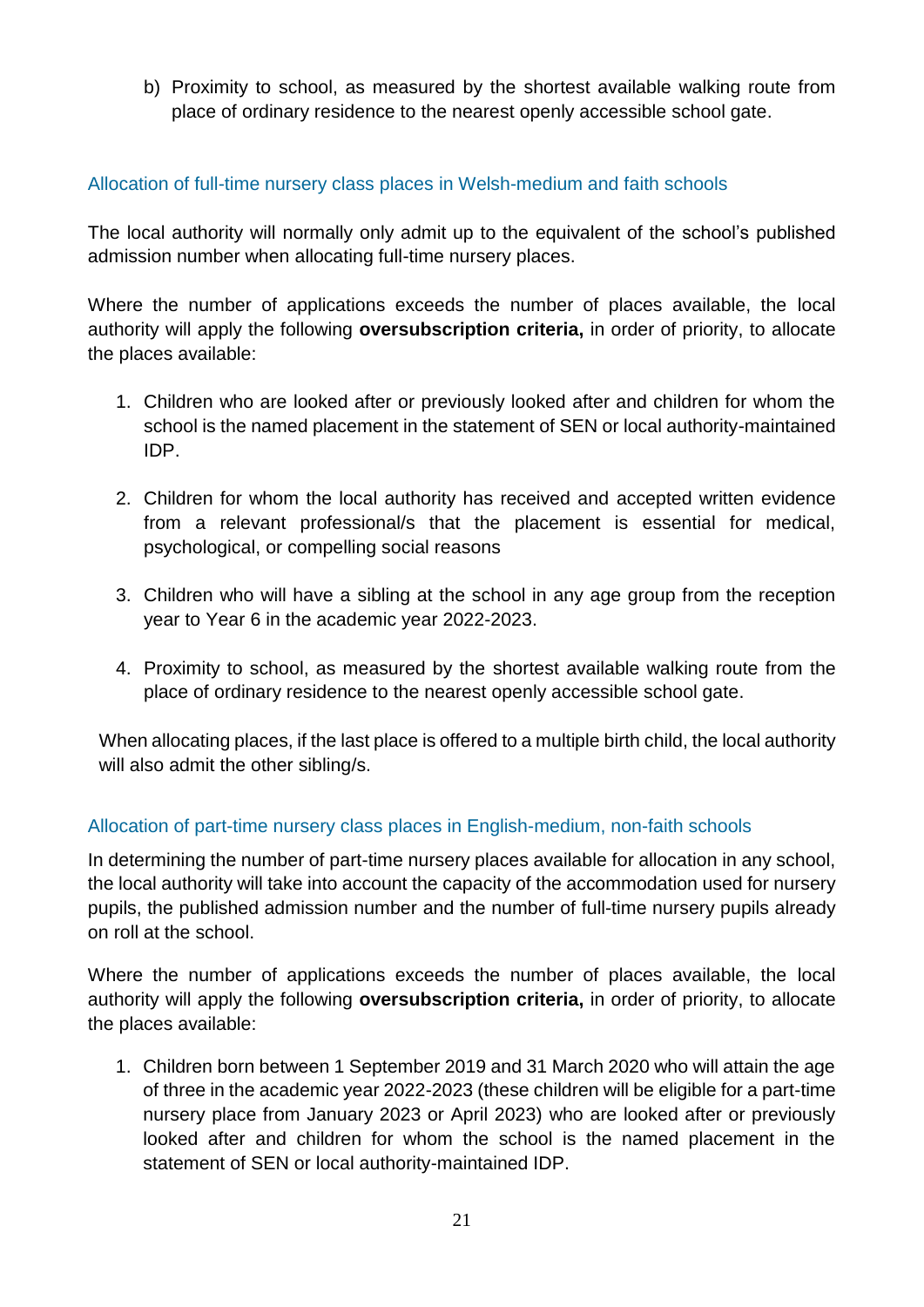- 2. Children born between 1 September 2019 and 31 March 2020 who will attain the age of three in the academic year 2022-2023 (these children will be eligible for a part-time nursery place from January 2023 or April 2023) for whom the local authority has received and accepted written evidence from a relevant professional/s that the placement is essential for medical, psychological, or compelling social reasons.
- 3. Children born between 1 September 2019 and 31 December 2019 who will attain the age of three in the academic year 2022-2023 (these children will be eligible for a parttime nursery place from January 2023) and whose place of ordinary residence is within the school's defined catchment area.

Where a school is over-subscribed the local authority will allocate the places in the following order of priority:

a) Children who will have a sibling at the school in any age group from the reception year to Year 6 in the academic year 2022-2023.

When allocating places, if the last place is offered to a multiple birth child, the local authority will also admit the other sibling/s.

- b) Proximity to school, as measured by the shortest available walking route from the place of ordinary residence to the nearest openly accessible school gate.
- 4. Children born between 1 September 2019 and 31 December 2019 who will attain the age of three in the academic year 2022-2023 (these children will be eligible for a parttime nursery place from January 2023) who are not currently ordinarily resident within the school's defined catchment area but whose parents/carers have satisfied the local authority, by the published closing date for submission of the relevant school admission applications, that the child will be ordinarily resident within the defined catchment area by the commencement of the school term to which the application relates.

Where a school is oversubscribed under this criteria, the local authority will allocate the places in the following order of priority:

a) Children who will have a sibling at the school in any age group from the reception year to Year 6 in the academic year 2022-2023.

When allocating places, if the last place is offered to a multiple birth child, the local authority will also admit the other sibling/s.

- b) Proximity to school, as measured by the shortest available walking route from the place of ordinary residence to the nearest openly accessible school gate.
- 5. Children born between 1 September 2019 and December 2019 who will attain the age of three in the academic year 2022-2023 (these children will be eligible for a part-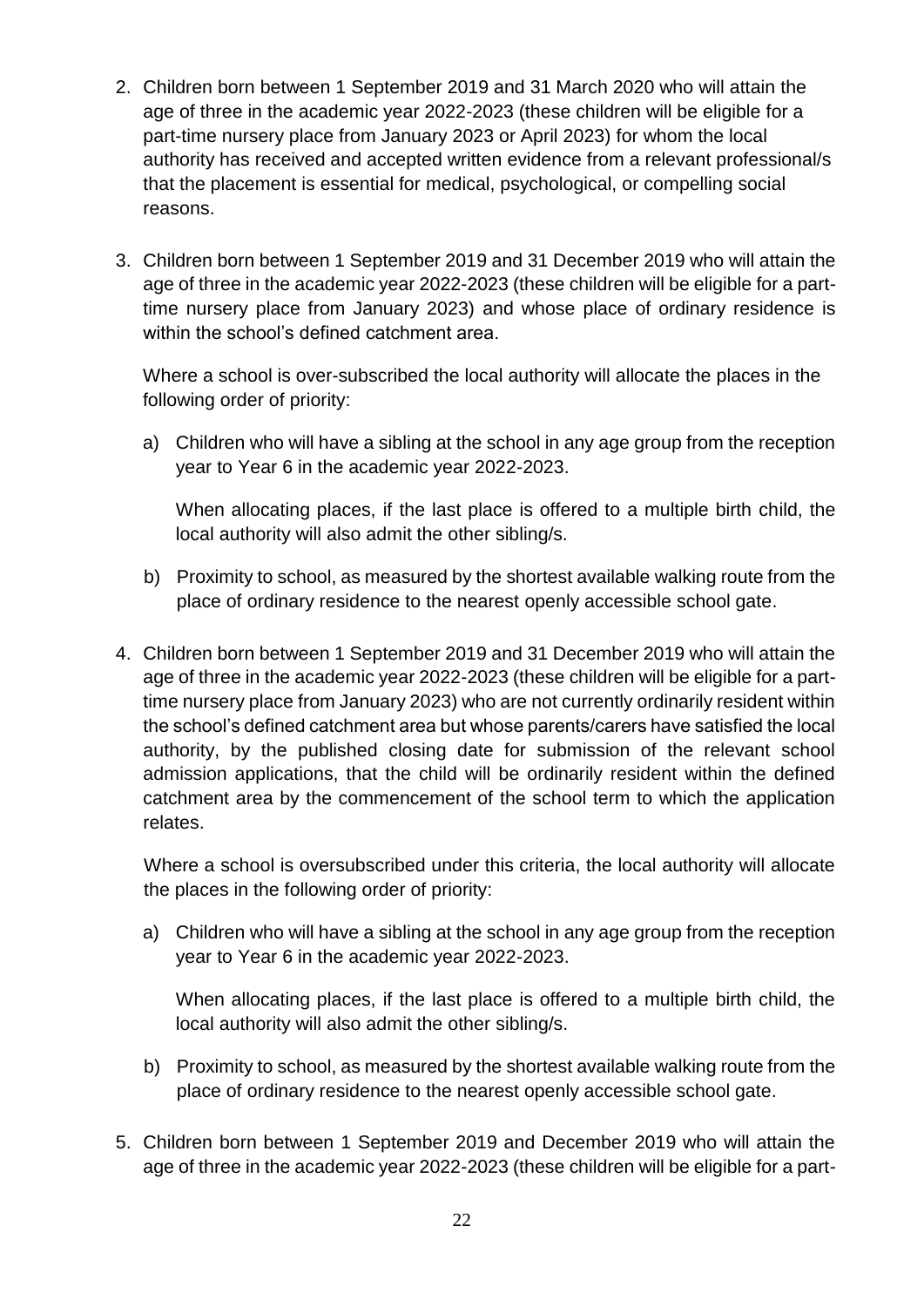time nursery pace from January 2023) whose place of ordinary residence is outside the school's defined catchment area.

Where a school is oversubscribed under this criteria, the local authority will allocate the places in the following order of priority:

a) Children who will have a sibling at the school in any age group from the reception year to Year 6 in the academic year 2022-2023.

When allocating places, if the last place is offered to a multiple birth child, the local authority will also admit the other sibling/s.

- b) Proximity to school, as measured by the shortest available walking route from the place of ordinary residence to the nearest openly accessible school gate.
- 6. Children born between 1 January 2020 and 31 March 2020 who will attain the age of three in the academic year 2022-2023 (these children will be eligible for a part-time nursery place from April 2023) whose place of ordinary residence is within the school's defined catchment area.

Where a school is over-subscribed the local authority will allocate the places in the following order of priority:

c) Children who will have a sibling at the school in any age group from the reception year to Year 6 in the academic year 2022-2023.

When allocating places, if the last place is offered to a multiple birth child, the local authority will also admit the other sibling/s.

- d) Proximity to school, as measured by the shortest available walking route from the place of ordinary residence to the nearest openly accessible school gate.
- 7. Children born between 1 January 2020 and 31 March 2020 who will attain the age of three in the academic year 2022-2023 (these children will be eligible for a part-time nursery place from April 2023) who are not currently ordinarily resident within the school's defined catchment area but whose parents/carers have satisfied the local authority, by the published closing date for submission of the relevant school admission applications, that the child will be ordinarily resident within the defined catchment area by the commencement of the school term to which the application relates.

Where a school is oversubscribed under this criteria, the local authority will allocate the places in the following order of priority:

a) Children who will have a sibling at the school in any age group from the reception year to Year 6 in the academic year 2022-2023.

When allocating places, if the last place is offered to a multiple birth child, the local authority will also admit the other sibling/s.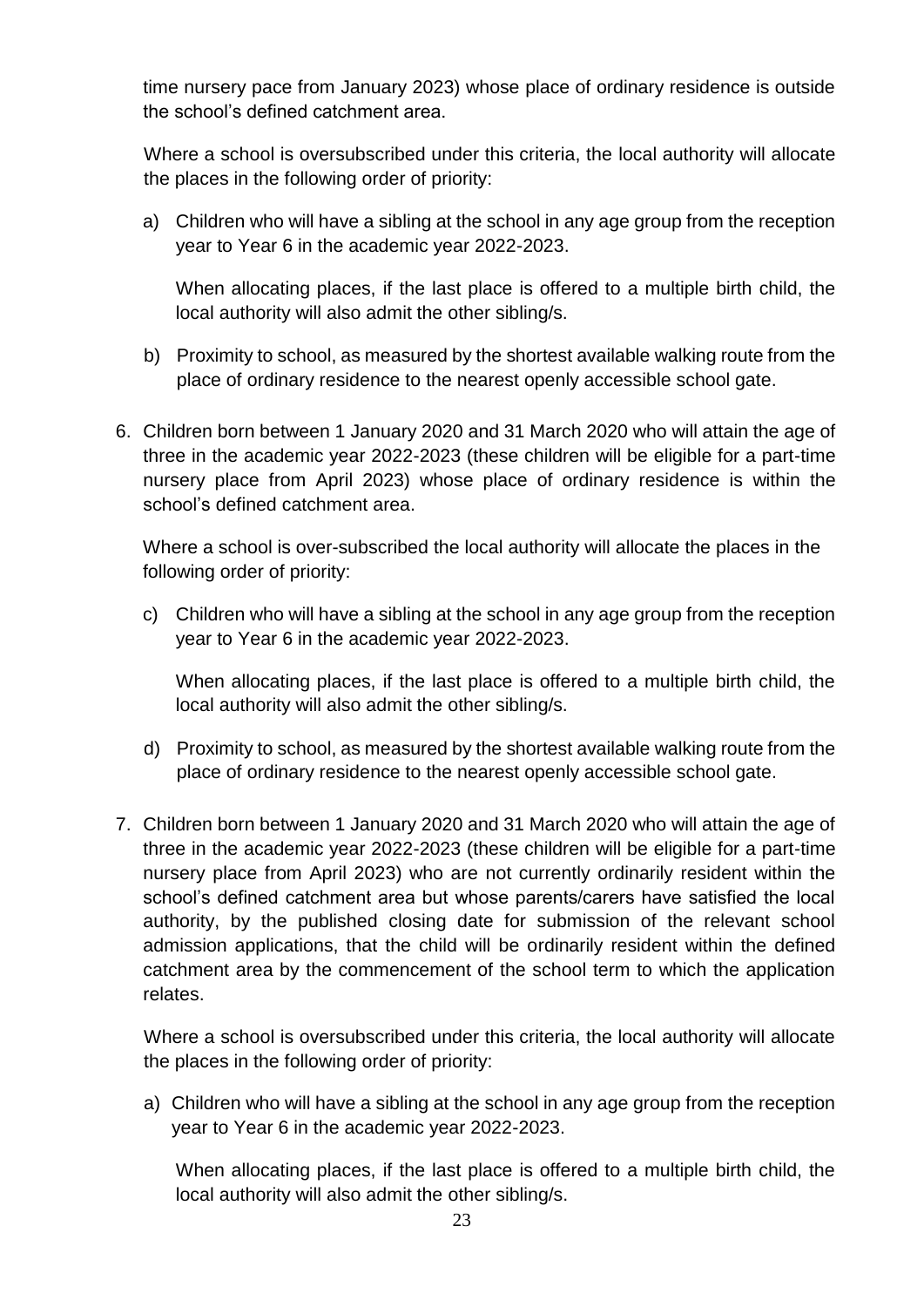- b) Proximity to school, as measured by the shortest available walking route from the place of ordinary residence to the nearest openly accessible school gate.
- 8. Children born between 1 January 2020 and 31 March 2020 who will attain the age of three in the academic year 2022-2023 (these children will be eligible for a part-time nursery pace from April 2023) whose place of ordinary residence is outside the school's defined catchment area.

Where a school is over-subscribed the local authority will allocate the places in the following order of priority:

a) Children who will have a sibling at the school in any age group from the reception year to Year 6 in the academic year 2022-2023.

When allocating places, if the last place is offered to a multiple birth child, the local authority will also admit the other sibling/s.

b) Proximity to school, as measured by the shortest available walking route from the place of ordinary residence to the nearest openly accessible school gate.

#### <span id="page-23-0"></span>Allocation of part-time nursery class places in Welsh-medium and faith schools

In determining the number of part-time nursery places available for allocation in any school, the local authority will take into account the capacity of the accommodation used for nursery pupils, the published admission number and the number of full-time nursery pupils already on roll at the school.

Where the number of applications exceeds the number of places available, the local authority will apply the following **oversubscription criteria,** in order of priority, to allocate the places available:

- 1. Children born between 1 September 2019 and 31 March 2020 who will attain the age of three in the academic year 2022-2023 (these children will be eligible for a part-time nursery place from January 2023 or April 2023) who are looked after or previously looked after and children for whom the school is the named placement in the statement of SEN or local authority-maintained IDP.
- 2. Children born between 1 September 2019 and 31 March 2020 who will attain the age of three in the academic year 2022-2023 (these children will be eligible for a part-time nursery place from January 2023 or April 2023) for whom the local authority has received and accepted written evidence from a relevant professional/s that the placement is essential for medical, psychological, or compelling social reasons.
- 3. Children born between 1 September 2019 and 31 December 2019 who will attain the age of three in the academic year 2022-2023 (these children will be eligible for a part-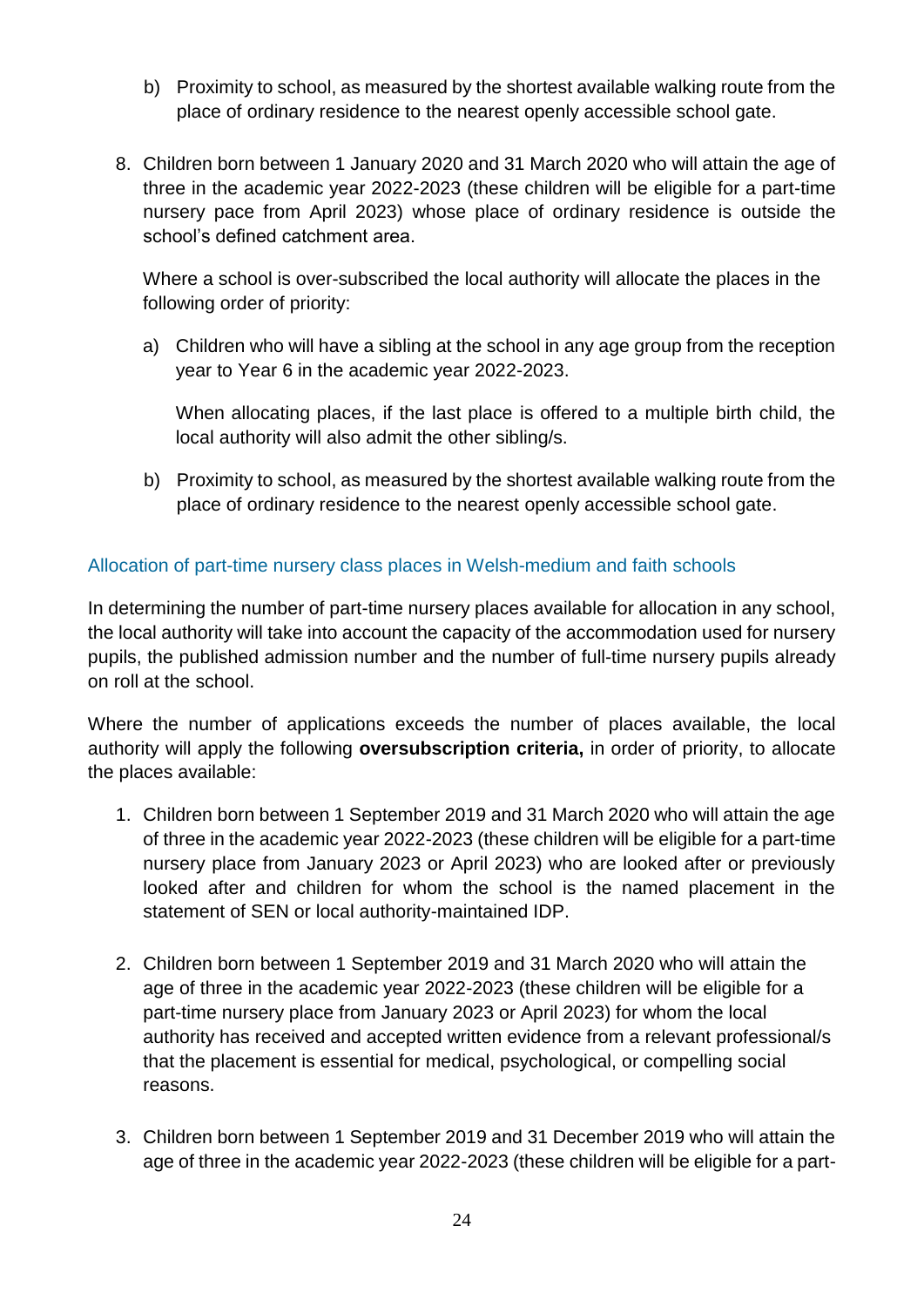time nursery place from January 2023) who will have a sibling at the school in any age group from the reception year to Year 6 in the academic year 2022-2023.

- 4. Children born between 1 September 2019 and 31 December 2019 who will attain the age of three in the academic year 2022-2023 (these children will be eligible for a parttime nursery place from January 2023) on the basis of proximity to school, as measured by the shortest available walking route from the place of ordinary residence to the nearest openly accessible school gate.
- 5. Children born between 1 January 2020 and 31 March 2020 who will attain the age of three in the academic year 2022-2023 (these children will be eligible for a part-time nursery place from April 2023) who will have a sibling at the school in any age group from the reception year to Year 6 in the academic year 2022-2023.
- 6. Children born between 1 January 2020 and 31 March 2020 who will attain the age of three in the academic year 2022-2023 (these children will be eligible for a part-time nursery pace from April 2023) on the basis of proximity to school, as measured by the shortest available walking route from the place of ordinary residence to the nearest openly accessible school gate.

When allocating places, if the last place is offered to a multiple birth child, the local authority will also admit the other sibling/s.

## **13.3 Primary/infant school admission round (reception year)**

The relevant age group for the reception year is 4-5 years.

Every child is required by law to receive full-time education from the beginning of the school term after his/her fifth birthday. In the Bridgend County Borough, children are normally admitted to the reception year in the September following their fourth birthday. However, parents/carers have the option of deferring their child's entry to the reception year until later in the same school year. The deferment cannot continue beyond the beginning of the term after the child's fifth birthday, nor beyond the school year for which the original admission application was accepted by the local authority. Where the parent/carer wishes to defer the child's entry to the reception year as detailed, the local authority will hold a place for the child.

An application for a reception year place must be submitted. **There is no automatic admission to the reception year at any primary or infant school, regardless of the school at which the child may be attending a nursery class.**

#### Timetable for reception year admissions for September 2022

The expected timetable for children born between 1 September 2017 and 31 August 2018, entering a reception class in September 2022 is as follows: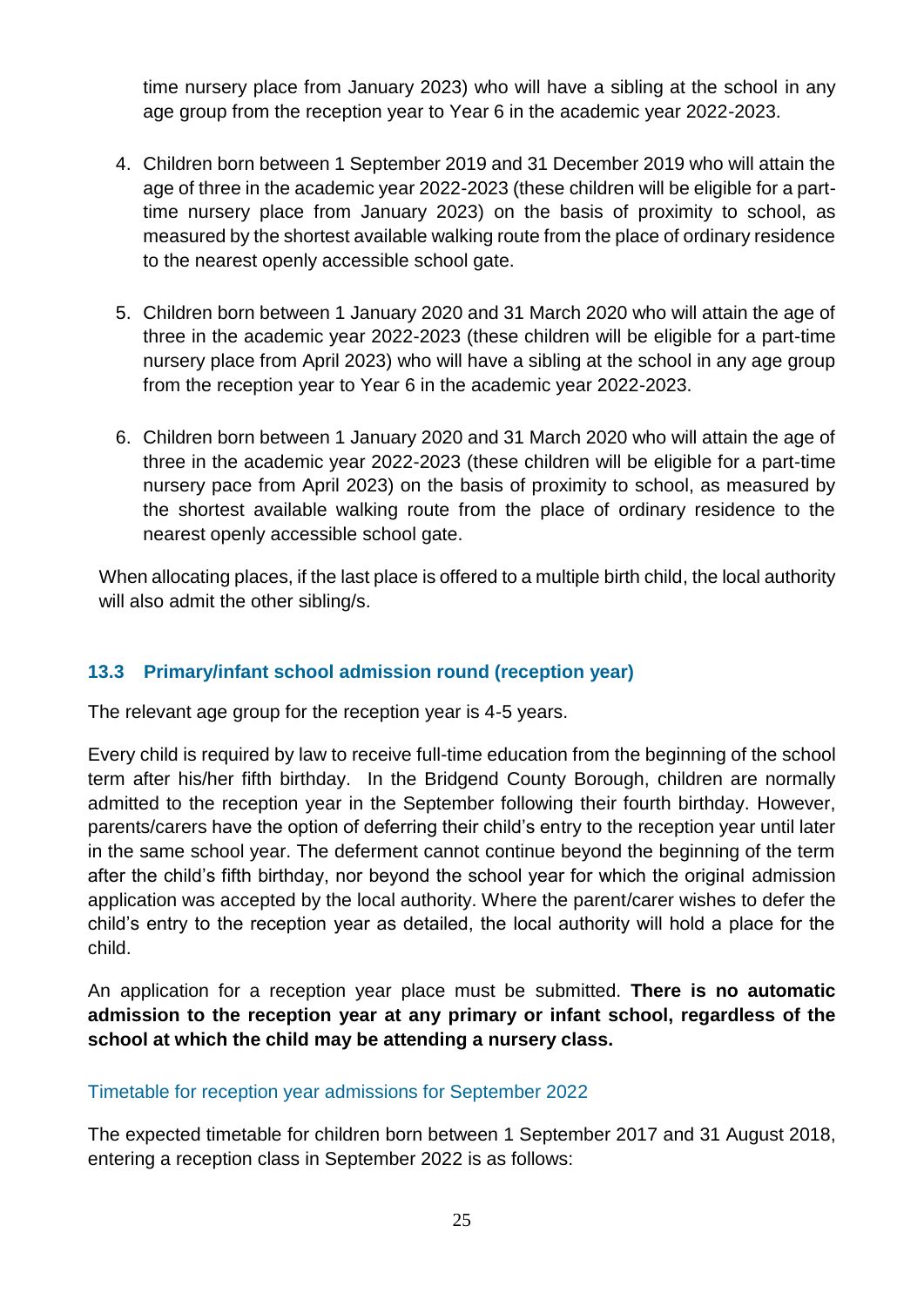| <b>Action</b>                                                                  | <b>Date</b>                      |
|--------------------------------------------------------------------------------|----------------------------------|
| Opening date for submission of applications                                    | 10am<br>Monday, 22 November 2021 |
| Closing date for receipt of applications by the local<br>authority             | 4pm<br>Friday, 11 February 2022  |
| Notification to applicants of offer or refusal of places<br>(the 'offer date') | Tuesday, 19 April 2022           |
| Closing date for parents/carers to submit an appeal                            | 4pm<br>Tuesday, 17 May 2022      |

#### Allocation of reception year places for September 2022 in English-medium, non-faith schools

The local authority will admit children up to the school's published admission number and will only exceed the published admission number in exceptional circumstances.

Where the number of applications exceeds the number of places available, the local authority will apply the following **oversubscription criteria,** in order of priority, to allocate the places available:

- 1. Children who are looked after or previously looked after and children for whom the school is the named placement in the statement of SEN or local authority-maintained IDP.
- 2. Children for whom the local authority has received and accepted written evidence from a relevant professional/s that the placement is essential for medical, psychological, or compelling social reasons
- 3. Children whose place of ordinary residence is within the school's defined catchment area.

Where a school is oversubscribed under this criteria, the local authority will allocate the places in the following order of priority:

a) Children who will have a sibling at the school in any age group from Year 1 to Year 6 in respect of primary schools, or Year 1 and Year 2 in respect of infants schools, attending the school in the academic year 2022-2023.

When allocating places, if the last place is offered to a multiple birth child, the local authority will also admit the other sibling/s.

b) Proximity to school, as measured by the shortest available walking route from the place of ordinary residence to the nearest openly accessible school gate.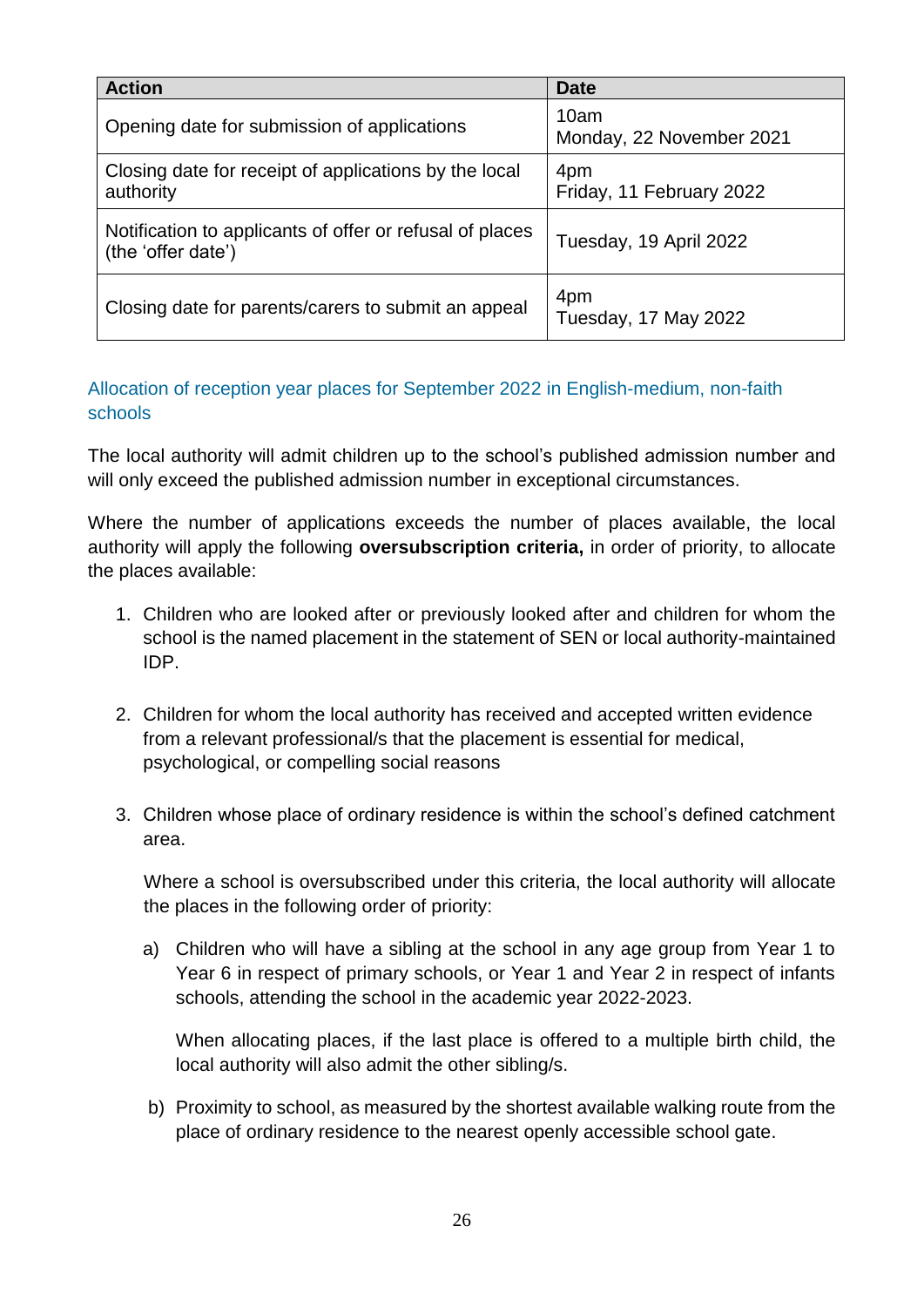4. Children not currently ordinarily resident within the school's defined catchment area whose parents/carers have satisfied the local authority, by the published closing date for submission of the relevant school admission applications, that the child will be ordinarily resident within the defined catchment area by the commencement of the school term to which the application relates.

Where a school is oversubscribed under this criteria, the local authority will allocate the places in the following order of priority:

a) Children who will have a sibling at the school in any age group from Year 1 to Year 6 in respect of primary schools, or Year 1 and Year 2 in respect of infants schools, attending the school in the academic year 2022-2023.

When allocating places, if the last place is offered to a multiple birth child, the local authority will also admit the other sibling/s.

- b) Proximity to school, as measured by the shortest available walking route from the place of ordinary residence to the nearest openly accessible school gate.
- 5. Children living outside the school's defined catchment area will be considered for any remaining places in the order of priority set out below:
	- a) Children who will have a sibling at the school in any age group from Year 1 to Year 6 in respect of primary schools, or Year 1 and Year 2 in respect of infants schools, attending the school in the academic year 2022-2023.

When allocating places, if the last place is offered to a multiple birth child, the local authority will also admit the other sibling/s.

b) Proximity to school, as measured by the shortest available walking route from the place of ordinary residence to the nearest openly accessible school gate.

#### Allocation of reception year places for September 2022 in Welsh-medium and faith schools

The local authority will admit children up to the school's published admission number and will only exceed the published admission number in exceptional circumstances.

Where the number of applications exceeds the number of places available, the local authority will apply the following **oversubscription criteria,** in order of priority, to allocate the places available:

- 1. Children who are looked after or previously looked after and children for whom the school is the named placement in the statement of SEN or local authority-maintained IDP.
- 2. Children for whom the local authority has received and accepted written evidence from a relevant professional/s that the placement is essential for medical, psychological, or compelling social reasons.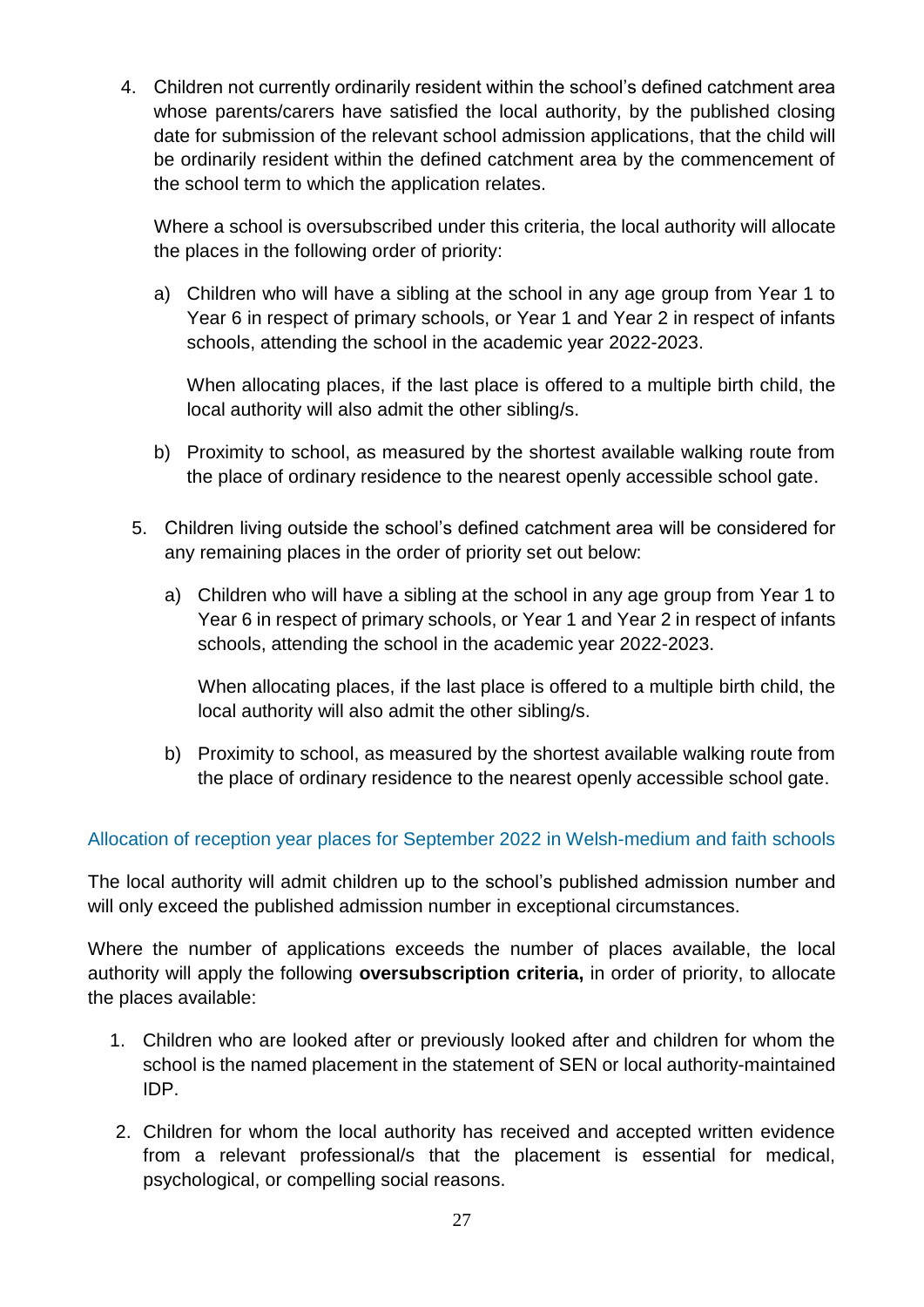- 3. Children who will have a sibling at the school in any age group from Year 1 to Year 6 attending the school in the academic year 2022-2023.
- 4. Proximity to school, as measured by the shortest available walking route from the place of ordinary residence to the nearest openly accessible school gate.

When allocating places, if the last place is offered to a multiple birth child, the local authority will also admit the other sibling/s.

## <span id="page-27-0"></span>**13.4 Junior school admission round (Year 3)**

In primary schools, the infant and junior sections are simply departments of the same school and children progress through the school from the infants to juniors without having to transfer elsewhere. Parents/carers are therefore **not** required to complete a school admission application, since the children are already regarded as registered pupils in the primary school.

Children attending Year 2 in an infant school do not automatically transfer to Year 3 at junior school. An application for a Year 3 place at junior school must be submitted. **There is no automatic admission to a junior school or any primary school regardless of the infant school or primary school that a child currently attends.**

Children normally enter Year 3 in junior school at the beginning of the academic year following their seventh birthday.

In Bridgend, there is one junior school, ie Llangewydd Junior School, which is an Englishmedium school.

If parents/carers do not wish their child to attend Year 3 at junior school and instead wish for their child to attend Year 3 at a standard primary school, an in-year admission/transfer application must be submitted. Parents/carers should note that places in Year 3 in a standard primary school may be very limited or unavailable. Also, that the local authority will not make admission decisions in respect of in-year admission/transfer applications for a September 2022 start date until Easter 2022.

## Timetable for Year 3 junior school admissions for September 2022

The expected timetable for children born between 1 September 2014 and 31 August 2015, moving from infants school (Year 2) to junior school (Year 3) in September 2022 is as follows:

| <b>Action</b>                                                      | <b>Date</b>                      |
|--------------------------------------------------------------------|----------------------------------|
| Opening date for submission of applications                        | 10am<br>Monday, 22 November 2021 |
| Closing date for receipt of applications by the local<br>authority | 4pm<br>Friday, 11 February 2022  |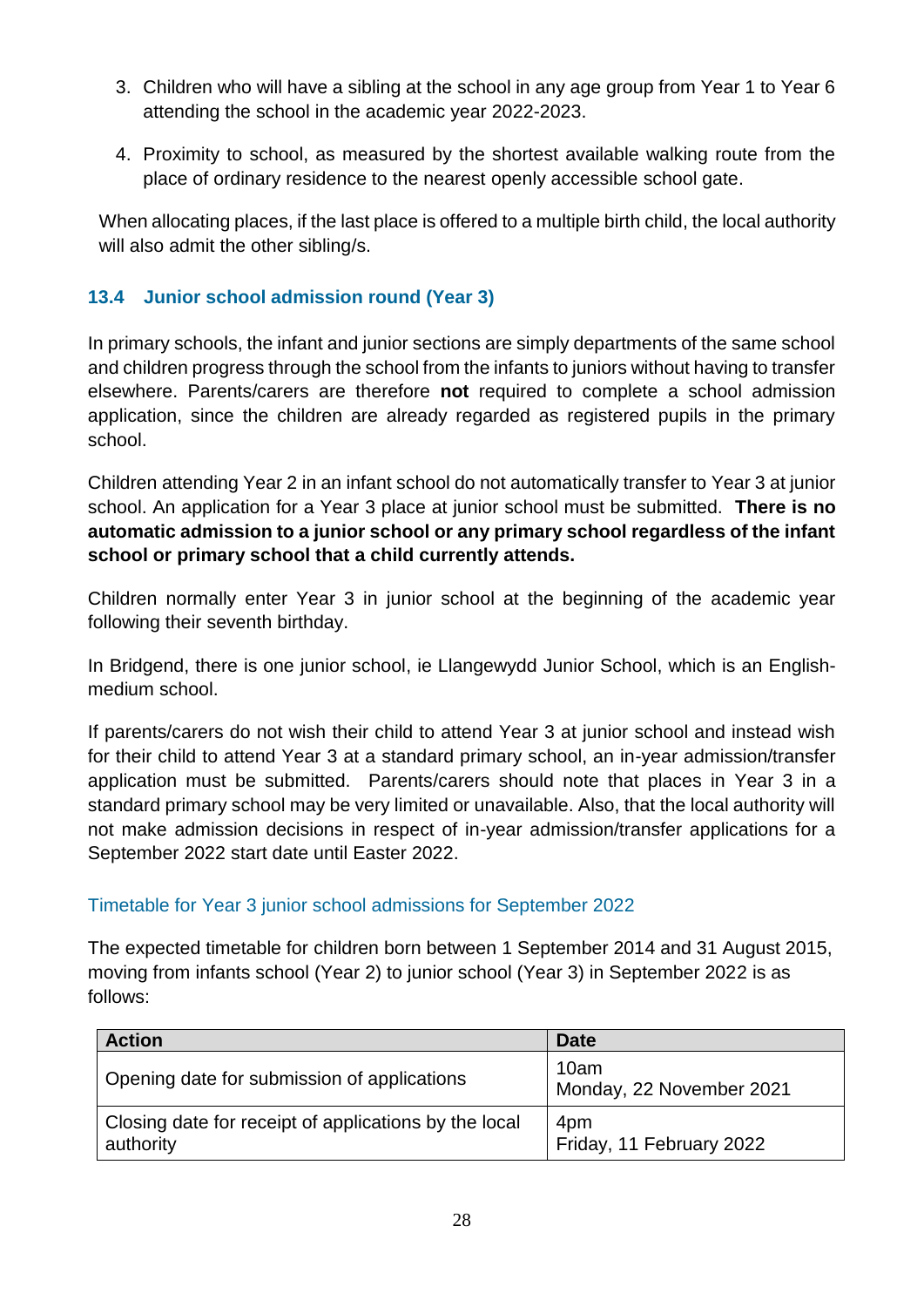| Notification to applicants of offer or refusal of places<br>(the 'offer date') | Tuesday, 19 April 2022      |
|--------------------------------------------------------------------------------|-----------------------------|
| Closing date for parents/carers to submit an appeal                            | 4pm<br>Tuesday, 17 May 2022 |

Allocation of Year 3 junior school places for September 2022

The local authority will admit children up to the school's published admission number and will only exceed the published admission number in exceptional circumstances.

Where the number of applications exceeds the number of places available, the local authority will apply the following **oversubscription criteria,** in order of priority, to allocate the places available:

- 1. Children who are looked after or previously looked after and children for whom the school is the named placement in the statement of SEN or local authority-maintained IDP.
- 2. Children for whom the local authority has received and accepted written evidence from a relevant professional/s that the placement is essential for medical, psychological, or compelling social reasons.
- 3. Children whose place of ordinary residence is within the school's defined catchment area.

Where a school is oversubscribed under this criteria, the local authority will allocate the places in the following order of priority:

a) Children who will have a sibling at the school in any age group from Year 4 to Year 6 attending the school in the academic year 2022-2023.

When allocating places, if the last place is offered to a multiple birth child, the local authority will also admit the other sibling/s.

- b) Proximity to school, as measured by the shortest available walking route from the place of ordinary residence to the nearest openly accessible school gate.
- 4. Children not currently ordinarily resident within the school's defined catchment area whose parents/carers have satisfied the local authority, by the published closing date for submission of the relevant school admission applications, that the child will be ordinarily resident within the defined catchment area by the commencement of the school term to which the application relates.

Where a school is oversubscribed under this criteria, the local authority will allocate the places in the following order of priority: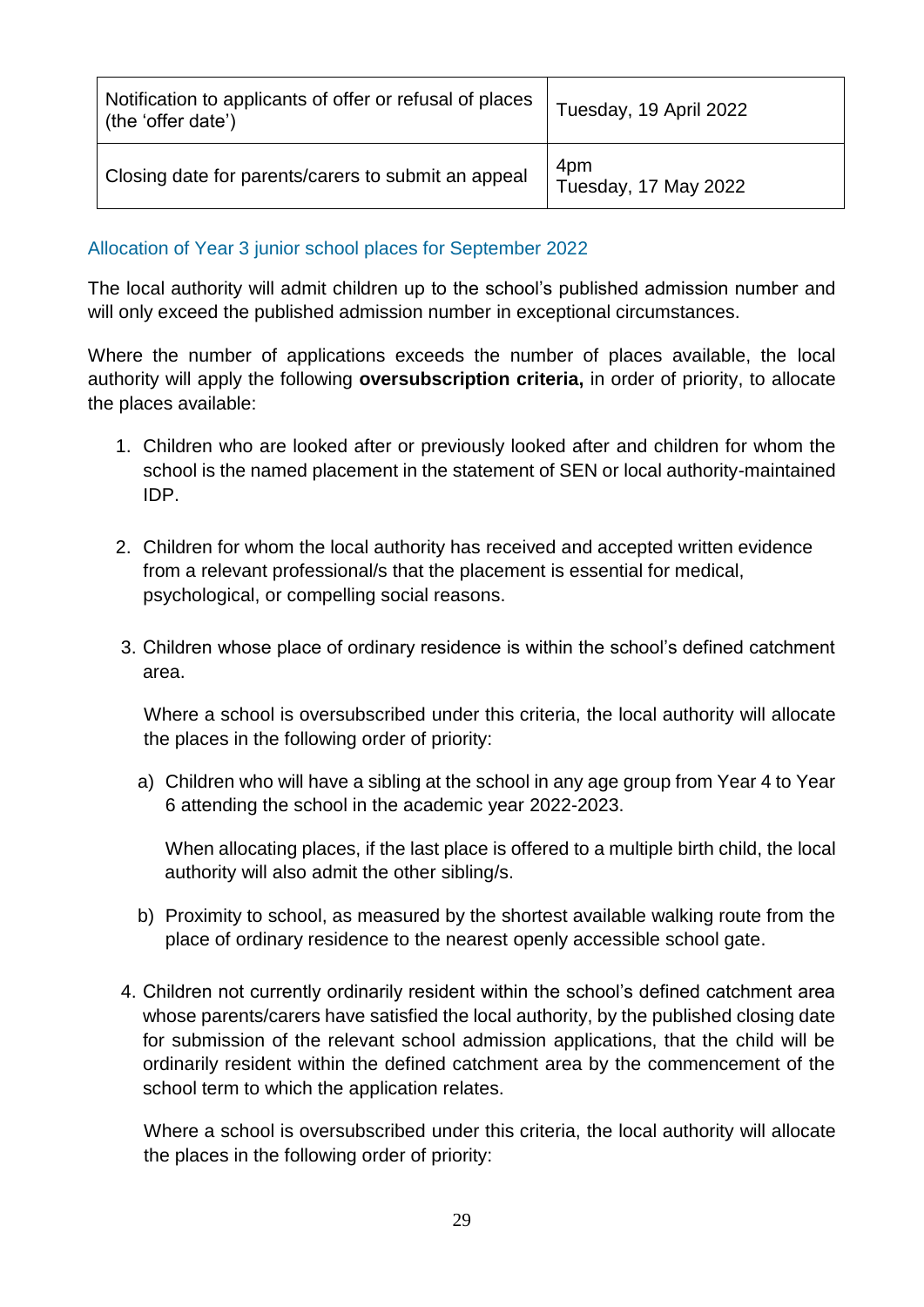a) Children who will have a sibling at the school in any age group from Year 4 to Year 6 attending the school in the academic year 2022-2023.

When allocating places, if the last place is offered to a multiple birth child, the local authority will also admit the other sibling/s.

- b) Proximity to school, as measured by the shortest available walking route from the place of ordinary residence to the nearest openly accessible school gate.
- 5. Children living outside the school's defined catchment area will be considered for any remaining places in the order of priority set out below:
	- a) Children who will have a sibling at the school in any age group from Year 4 to Year 6 attending the school in the academic year 2022-2023.

When allocating places, if the last place is offered to a multiple birth child, the local authority will also admit the other sibling/s.

b) Proximity to school, as measured by the shortest available walking route from the place of ordinary residence to the nearest openly accessible school gate.

## <span id="page-29-0"></span>**13.5 Secondary school admission round (Year 7)**

Children normally enter Year 7 in secondary school at the beginning of the academic year following their eleventh birthday.

An application for a Year 7 place must be submitted. **There is no automatic admission to any secondary school, regardless of the primary or junior school that a child currently attends.**

In Bridgend, there is one Welsh-medium secondary school, ie Ysgol Gyfun Gymraeg Llangynwyd. There is one faith secondary school, ie Archbishop McGrath Catholic High School, for which the local authority is not the admission authority. All other secondary schools are English-medium.

#### Timetable for Year 7 secondary school admissions for September 2022

The expected timetable for children born between 1 September 2010 and 31 August 2011, transferring from junior/primary school (Year 6) to secondary school (Year 7) in September 2022 is as follows:

| <b>Action</b>                                                      | <b>Date</b>                     |
|--------------------------------------------------------------------|---------------------------------|
| Opening date for submission of applications                        | 10am<br>Monday, 18 October 2021 |
| Closing date for receipt of applications by the local<br>authority | 4pm<br>Friday, 21 January 2022  |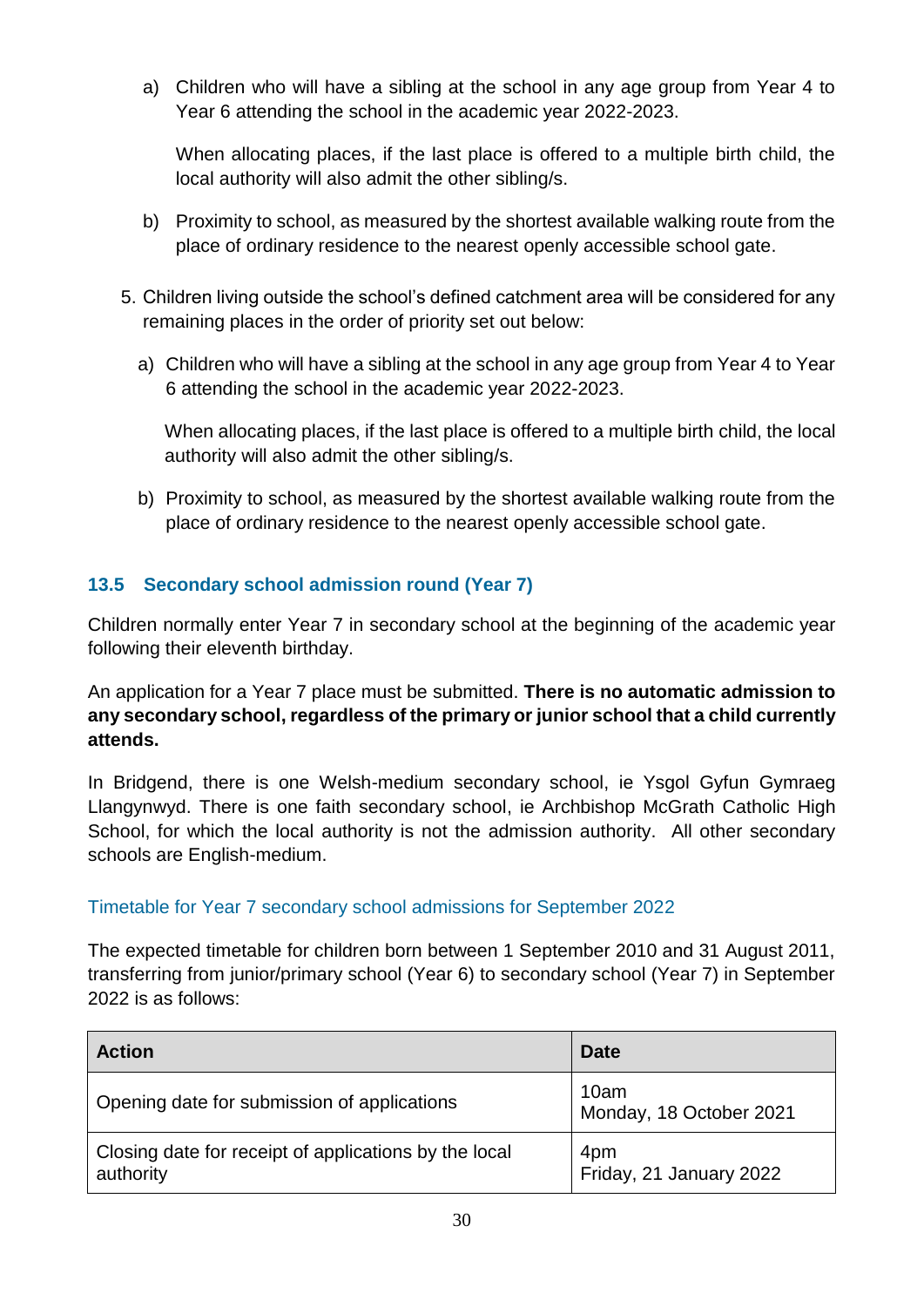| Notification to applicants of offer or refusal of places<br>(the 'offer date') | Tuesday, 1 March 2022         |
|--------------------------------------------------------------------------------|-------------------------------|
| Closing date for parents/carers to submit an appeal                            | 4pm<br>Tuesday, 29 March 2022 |

## Allocation of Year 7 secondary school places for September 2022 for English-medium schools

The local authority will admit children up to the school's published admission number and will only exceed the published admission number in exceptional circumstances.

Where the number of applications exceeds the number of places available, the local authority will apply the following **oversubscription criteria,** in order of priority, to allocate the places available:

- 1. Children who are looked after or previously looked after and children for whom the school is the named placement in the statement of SEN or local authority-maintained IDP.
- 2. Children for whom the local authority has received and accepted written evidence from a relevant professional/s that the placement is essential for medical, psychological, or compelling social reasons.
- 3. Children whose place of ordinary residence is within the school's defined catchment area.

Where a school is oversubscribed under this criteria, the local authority will allocate the places in the following order of priority:

a) Children who will have a sibling at the school in any age group from Year 8 to Year 11 attending the school in the academic year 2022-2023.

 When allocating places, if the last place is offered to a multiple birth child, the local authority will also admit the other sibling/s.

- b) Proximity to school, as measured by the shortest available walking route from the place of ordinary residence to the nearest openly accessible school gate.
- 4. Children not currently ordinarily resident within the school's defined catchment area whose parents/carers have satisfied the local authority, by the published closing date for submission of the relevant school admission applications, that the child will be ordinarily resident within the defined catchment area by the commencement of the school term to which the application relates.

Where a school is oversubscribed under this criteria, the local authority will allocate the places in the following order of priority: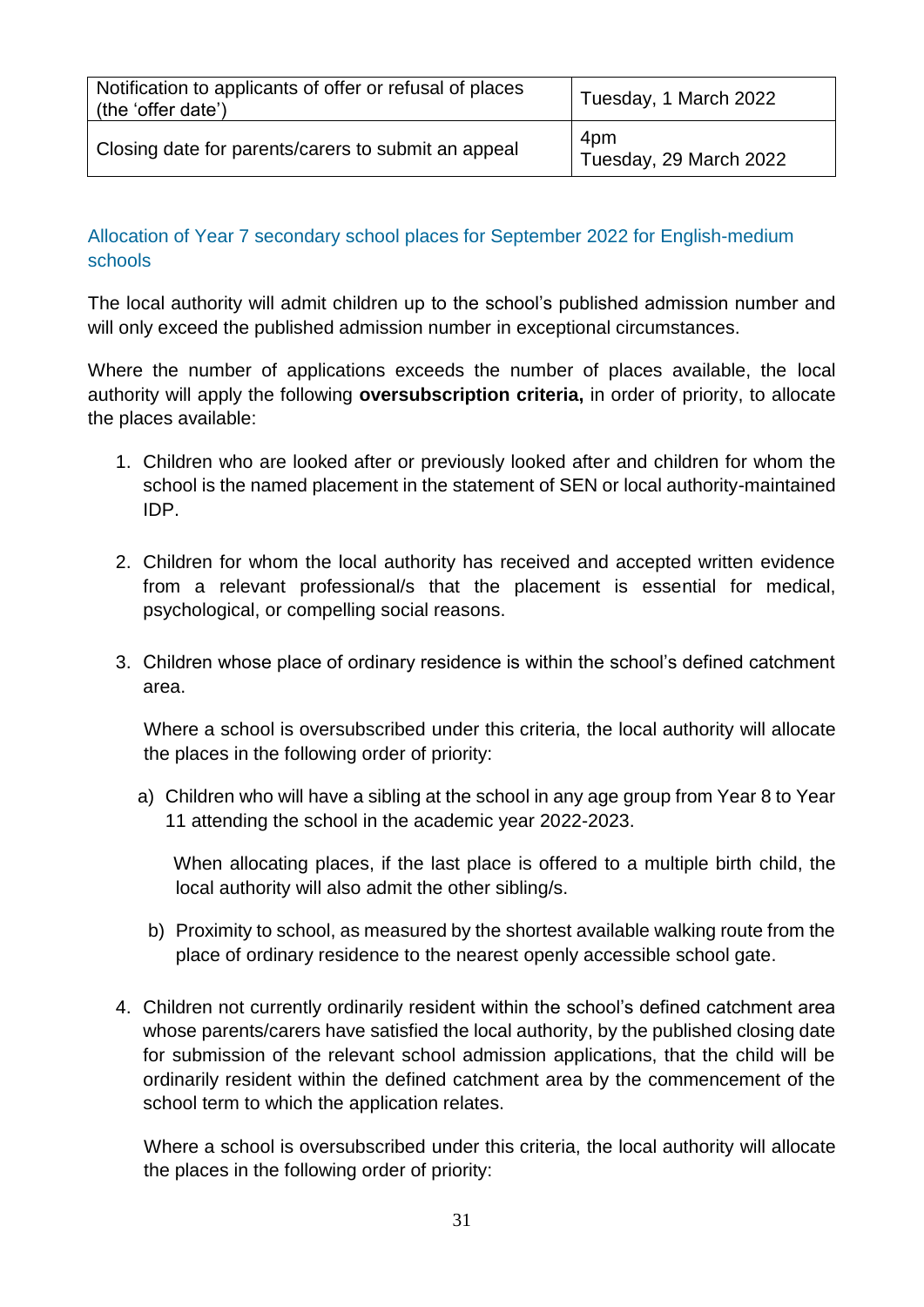a) Children who will have a sibling at the school in any age group from Year 8 to Year 11 attending the school in the academic year 2022-2023.

When allocating places, if the last place is offered to a multiple birth child, the local authority will also admit the other sibling/s.

- b) Proximity to school, as measured by the shortest available walking route from the place of ordinary residence to the nearest openly accessible school gate.
- 5. Children living outside the school's defined catchment area will be considered for any remaining places in the order of priority set out below:
	- a) Children who will have a sibling at the school in any age group from Year 8 to Year 11 attending the school in the academic year 2022-2023.

When allocating places, if the last place is offered to a multiple birth child, the local authority will also admit the other sibling/s.

b) Proximity to school, as measured by the shortest available walking route from the place of ordinary residence to the nearest openly accessible school gate.

Allocation of Year 7 secondary school places for September 2022 for the Welsh-medium school, Ysgol Gyfun Gymraeg Llangynwyd.

The local authority will admit children up to the school's published admission number and will only exceed the published admission number in exceptional circumstances.

Where the number of applications exceeds the number of places available, the local authority will apply the following **oversubscription criteria,** in order of priority, to allocate the places available:

- 1. Children who are looked after or previously looked after and children for whom the school is the named placement in the statement of SEN or local authority-maintained IDP.
- 2. Children for whom the local authority has received and accepted written evidence from a relevant professional/s that the placement is essential for medical, psychological, or compelling social reasons.
- 3. Children who will have a sibling at the school in any age group from Year 8 to Year 11 attending the school in the academic year 2022-2023.
- 4. Proximity to school, as measured by the shortest available walking route from the place of ordinary residence to the nearest openly accessible school gate.

When allocating places, if the last place is offered to a multiple birth child, the local authority will also admit the other sibling/s.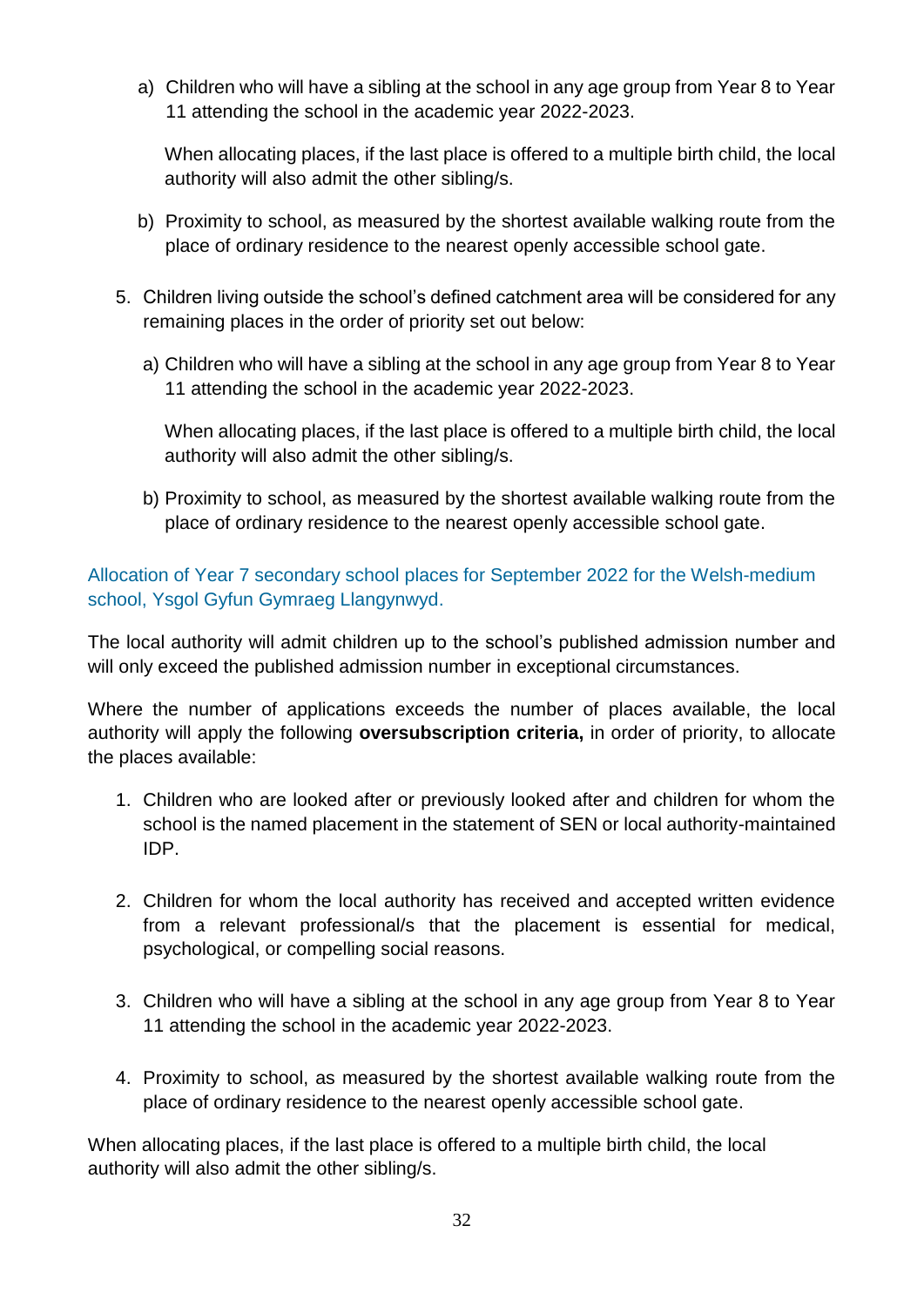# <span id="page-32-1"></span><span id="page-32-0"></span>**14. Explanations of oversubscription criteria**

#### **14.1 Looked after and previously looked after children**

The local authority is under a duty to give looked after and previously looked after children the highest priority in the oversubscription criteria.

In the case of a looked after child, the school admission application must be completed and submitted by the corporate parent (ie the local authority with responsibility for the child) and supporting evidence must be provided (a Care Order or Interim Care Order).

In the case of previously looked after children, the school admission application must be accompanied by supporting evidence from the former corporate parent.

<span id="page-32-2"></span>The relevant supporting evidence must be submitted with the application.

#### **14.2 Children in receipt of a statement of special educational needs (SEN) or a local authority-maintained individual development plan (IDP)**

To satisfy this criterion, the child must have a statement of SEN or a local authority maintained IDP and the application is in respect of a mainstream place at a preferred community school.

#### <span id="page-32-3"></span>**14.3 Children for whom a placement is essential for medical, psychological, or compelling social reasons**

To satisfy this criterion:

- 1. applicants must provide supporting written evidence from a relevant professional/s, ie a registered health professional and/or a social worker, that states the reasons why the preferred school is the most suitable school and what difficulties would arise if the child had to attend another school. The evidence must be dated no more than three months prior to the application submission date; **and**
- 2. that written evidence is accepted by the local authority as sufficient to determine that placement at the preferred school is essential for the child.

#### **Evidence that purely confirms a child's diagnosis or circumstances does not satisfy this criterion.**

Applications in respect of young carers will be considered under this criterion subject to provision of the necessary evidence, as set out above.

The local authority expects the applicant to provide the required written evidence at the time the application is submitted. If this is not possible, the local authority must be advised of and satisfied as to the reasons and the required written evidence must then be provided prior to the closing date of the admission round. If the required written evidence is not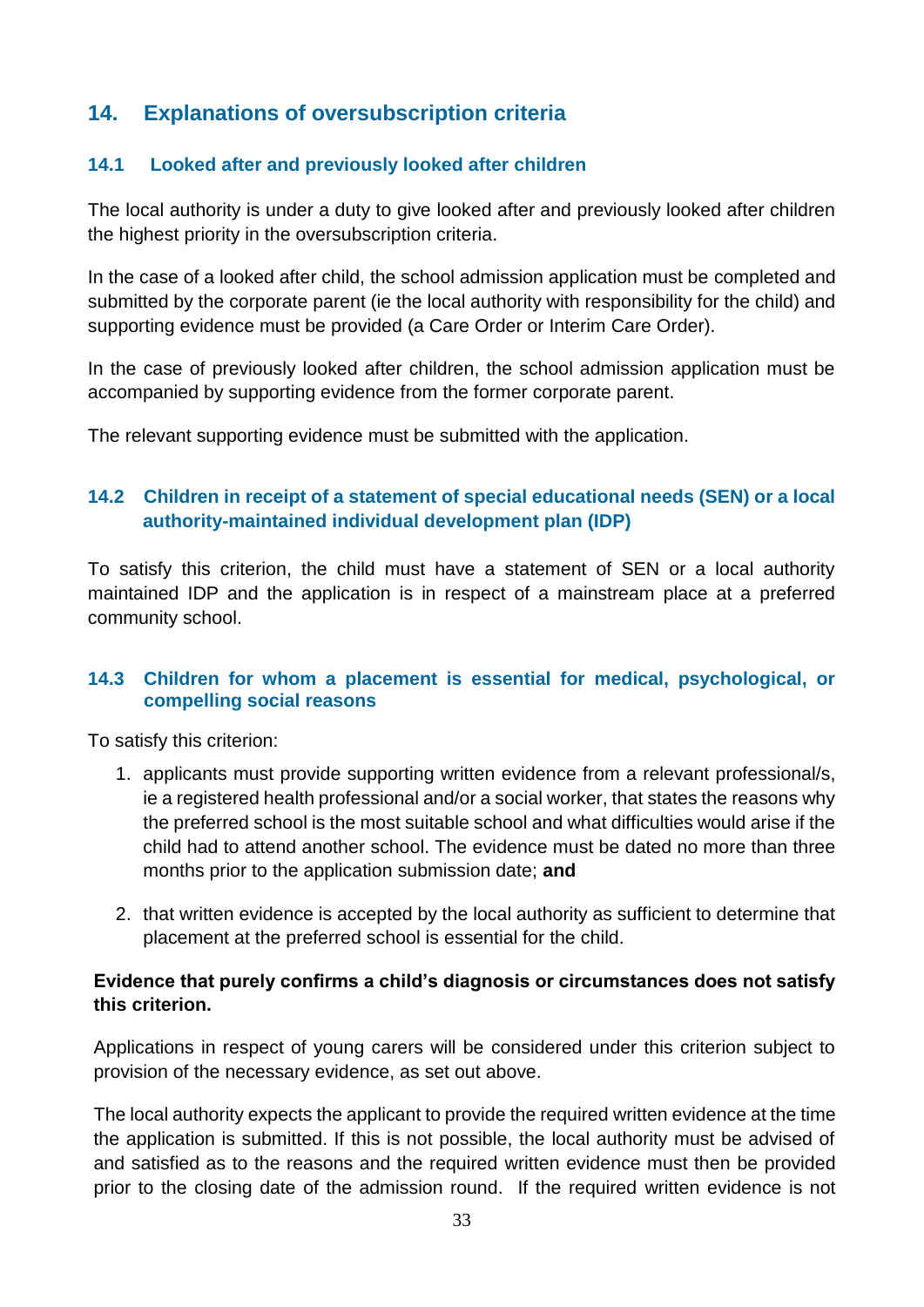provided to the local authority before the closing of the admission round, the application will not be prioritised under this criterion.

# <span id="page-33-0"></span>**14.4 Child's address / place of ordinary residence**

Applicants must record the current address at which the child is ordinarily resident on a school admission application.

When considering whether a child lives in a school's catchment area (English-medium, nonfaith schools) or the proximity to the school (Welsh-medium and faith schools), it is the child's place of ordinary residence that the local authority considers to be the home address and satisfying the relevant admissions criteria.

Where the child's parents/carers are not living together but have shared responsibility for the child, and the child lives with each parent/carer for part of the periods during which the child receives education, the child will be considered as being ordinarily resident at the places where **each** of the parents/carers is ordinarily resident. Accordingly, the local authority will accept the address of either parent/carer as being the child's place of ordinary residence.

#### Changes to the child's address / place of ordinary residence

If the child's place of ordinary residence changes after the school admission application has been submitted:

- 1. The local authority must be notified immediately in writing (email or letter).
- 2. If the change is notified to the local authority before the closing date for the admission round, the change will be taken into consideration in the application of oversubscription criteria and the allocation of places.
- 3. If the change is notified to the local authority after the closing date for the admission round, the place of ordinary residence recorded on the application will be used in the application of oversubscription criteria and the allocation of places. The applicant will have the option to complete and submit a late application if the allocated place is at a school that is no longer the preferred school, which would be subject to the provisions relevant to late applications (see section 13.1).
- 4. If the applicant does not inform the local authority of a change of ordinary residence prior to the child date on which the child would start school, the local authority will take the action detailed below under 'provision of false or misleading information'.

#### Applications made on the basis of a future change in the place of ordinary residence

Where the applicant is in the process of a house move at the time that the application is submitted and is expressing a preference for a school that is the catchment school for the future address (English-medium, non-faith schools) or the most proximate school for the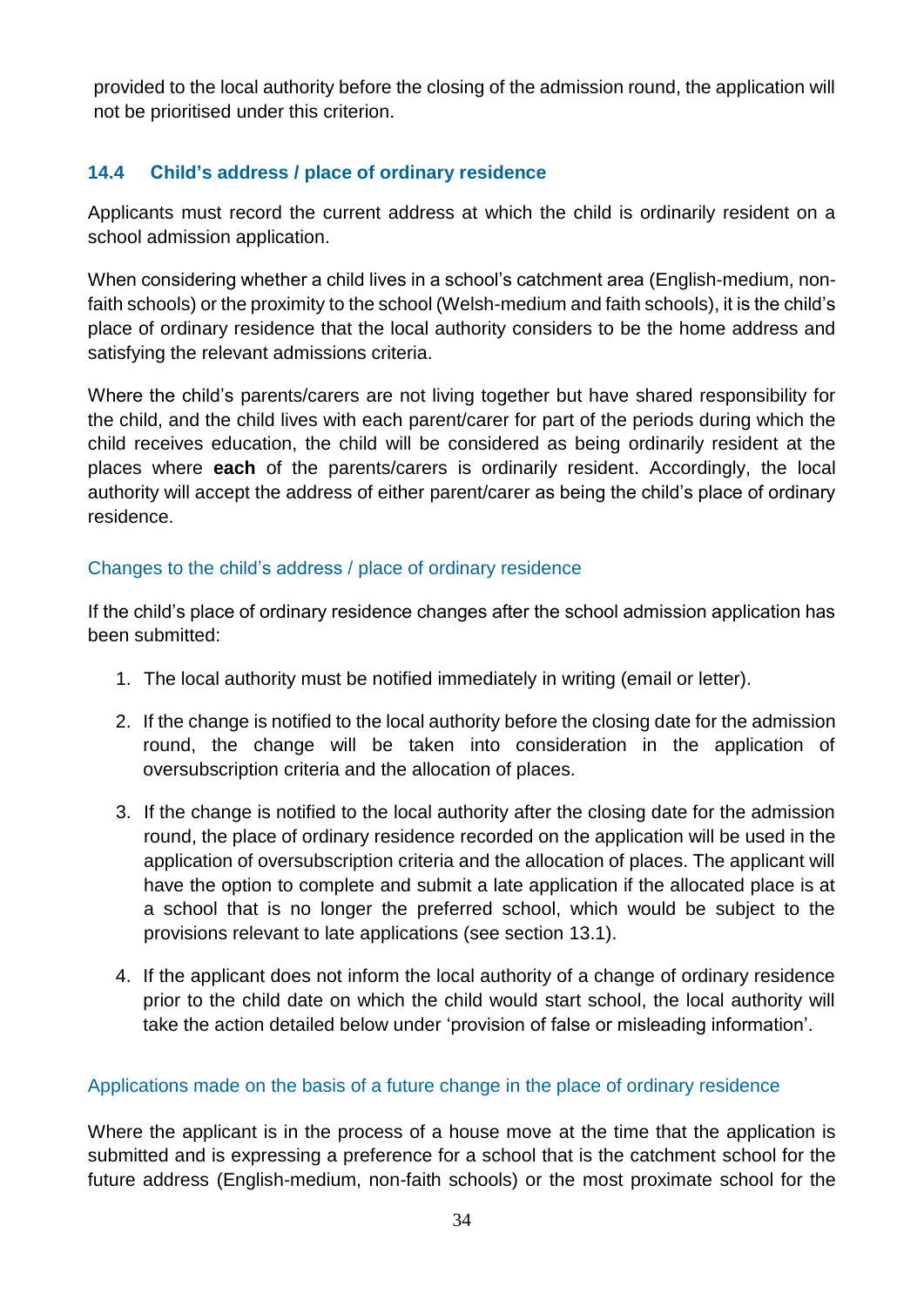future address (Welsh-medium and faith schools), the applicant **must** record this on the application form and **must** provide the following evidence to the local authority:

- written evidence from a solicitor that the house sale has been completed, contracts have been exchanged and that a moving date has been agreed such that the child will be resident at the new address by the commencement of the school term to which the application relates; or
- a written tenancy agreement evidencing that the child will be resident at the new address by the commencement of the school term to which the application relates.

All required evidence **must** be received by the local authority **prior to the closing date for the admission round** and it is the responsibility of the applicant to provide the required evidence to the local authority by that date closing date. If the required evidence is not received prior to the closing date, the application will be treated as an out of catchment application for the preferred school/s (English-medium, non-faith schools) or the proximity to the preferred school (Welsh-medium and faith schools) will be calculated using the current address.

If the evidence does not confirm that the child will be resident at the new address by the commencement of the school term to which the application relates, the application will be treated as an out of catchment application for the preferred school/s.

#### Provision of false or misleading information

Where a parent/carer provides fraudulent or intentionally misleading information relating to the child's place of ordinary residence (this includes the failure to notify the local authority of changes to the place of ordinary residence) in order to obtain the advantage of a particular school placement to which the child would otherwise not be entitled, the local authority reserves the right to withdraw the offer of a place.

Where a place is withdrawn, the application will be considered afresh based on the accurate place of ordinary residence, and a right of appeal will be offered if a place at the preferred school/s is refused.

Where there is doubt about the child's place of ordinary residence, the local authority reserves the right to seek further verification from the applicant in the form of documentary evidence, which may include, but not necessarily be limited to, a utility bill or council tax statement. If the local authority is not satisfied by the evidence provided and a place has already been offered, the local authority reserves the right to withdraw the offer.

#### <span id="page-34-0"></span>**14.5 Siblings**

A sibling is classified as a half or full brother/sister, a step-brother/sister, an adopted brother/sister, or a child living in the same household.

An application will be considered under the sibling criterion if the following conditions are met: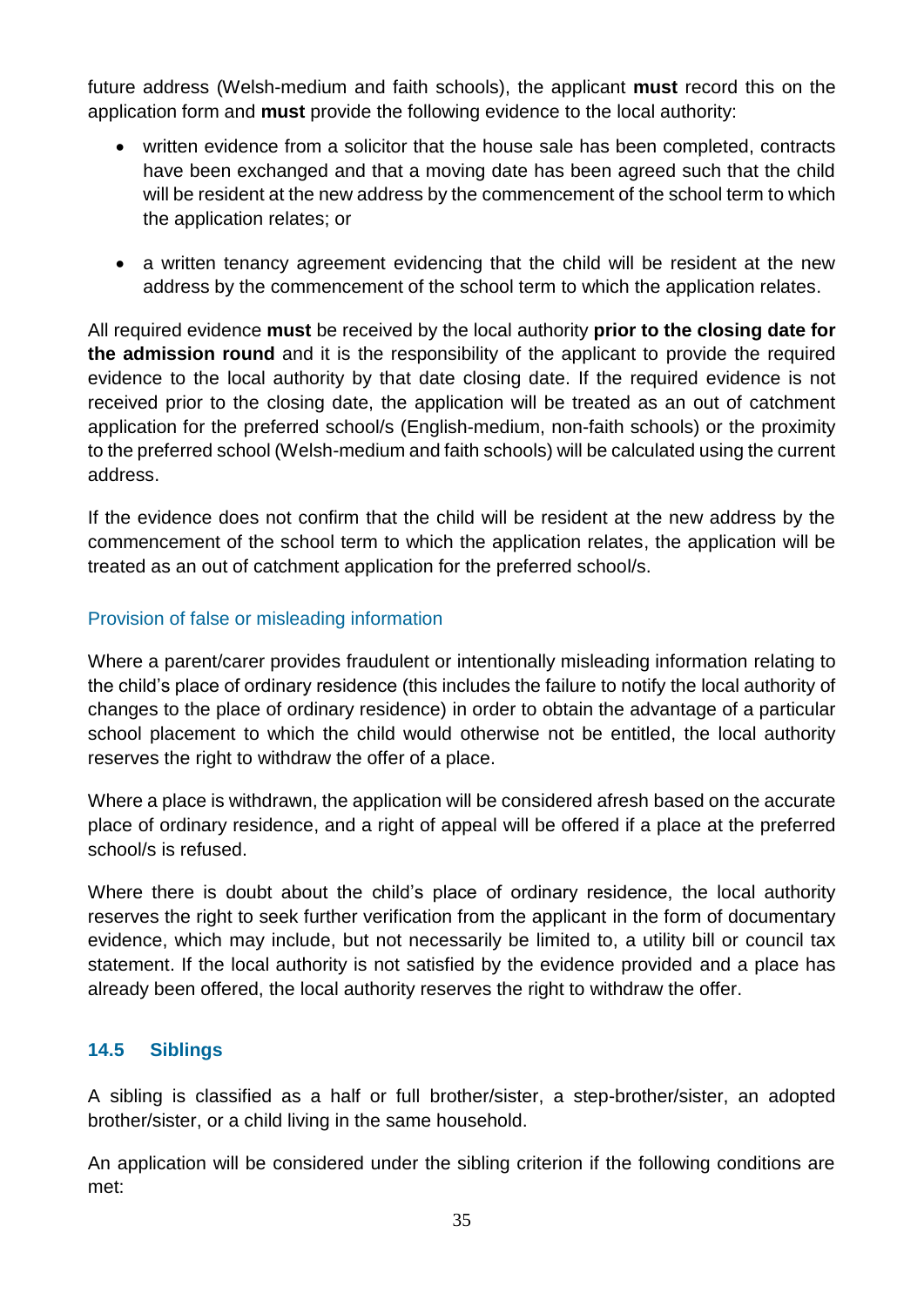- 1. the full sibling details are recorded on the application; and
- 2. the sibling and the child who is the subject of the application **will** be attending **the same school at the same time** and the sibling is of statutory school-age.

This means:

- for reception year applications, the sibling must be Year 1 to Year 6 in the academic year for which the application is being made;
- for Year 3 junior school applications, the sibling must be in Year 4 to Year 6 in the academic year for which the application is being made;
- for Year 7 secondary school applications, the sibling must be in Year 8 to Year 11 in the academic year for which the application is being made;
- for full-time nursery and part-time nursery applications, the sibling must be reception year to Year 6 in the academic year for which the application is being made. As there is significant similarity in the timetables for the reception, full-time nursery and part-time nursery admissions rounds, a parent/carer may not have been notified of the outcome of a reception application for a child when completing a full-time or part-time nursery application for another child. The parent/carer will be able to record the details of the child for whom a reception application has been submitted but the sibling criterion will not be met if the local authority does not subsequently offer a reception place at the relevant school to the sibling.

#### Provision of false or misleading information

Where a parent/carer provides fraudulent or intentionally misleading information relating to the sibling criterion in order to obtain the advantage of a particular school placement to which the child would otherwise not be entitled, the local authority reserves the right to withdraw the offer of a place.

Where a place is withdrawn, the application will be considered afresh based on the accurate information, and a right of appeal will be offered if a place at the preferred school/s is refused.

## <span id="page-35-0"></span>**14.6 Multiple birth children**

A multiple birth is defined as the birth of more than one baby from a single pregnancy (eg the birth of twins, triplets etc).

When allocating places, if the last place is offered to a multiple birth child, the local authority will also admit the other sibling/s.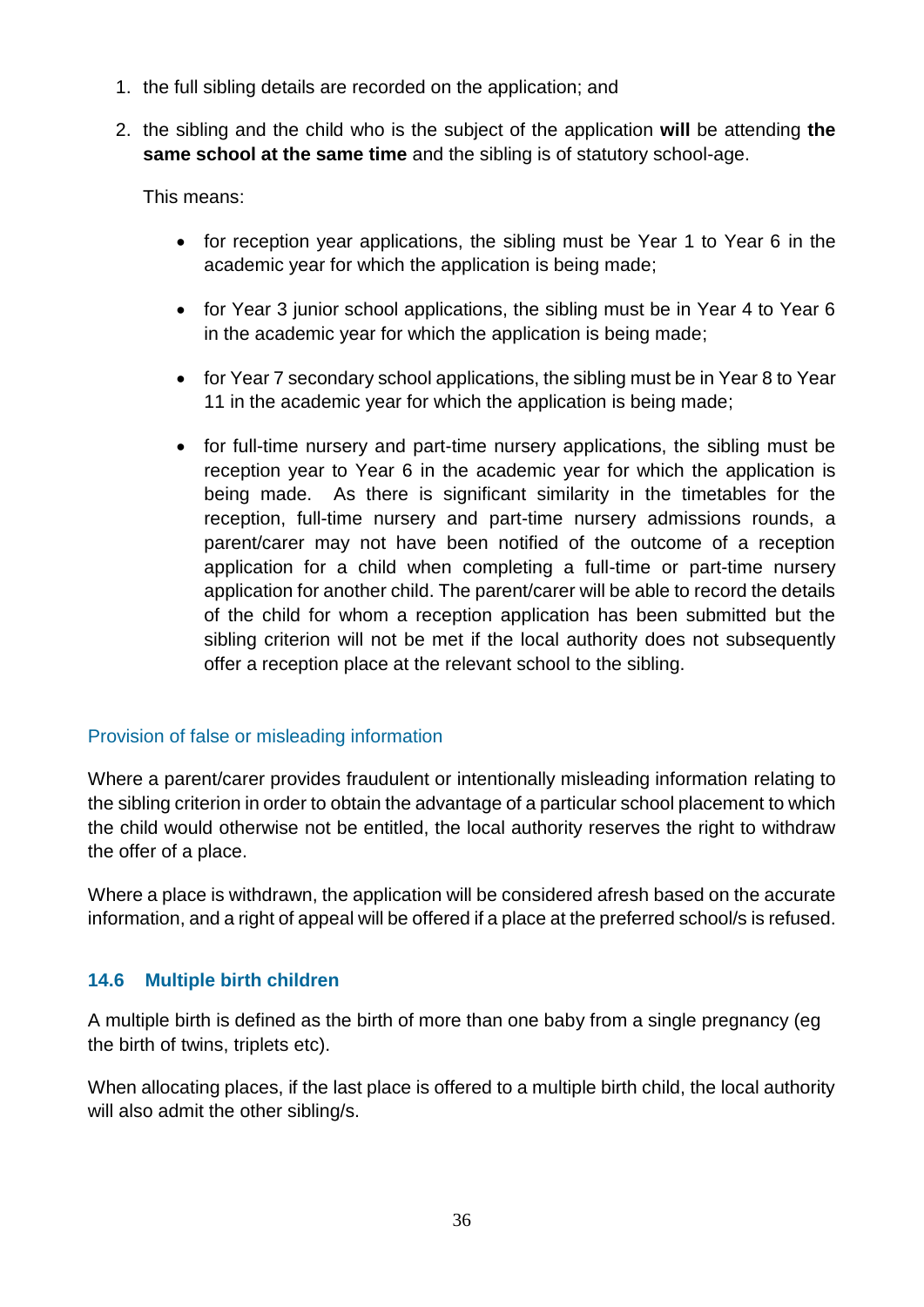#### <span id="page-36-0"></span>**14.7 Proximity to school**

The measurement will be from the child's place of ordinary residence to the nearest openly accessible school gate through which pupils may enter the school grounds.

It will be for the local authority to determine whether any entrance at any school does or does not constitute an openly accessible school gate.

In respect of residences that are within blocks of flats, the distance will be calculated from the front entrance of each flat.

The distances will be calculated to four decimal places.

The local authority uses software to measure all distances within the Bridgend County Borough that takes into account the assessed, available walking routes to the school/s. The local authority will not take into account any other walking routes to a school that a parent/carer may choose to use.

For applications where the child's place of ordinary residence is outside the Bridgend County Borough, the distance will be measured using publicly-available web-based services.

# <span id="page-36-1"></span>**15. The offer process for admissions rounds**

#### <span id="page-36-2"></span>**15.1 Offer dates**

The School Admissions Code 2013 sets out how admission authorities in Wales must identify the offer date for primary school (reception), junior school and secondary school admissions rounds. The relevant offer dates for all admissions rounds for 2022-2023 are detailed in section 13.

#### <span id="page-36-3"></span>**15.2 Communication of the outcome**

Parents/carers who submit an application by the published closing date of an admission round, or parents/carers whose late application has been accepted by the local authority for inclusion in the allocation of places, will be notified in writing of the outcome of their school admission or in-year school admission/transfer application.

Parents/carers may not expect that the outcome of their application will be communicated verbally.

If the application is refused, the notification will set out the reasons for the decision and will advise parents/carers on the appeal process. As nursery education is non-statutory, **parents/carers have no right of appeal in respect of unsuccessful nursery class applications.** 

#### <span id="page-36-4"></span>**15.3 Waiting lists**

The local authority maintains waiting lists for oversubscribed schools. If a place at the preferred school is not offered, the child will be automatically included in the waiting list for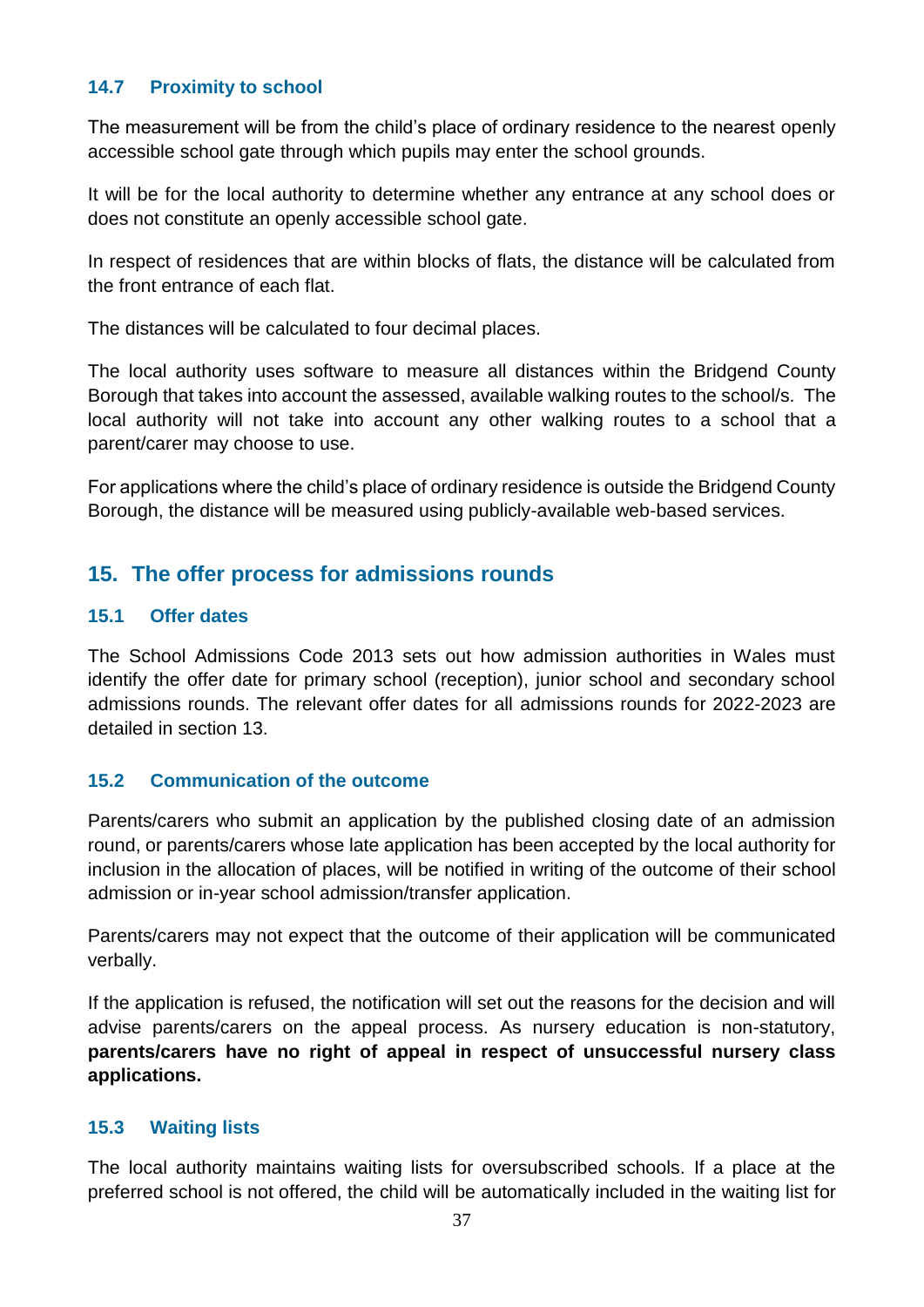the school unless the parent/carer expressly advises the local authority that this action is not required.

For the admissions rounds, children will remain on the waiting list, for any school at which they have been refused a place, until 30 September 2022. Children will automatically be removed from the waiting list/s after this date.

If additional places become available at a school, they will be allocated to children on the waiting list on the basis of the published oversubscription criteria **(**see sections 13 and 14**)** and **not** the length of time a child has been on the waiting list.

# <span id="page-37-0"></span>**16. In-year admissions / transfers**

#### <span id="page-37-1"></span>**16.1 Circumstances in which an in-year admission/transfer application is required**

An in-year admission/transfer application **must** be completed in any of the following circumstances:

- 1. If a child moves into Bridgend County Borough during the course of an academic year and the parents/carers wish the child to attend a school for which the local authority is the admission authority.
- 2. If the parents/carers wish their child/ren to move to a different school within the Bridgend County Borough during the course of an academic year and the parents/carers wish the child to move to a school for which the local authority is the admission authority.
- 3. If an application for an admission round has not been completed and submitted to the local authority by 31 August 2022 (ie an application is being submitted on or after the official start date of the 2022-2023 academic year).

## <span id="page-37-2"></span>**16.2 School transfers**

Parents/carers who wish to apply for a place at a different school for reasons other than a change of ordinary residence are advised to carefully consider the [information available on](https://www.bridgend.gov.uk/residents/schools-and-education/school-transfer-requests/)  [the local authority's website.](https://www.bridgend.gov.uk/residents/schools-and-education/school-transfer-requests/)

Parents/carers should talk to the headteacher of the pupil's current school about the reasons for a change of school being considered. There is a significant amount of research evidencing that changing schools is disruptive and can have a negative impact on a pupil's attainment. There are many reasons for this. It is particularly important that careful consideration is given to the impacts of moving pupils in Year 10 and Year 11, who would have already begun to study for their chosen GCSE subjects, as those GCSE subjects may not be available at a different school.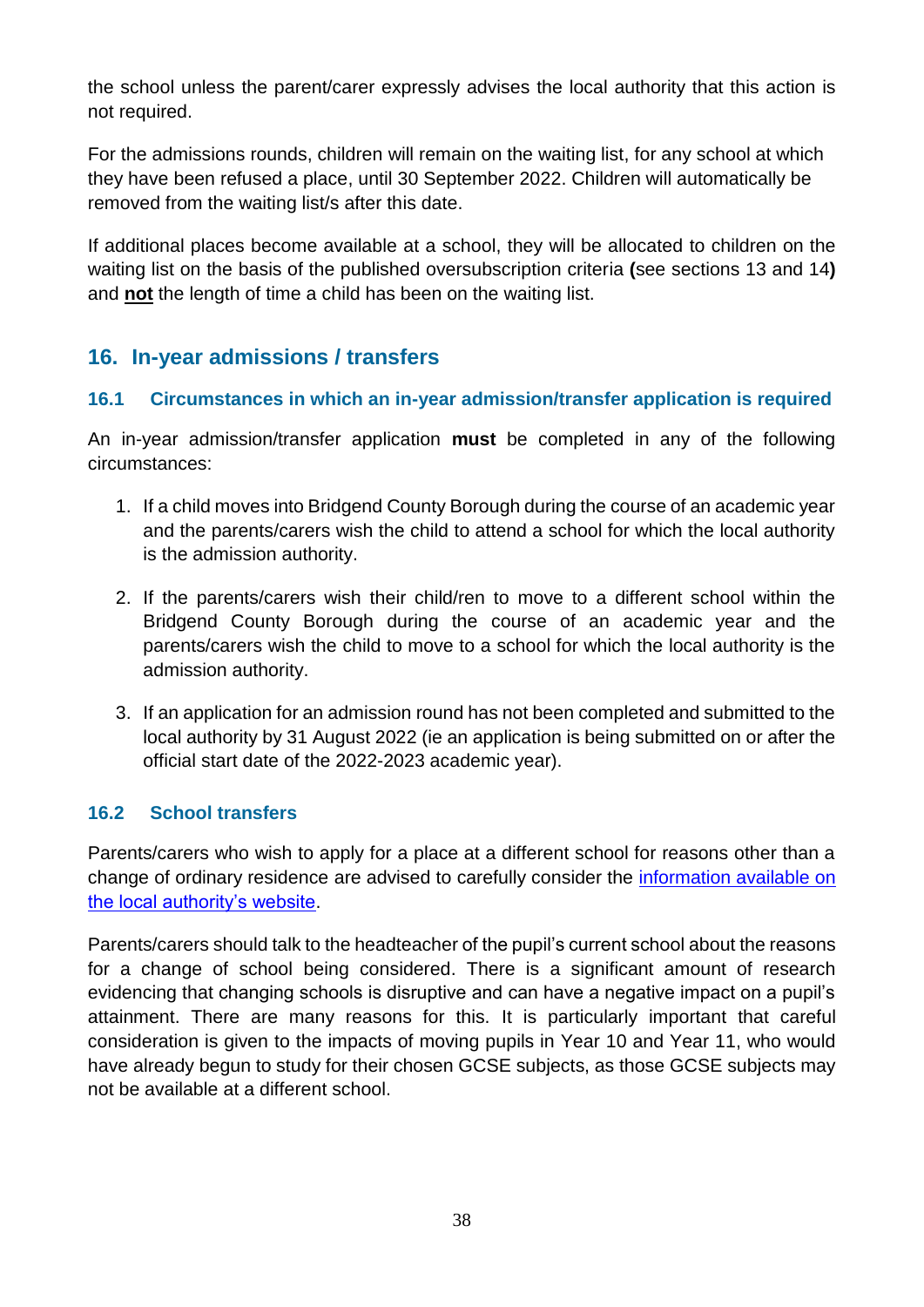#### <span id="page-38-0"></span>**16.3 'Advance' requests**

It is not fair and equitable for the local authority to hold places open for children for undue periods of time. Accordingly, the local authority will only accept 'advance' in-year school admission/transfer applications, ie for a future admission date, where that requested admission date is in the period up to the end of the following half term and the local authority is satisfied as to the reasons for the advance request.

#### <span id="page-38-1"></span>**16.4 Availability of places**

Section 4 provides information regarding school capacities and published admission numbers, which the local authority uses to determine whether places are available.

As the number of pupils on roll in any school can change on a frequent basis, the local authority will not provide information on the availability of places in any year group at any school in advance of an in-year school admission/transfer application being submitted.

#### <span id="page-38-2"></span>**16.5 Consideration of applications**

In-year school admission/transfer applications are considered by the local authority in strict order of date received.

For in-year admissions/transfers, whether the child lives in or out of the catchment area of the requested school (English-medium, non-faith schools) or the proximity to the school (Welsh-medium and faith schools), is of no relevance to the local authority's decision on whether a place at the requested school can be offered. (However, it is of relevance to the determination of whether there is eligibility or not for the provision of free home-to-school transport.)

If there is no place available in the relevant year group at the requested school, the local authority child will refuse admission to that school unless the circumstances are such that the local authority considers an exception should be made.

Where there is a place in the relevant year group at the requested school but the in-year school admission/transfer application is not made in consequence of a change in the child's ordinary residence, or the circumstances are such that the local authority determines there is no need for an immediate move of school, **the local authority will automatically defer the admission to the start of the following school term.** This is to minimise disruption to the education of both the child and the other children at the school. However, if both the current and the preferred school jointly advise the local authority that they are able to support the child's immediate admission, the local authority will admit the child accordingly.

#### <span id="page-38-3"></span>**16.6 Communication of the outcome**

Applicants will be notified in writing of the outcome of their in-year school admission/transfer application within 15 school days or 28 calendar days of the date of the application being received, whichever is the sooner.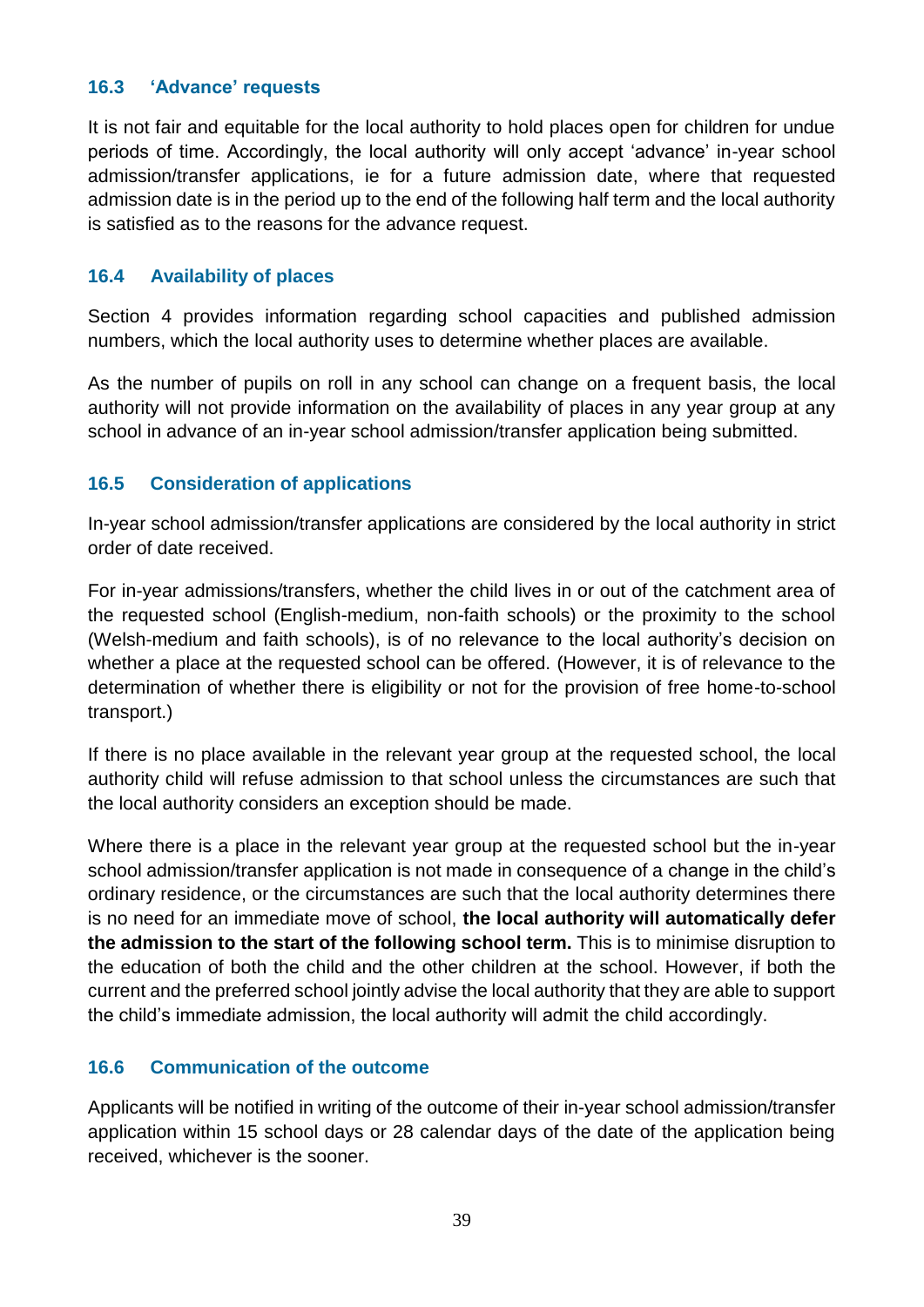Parents/carers may not expect that the outcome of their application will be communicated verbally.

If the application is refused, the notification will set out the reasons for the decision and will advise parents/carers on the appeal process. As nursery education is non-statutory, **parents/carers have no right of appeal in respect of unsuccessful nursery class applications.** 

#### <span id="page-39-0"></span>**16.7 Offer of a place at an alternative school**

If a place at the preferred school is refused, the local authority will either offer a place at the nearest alternative school that has an available place in the relevant year or explain why such an offer cannot be made (eg where the nearest alternative school is the child's current school). The offer of a place at the nearest alternative school will be open for 10 days from the date of the local authority's letter and will automatically expire if not accepted within that period.

If the offer of a place at the nearest alternative school is not accepted, or is expressly refused, the parent/carer must submit a new application if seeking a place at any other preferred school.

#### <span id="page-39-1"></span>**16.8 Waiting lists**

The local authority maintains waiting lists for oversubscribed schools. If a place at the preferred school is not offered, the child will be automatically included in the waiting list for the school unless the parent/carer expressly advises the local authority that this action is not required.

For all in-year admission/transfer applications, children will remain on the waiting list for any school at which they have been refused for a period of three months from the date of the refusal letter. Children will automatically be removed from the waiting list/s after these periods have elapsed.

Submission of a new in-year admission/transfer application for the same school does not renew a child's place on a waiting list. If a new in-year admission/transfer application is submitted and is refused, the child will be recorded as a new entry to the waiting list from the date of the refusal letter.

Registration of an admission appeal does not extend a child's time on the waiting list, irrespective of the date for the admission appeal hearing.

If additional places become available at a school, they will be allocated to children on the waiting list on the basis of the published oversubscription criteria **(**see sections 13 and 14**)** and **not** the length of time a child has been on the waiting list.

A place cannot be allocated to a child who is not on the waiting list.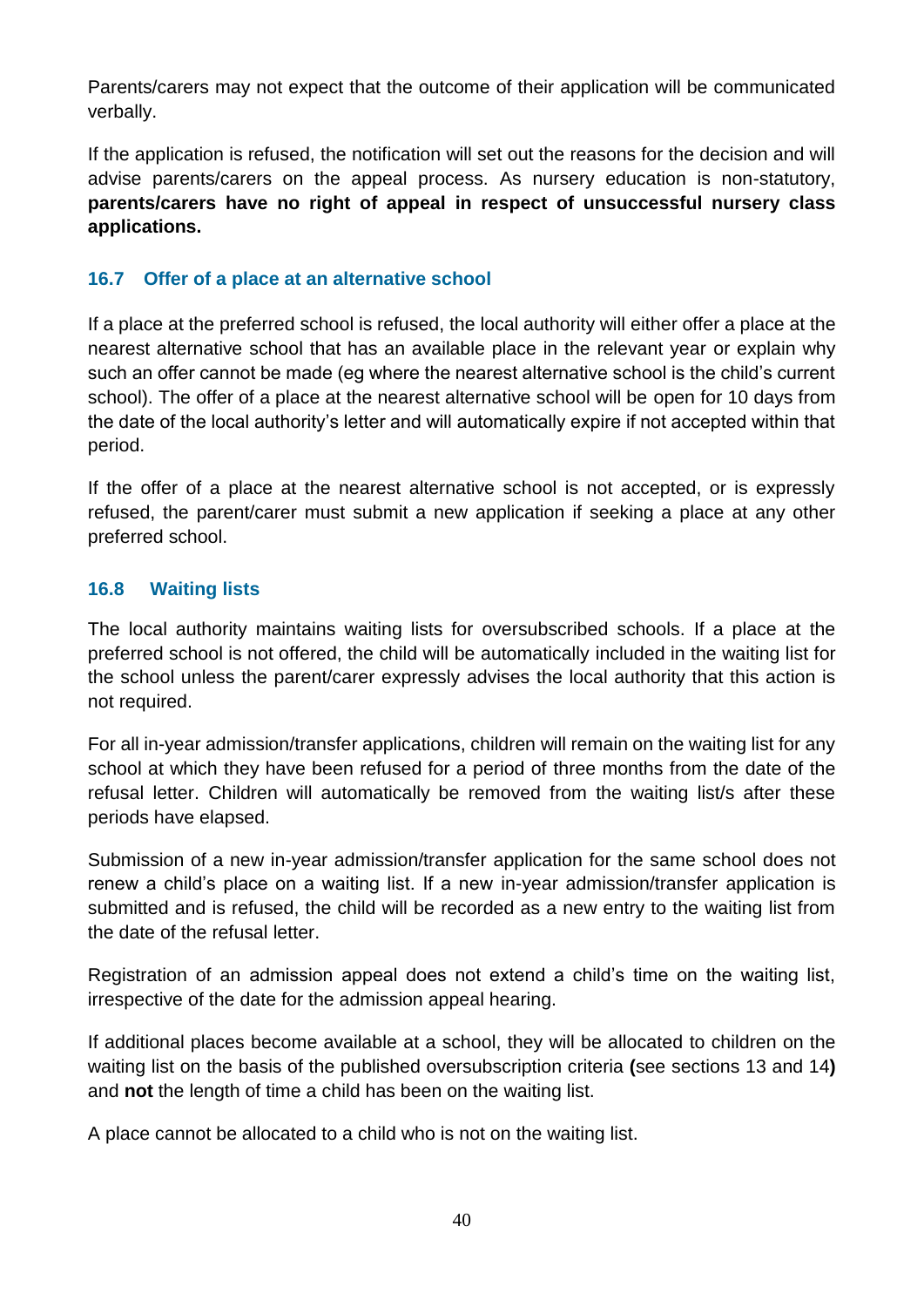# <span id="page-40-1"></span><span id="page-40-0"></span>**17. Admission appeals**

#### **17.1 General**

School admission appeals are conducted in accordance with Welsh Government's School Admission Appeals Code 2013.

Any person who is considering an appeal is strongly recommended to read this School Admissions Policy 2021-2022, the School Admissions Code 2013 and the School Admission Appeals Code 2013 in full.

In the vast majority of cases, children are offered places in line with the expressed preference for a specific school. If, however, a child is unable to gain admission to the preferred school, parents/carers or post-16 learners may choose to appeal to an independent appeal panel.

Parents/carers/ or post-16 learners may accept a place offered at an alternative school while pursuing a place at the preferred school. The independent appeal panel will consider the grounds put forward by appellant/s and determine whether the merits of the case outweigh the case presented by the local authority.

As nursery education is non-statutory, parents/carers have **no right of appeal** in respect of decisions on nursery class admissions.

#### <span id="page-40-2"></span>**17.2 Registering an appeal**

#### Persons who may register an appeal

In respect of appeal registrations for children of statutory school-age, the appeal must be registered by the parent/carer, as defined in section 13.

The local authority will only accept an appeal registration from a person who is not a parent/carer if it is accompanied by an appropriate written authorisation from a parent/carer.

The person registering the appeal will be required to make a declaration of the relationship to the child and provide such information as the local authority requires, including documentation, evidencing that relationship, at the time the appeal registration is submitted. The person registering the appeal will not be required to submit such if it has already been submitted in support of the admission application.

Appeals in respect of post-16 admissions/transfers can be registered by either a parent/carer or the learner.

#### Timescale for registering an appeal

In the case of appeals relating to the refusal of places in an admissions round, the appeal **must** be registered with the local authority by the closing date as detailed in section 13.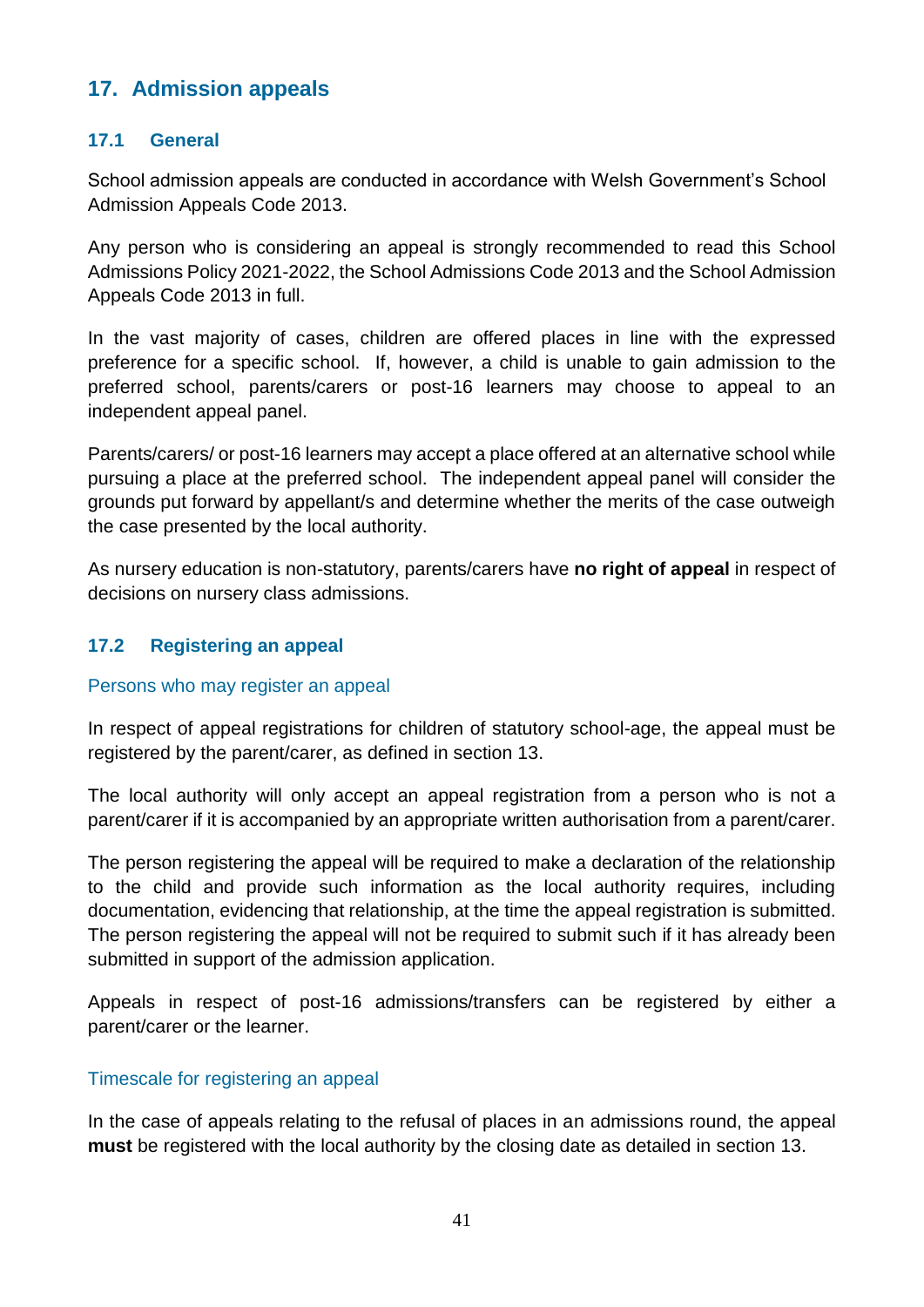In the case of appeals relating to the refusal of a place following submission of an in-year admission/transfer application, the appeal **must** be registered with the local authority within 10 working days of the date of the written notification of the refusal.

#### How to register an appeal

An appeal must be registered in writing.

Persons registering an appeal are able to complete a school admission appeal registration online by signing up to My Account on the Bridgend County Borough Council website. [Guidance on completing the registration is available.](https://www.bridgend.gov.uk/residents/schools-and-education/school-admissions/apply-for-admission-to-school/)

Any person who does not have access to a computer/laptop or smart phone, may use the computers available within the libraries in the Bridgend County Borough to sign up to My Account and complete an online registration. A person who remains unable to access the online registration may contact Bridgend County Borough Council on telephone number 01656 643643 to request a hardcopy registration.

## **The local authority accepts no responsibility for the non-receipt of an appeal registration that is not submitted through the online facility.**

#### <span id="page-41-0"></span>**17.3 Arrangements for the appeal hearing**

The local authority will refer the appeal to an independent appeal panel. The clerk to the panel will arrange a time and place for the hearing.

Appellants will have the opportunity of attending the panel hearing and making their representations (oral and/or written).

Appellants are advised that:

- 1. They may elect not to attend the appeal meeting and, instead, allow the appeal to be considered on a written statement.
- 2. The appeal will be decided on the information available if parents/carers have indicated an intention to attend the appeal but do not do so, and fail to provide a reasonable explanation.
- 3. If appellants cannot attend on the scheduled date and it is not reasonably practicable to offer an adjourned hearing, the appeal will be decided on the information available.
- 4. Appellants will be given at least 14 days (10 working days) written notice of the meeting of the appeal panel, unless they agree to a shorter period. The appellant should confirm this in writing to the clerk to the panel.

Appellants may be accompanied at a panel hearing by a friend or adviser or an interpreter, however, local authority councillors are not permitted to attend. Appellants are requested to inform the clerk to the independent appeal panel of any representation at least seven days before the hearing.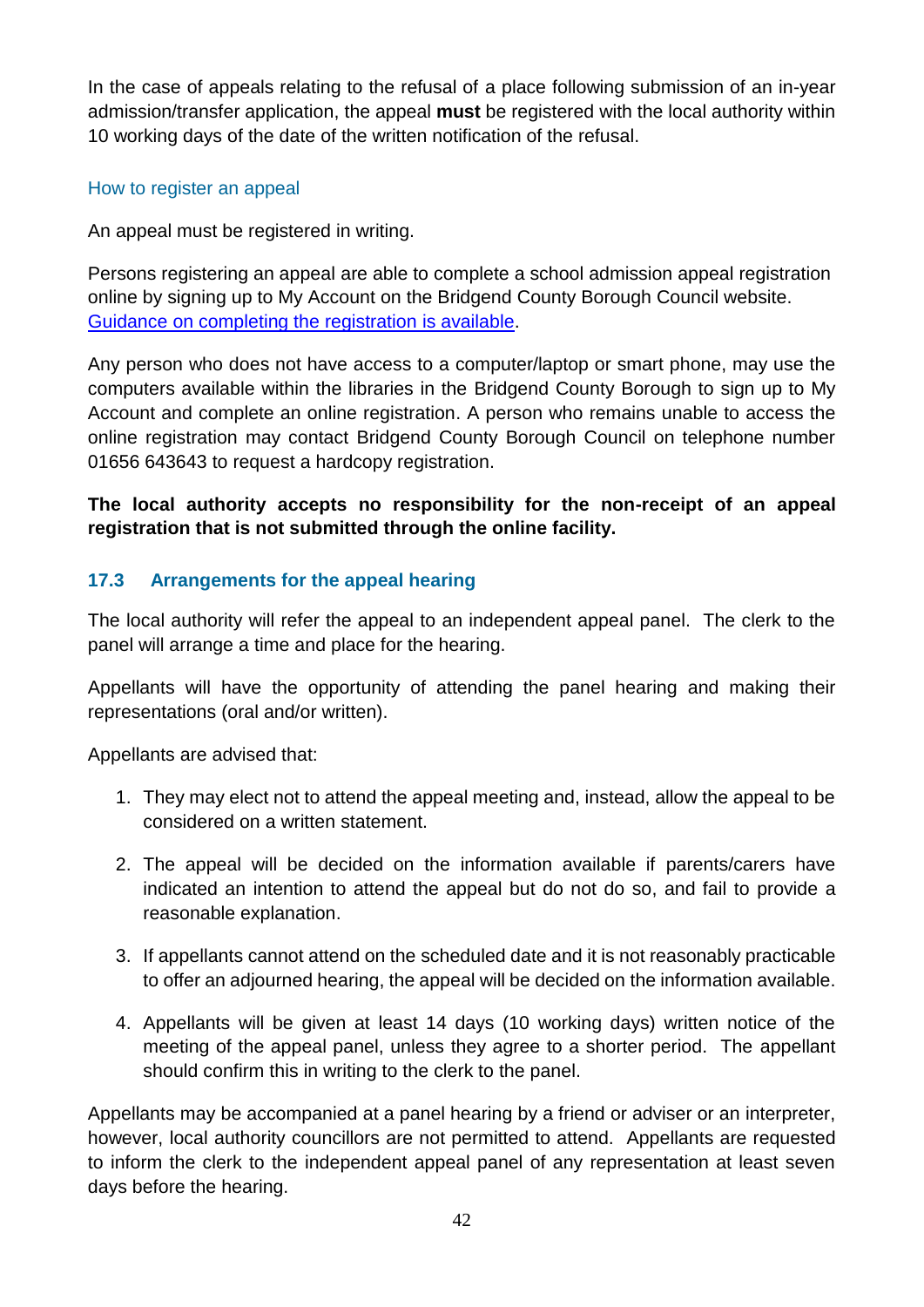Organisations such as ACE (The Advisory Centre for Education) may be able to provide assistance to parents/carers in relation to school admission appeals. Information is available from the [organisation's website.](http://www.ace-ed.org.uk/)

#### <span id="page-42-0"></span>**17.4 Repeat appeals**

Parents/carers and post-16 learners do not have a right to a second appeal in respect of the same school and the same academic year except where:

- there were faults in the first appeal process and there is a significant possibility that the outcome might have been affected by the faults (this may be on the recommendation of the Public Services Ombudsman for Wales); or
- a fresh application is accepted because there has been a significant and material change in the circumstances of the parent/carer or child and that application has also been refused. Common examples of where a fresh application is considered are where a family has moved address or there are new medical reasons pertaining to the choice of school.

Parents/carers and post-16 learners who appeal unsuccessfully may re-apply for a place at the same school in respect of a later academic year (but subject to the timescales set out in section 13). Parents/carers and post-16 learners will have a right to appeal if that application is refused.

Any information provided by an appellant a school admission appeal registration will be held electronically and used by local authority for the purpose of processing the admission appeal request.

# <span id="page-42-1"></span>**18. The Bridgend Admission Forum**

The local authority is under a statutory duty to establish an admission forum.

The Bridgend Admission Forum is constituted in accordance with Annex D of the statutory School Admissions Code 2013.

The role of the forum is to help ensure that the school admissions system in Bridgend is fair, straightforward and easy for parents/carers to understand. The forum is responsible for monitoring the local authority's compliance with the statutory School Admissions Code 2013 and may advise the local authority on ways in which admission arrangements could be improved.

The terms of reference, meeting agendas, meeting minutes and annual reports of the [Bridgend Admission Forum](https://www.bridgend.gov.uk/residents/schools-and-education/school-admissions/school-admissions-forum/) are published on the local authority's website.